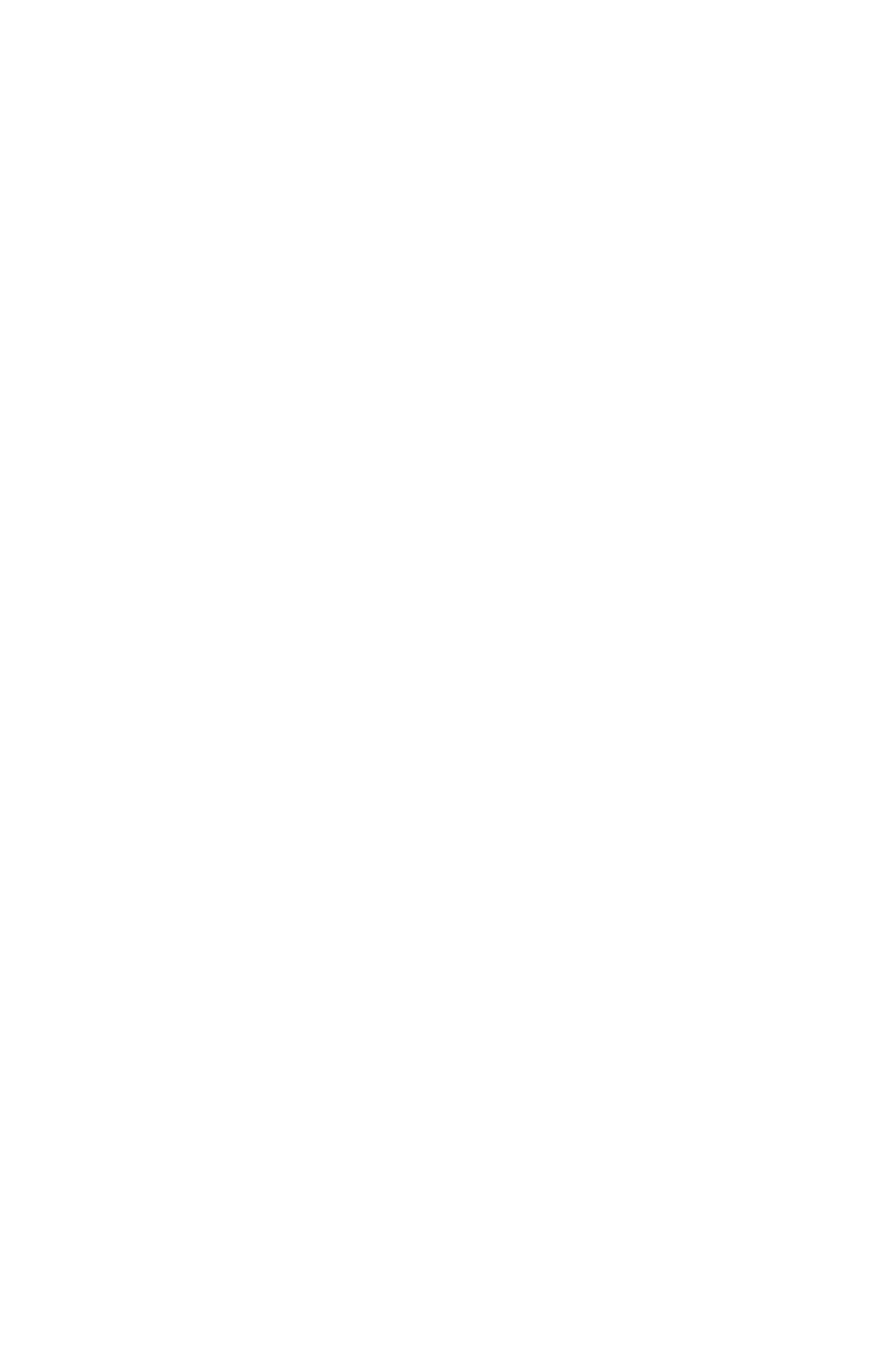### **ThurayalP Safety Information**

For your safety and protection, read this entire user guide before you attempt to use **ThurayaIP** Satellite Modem. In particular, read this safety section carefully. Keep this safety information where you can refer to if necessary.

# **Warning Symbols Used in this Guide**

This section introduces the various types of warnings used in this document to alert you to possible safety hazards.



#### **WARNING**

Potential radio frequency (RF) hazard. Where you see this alert symbol and WARNING heading, strictly follow the warning instructions to avoid injury to eyes or other personal injury.



#### **WARNING**

Where you see this alert symbol and WARNING heading, strictly follow the warning instructions to avoid personal injury.



#### **DANGER**

Electric shock hazard: Where you see this alert symbol and DANGER heading, strictly follow the warning instructions to avoid electric shock injury or death.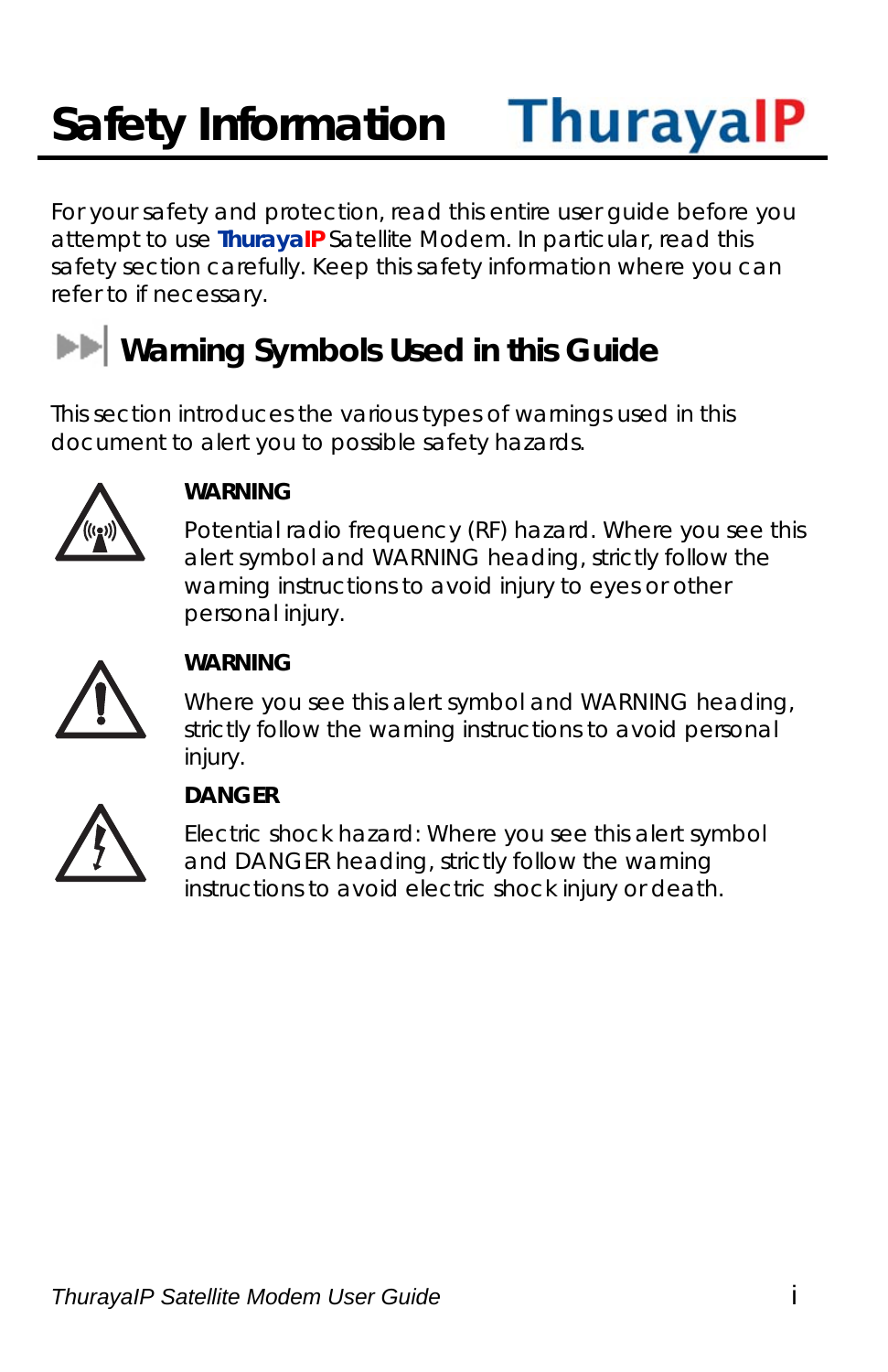

### **Warnings for THURAYAIP**

#### **Do not stand in front of the Antenna**

This device emits radio frequency energy when in the transmit mode. To avoid injury, do not place head or other body parts in front of the satellite antenna when system is operational. Maintain a distance of one meter away from the front of **ThurayaIP**'s antenna.



#### **Properly ground the Antenna**

Failure to properly ground the optional external antenna may result in severe personal injury or death. Do not attempt to ground the optional external antenna unless you have the skills to do so in accordance with local electrical codes.



#### **Do not operate during Electrical Storms**

Operation of **ThurayaIP** during electrical storms may result in severe personal injury or death. Disconnect **ThurayaIP** from computer and store unit indoors if lightning is anticipated in the area of operation.



#### **General**

Handle your **ThurayaIP** with care. The enclosure is weather resistant per IEC 60529 IP55. However, do not submerge the unit or expose it to severe rainstorms. Avoid exposing your **ThurayaIP** to extreme hot or cold temperatures. The operating temperature range of **ThurayaIP** is -10ºC to +55ºC.

Avoid placing your **ThurayaIP** close to cigarettes, open flames or any source of heat.

Changes or modifications to **ThurayaIP** not expressly approved by Hughes Network Systems could void your authority to operate this equipment.

Use a soft damp cloth only to clean your **ThurayaIP**.

To avoid impaired Modem performance, please ensure your **ThurayaIP**'s antenna is not damaged or covered with foreign material like paint or labelling.

When inserting the SIM, do not bend the SIM or damage the contacts in any way. When connecting the interface cables, do not use excessive force.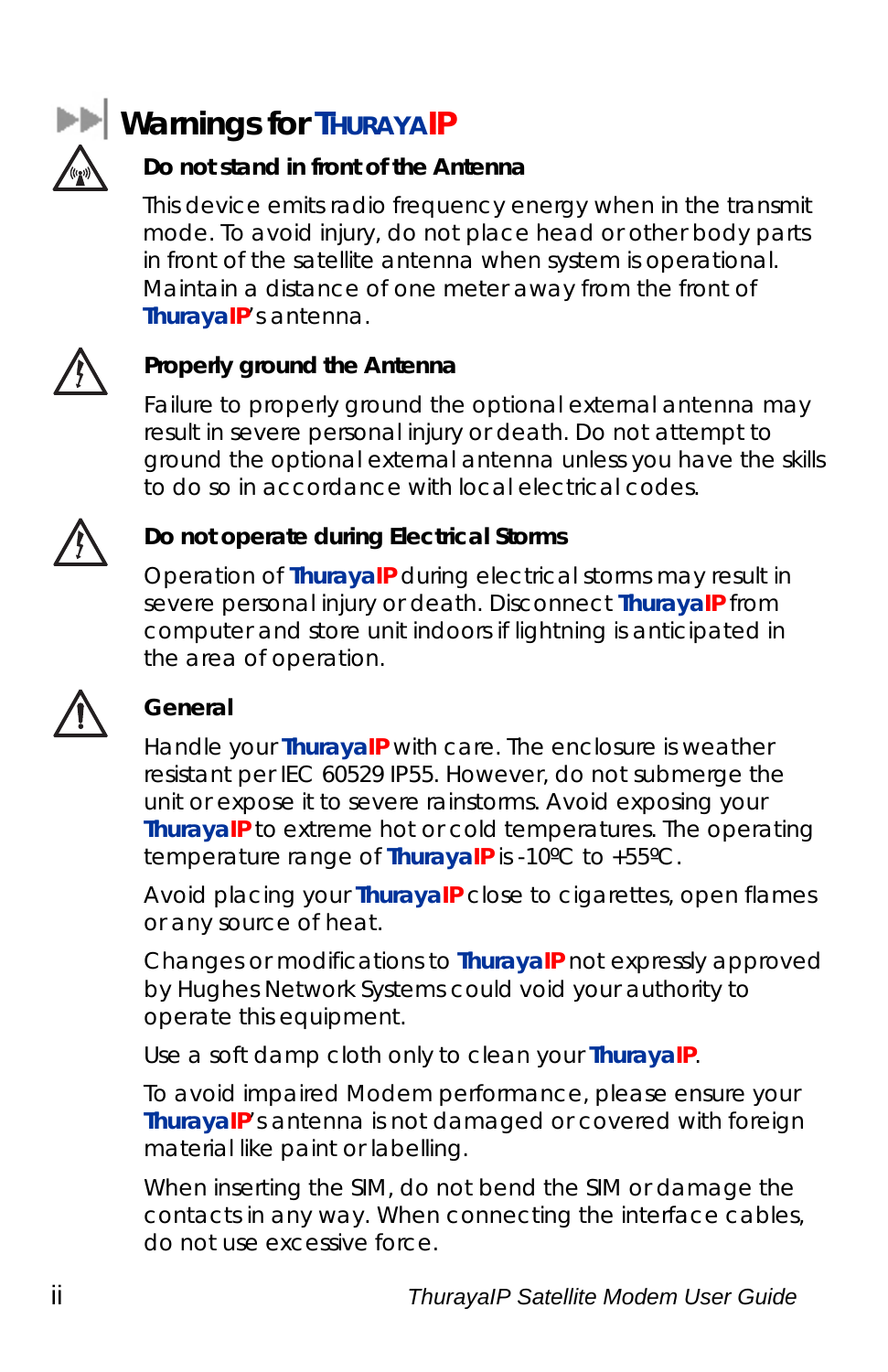

#### **In the vicinity of blasting work and in explosive environments**

Never use **ThurayaIP** where blasting work is in progress. Observe all restrictions and follow any regulations or rules. Areas with a potentially explosive environment are often, but not always, clearly marked. Do not use **ThurayaIP** while at a petrol filling station. Do not use near fuel or chemicals.



#### **Qualified service**

Do not attempt to disassemble your **ThurayaIP**. **ThurayaIP** does not contain consumer-serviceable components. Only qualified service personnel may install or repair equipment.



#### **Batteries and accessories**

Use approved batteries (HNS P/N 3500108-0001) and accessories only. Use of non-approved accessories may result in loss of performance, damage to **ThurayaIP**, fire, electric shock or injury.

AC Mains power adapter (HNS P/N 3500114-0001) is for indoor use only. It has an indoor operating temperature range of - 10ºC to +55ºC and provides an output voltage of 12 VDC.

The storage capability of the battery decreases when operated below 0ºC. If the battery is charged at too high a temperature, this will be indicated on the LCD display.



#### **Battery Door**

To ensure safety, ensure that the battery door is properly closed and latched at all times during operation. To close the battery door, hook the battery door tab under the edge of the large opening in the enclosure near the data connector ports. Firmly press the battery door into the opening. The seal around the battery door should snugly fit between the door and the enclosure with no pinch points visible. Once a good seal has been made, screw the retaining fastener into the enclosure until hand tight.



#### **Connecting devices**

Never connect incompatible products. When connecting **ThurayaIP** to any other device, read the device's User Guide for detailed safety instructions.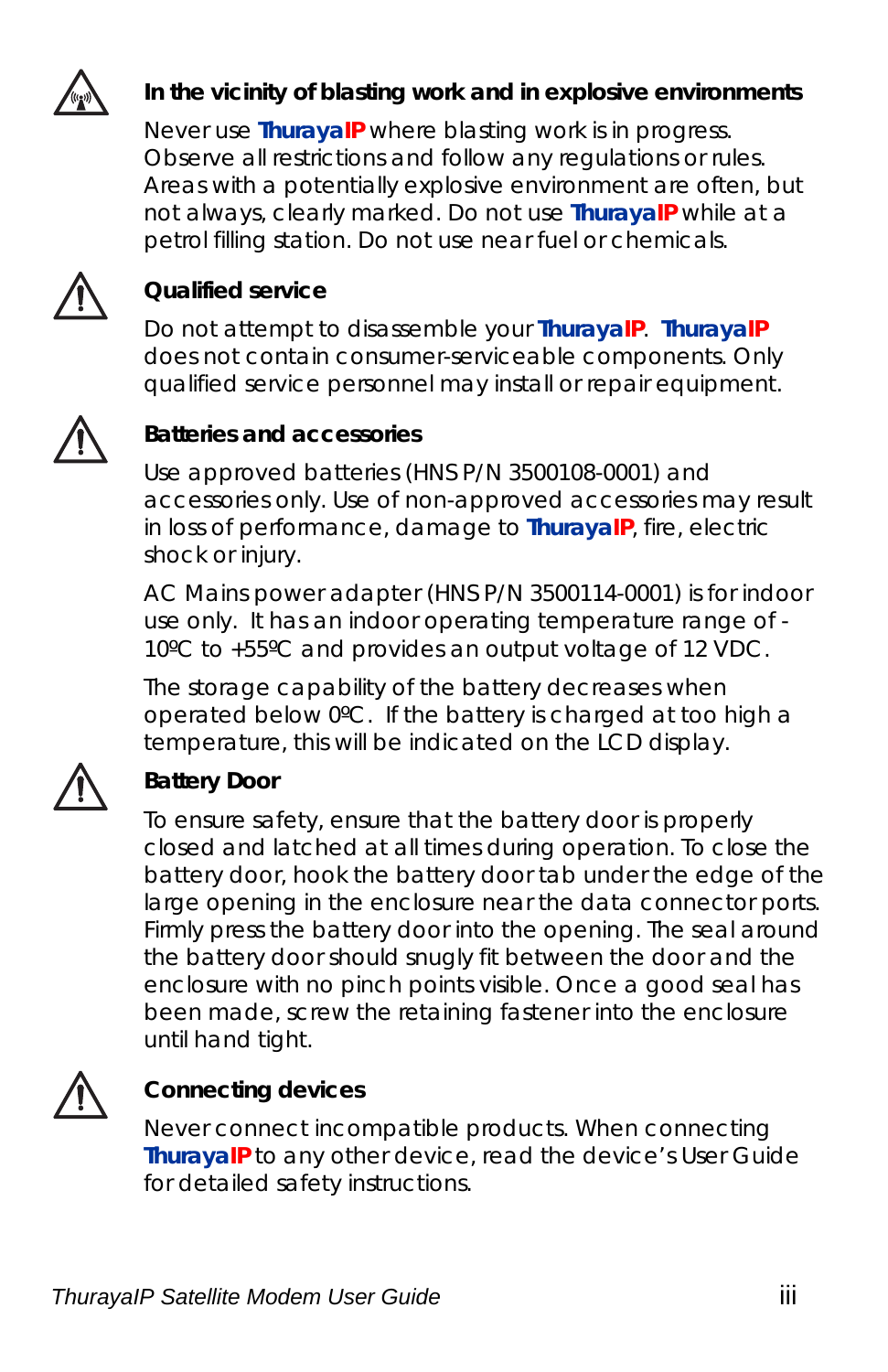

#### **Pacemakers**

The various brands and models of cardiac pacemakers available exhibit a wide range of immunity levels to radio signals. Therefore, people who wear a cardiac pacemaker and who want to use a Satellite Modem should seek the advice of their cardiologist. If, as a pacemaker user, you are still concerned about interaction with **ThurayaIP**, we suggest you follow these guidelines:

- Maintain a distance of 15 cm between **ThurayaIP** and your pacemaker;
- Maintain a distance of one meter away from the front of **ThurayaIP**'s antenna;
- Refer to your pacemaker product literature for information on your particular device.

If you have any reason to suspect that interference is taking place, turn off your **ThurayaIP** immediately!



#### **Hearing aids**

Most new models of hearing aids are immune to radio frequency interference from Satellite Modems that are more than 2 metres away. Many types of older hearing aids may be susceptible to interference, making it very difficult to use them near a Satellite Modem. Should interference be experienced, maintain additional separation between you and **ThurayaIP**.

#### **INFORMATION TO USER**

Hughes Network Systems, LLC, declares under our sole responsibility that the product Hughes 9103 Satellite IP Terminal to which this declaration relates, is in conformity with the following standards and/or other normative documents: ETSI EN 301 681 , ETSI EN 300 328, ETSI EN 301 489-1, ETSI EN 301 489-17, ETSI EN 301 489-20, IEC 60950-1. We hereby declare that all essential radio test suites have been carried out and that the above named product is in conformity to all the essential requirements of R&TTE Directive 1999/5/EC.

This device complies with Part 15 of the FCC Rules. Operation is subject to the following two conditions: (1) This device may not cause harmful interference, and (2) This device must accept any interference received, including interference that may cause undesired operation.

This equipment has been tested and found to comply with the limits for Class B Digital Device, pursuant to Part 15 of the FCC Rules. These limits are designed to provide reasonable protection against harmful interference in a residential installation. This equipment generates and can radiate radio frequency energy and, if not installed and used in accordance with the instructions, may cause harmful interference to radio communications. However, there is no guarantee that interference will not occur in a particular installation. If this equipment does cause harmful interference to radio or television reception, which can be determined by turning the equipment off and on, the user is encouraged to try to correct the interference by one or more of the following measures.

- Reorient or relocate the receiving antenna
- Increase the separation between the equipment and receiver
- Connect the equipment into an outlet on a circuit different from that to which the receiver is connected
- Consult the dealer or an experienced radio/TV technician for help

Any changes or modifications not expressly approved by the party responsible for compliance could void the user's authority to operate the equipment.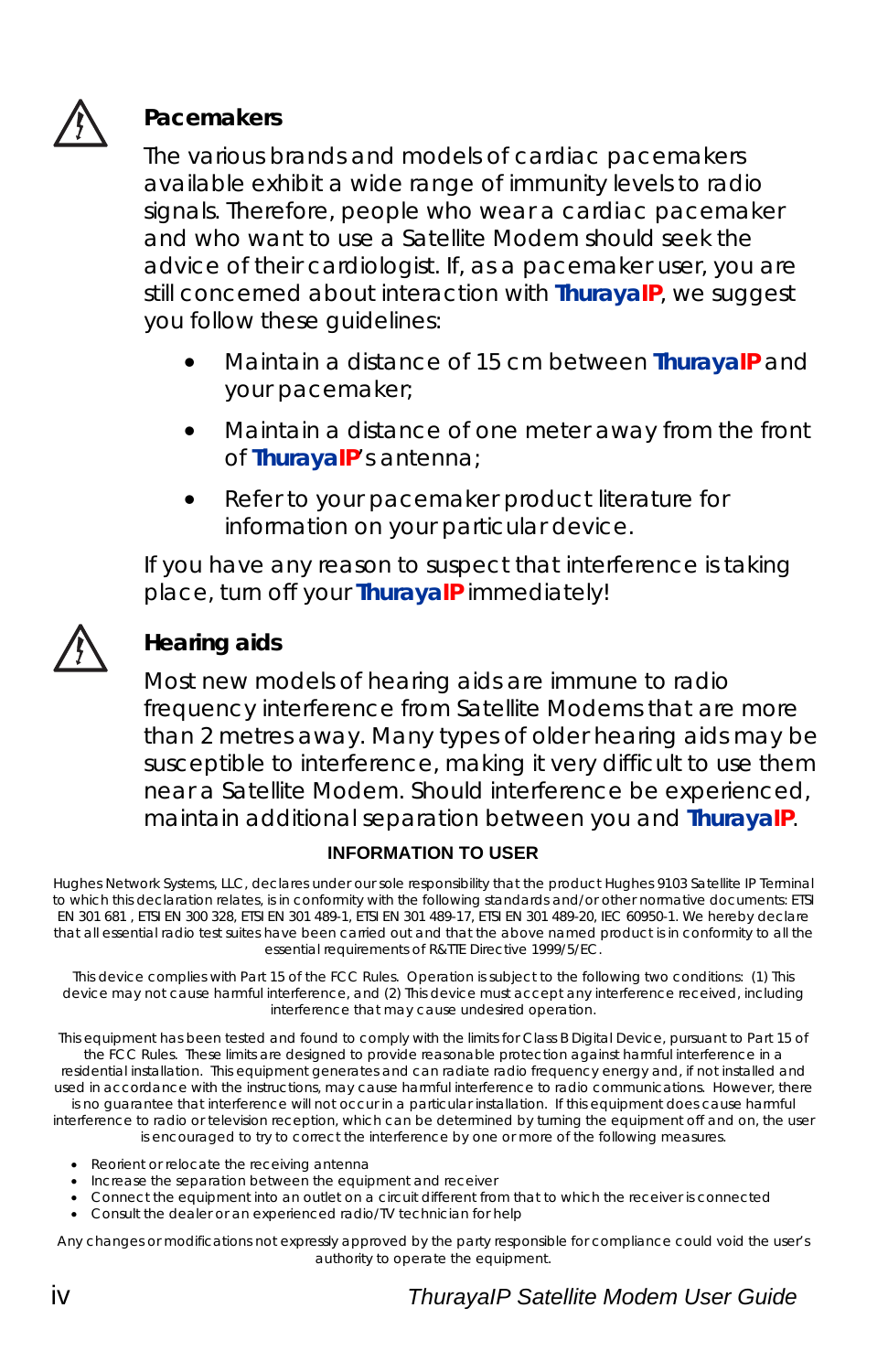# **Contents**

# **ThurayalP**

| STEP 2: POWER CONNECTION AND BATTERY CHARGING3 |  |
|------------------------------------------------|--|
|                                                |  |
|                                                |  |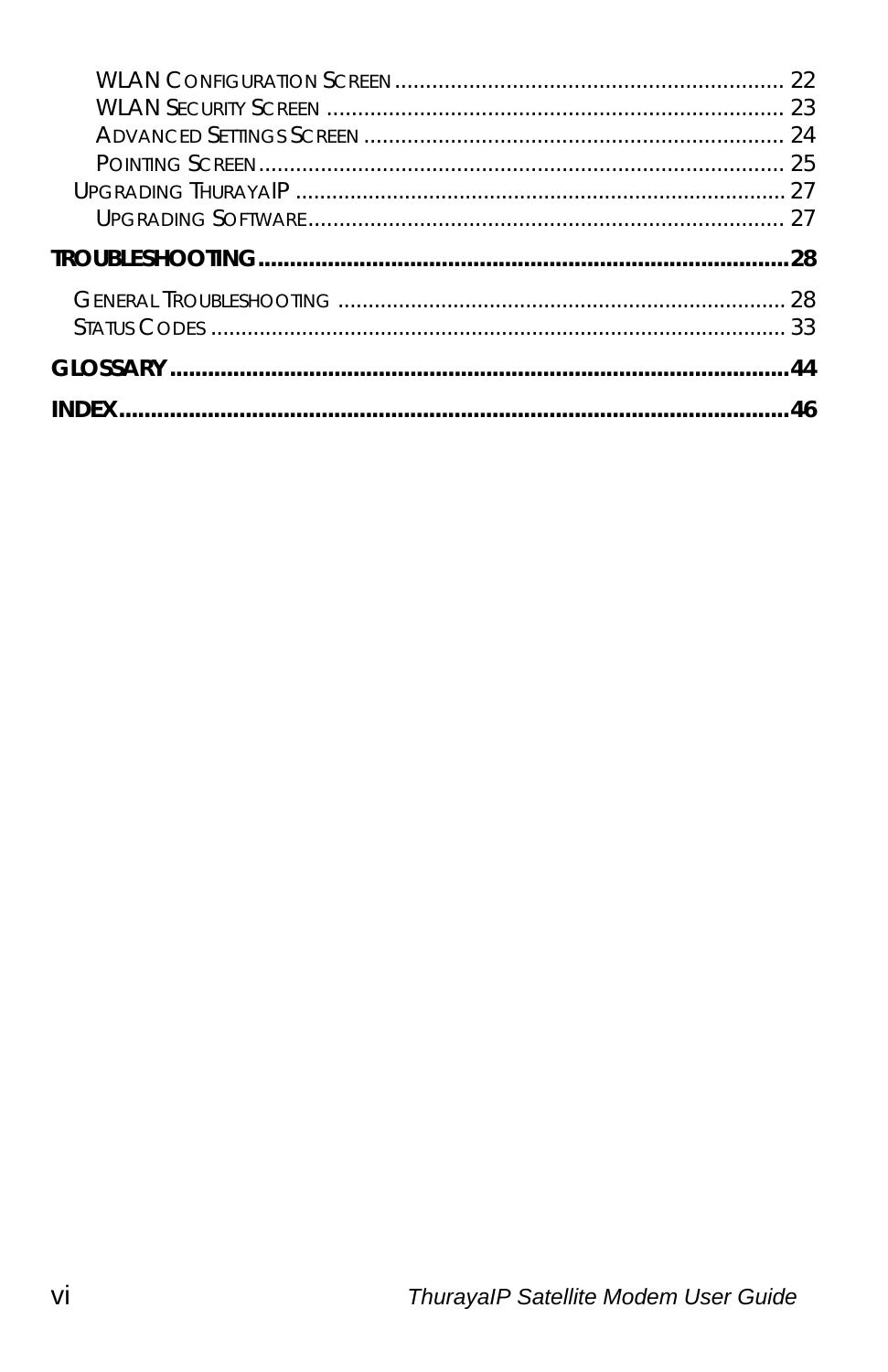# **Introduction**

# **ThurayalP**

Your **ThurayaIP** is a Satellite Modem that provides portable, high-speed data communications via satellite. Using "Always On" technology, you can remain connected to the Internet while only sending or receiving the data that you need at speeds of up to 444kbits/s, just as if you were sitting at your office desk. **ThurayaIP** works with your computer using an Ethernet, USB or Wi-Fi connection. While **ThurayaIP** operates very similarly to other



data modems that you may be familiar with, there are a few important operating differences to note. Please read this user guide carefully to understand all the aspects of operating your **ThurayaIP**.

# **First Time Set-Up**

This section guides you through the process of setting up and configuring your **ThurayaIP** for the first time. The steps presented should be followed in the order given. When you are finished, your computer and modem will both be set up and ready to use.

## **ED** Unpacking

Unpack the modem and accessory box items.

**ThurayaIP** Satellite Modem AC Mains Power Adapter and cable (100 – 240V AC) Universal AC power plug travel adapter Rechargeable Lithium Ion Battery pack Ethernet cable (do not use cross-over cable) USB cable CD ROM User Guide (this document)

Your Service Provider will supply a Subscriber Identification Module (SIM).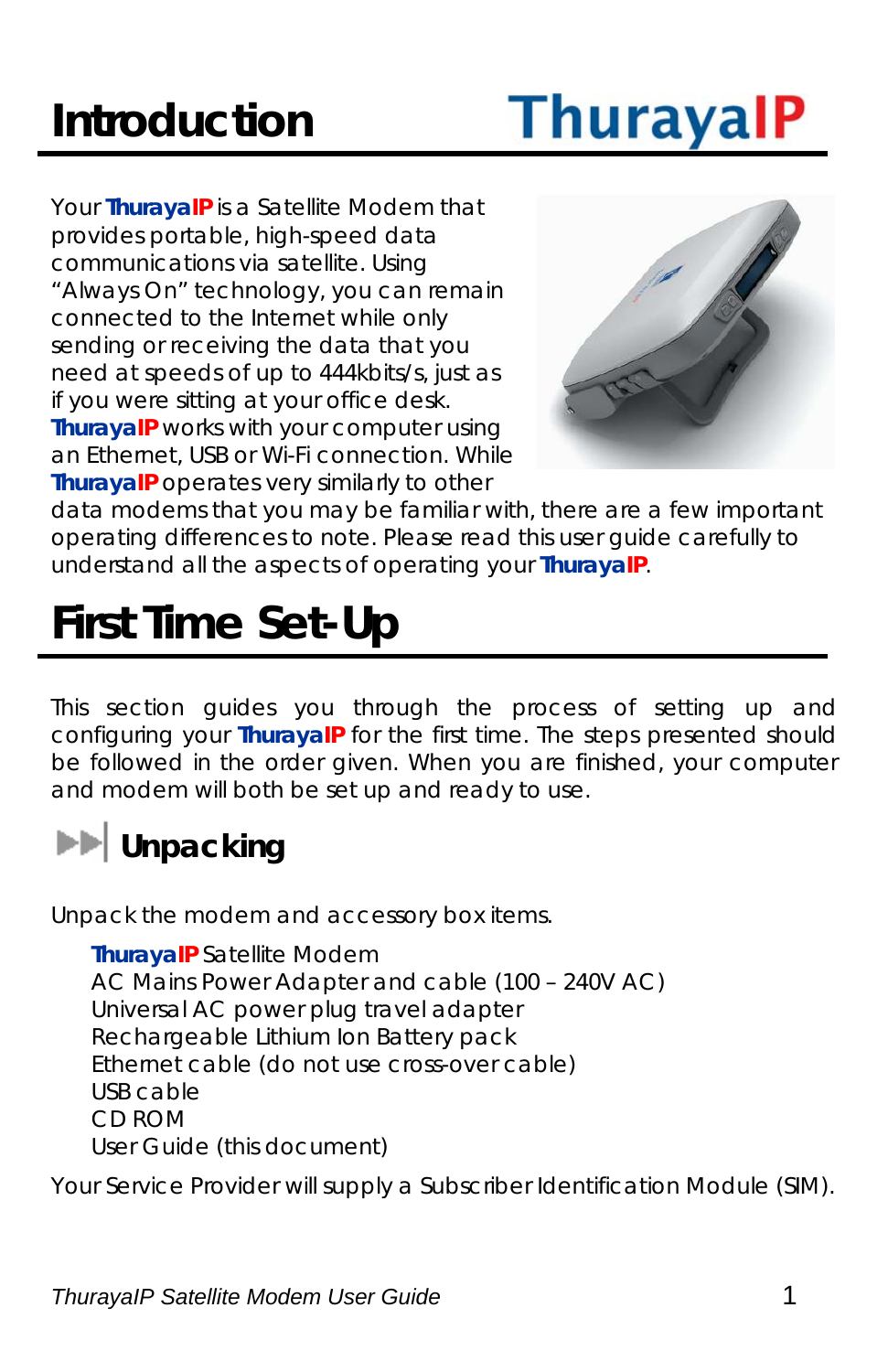### **Software Installation and Configuration**

Your PC must support an Ethernet, USB or Wireless LAN interface to operate with **ThurayaIP**.

The CD ROM contains USB drivers for Windows 2000, XP, Vista and MAC OS10.3 and later operating systems. If you intend to use the **ThurayaIP** with a USB connection, please insert the CD ROM into the computer and follow the instructions to install the USB driver. MAC users will also need to carry out the following steps after the USB driver install completes:

- 1) plug in USB cable
- 2) Select Apple Menu->System Preferences on the MAC
- 3) Go to "Network"
- 4) A new network port should then be recognised

**Note:** You must verify that the proxy server settings in your browser are disabled. For Microsoft Internet Explorer, select Tools / Internet Options / Connections / LAN Settings and uncheck the box labelled 'Use a proxy server for your LAN'. For Netscape, go to Advanced Preferences and select 'Direct connection to the Internet'. When complete please close your browser.

DO NOT FORGET THAT YOU MAY NEED TO RECHECK THIS BOX ON RETURN TO YOUR OTHER INTERNET CONNECTION.

### **Setting Up the Modem**

There are five basic steps to getting your Modem up and running:

Step 1: SIM insertion

- Step 2: Power Connection and Battery Charging
- Step 3: Obtain Initial GPS Fix using the **ThurayaIP**
- Step 4: Data Connections
- Step 5: Pointing to the Satellite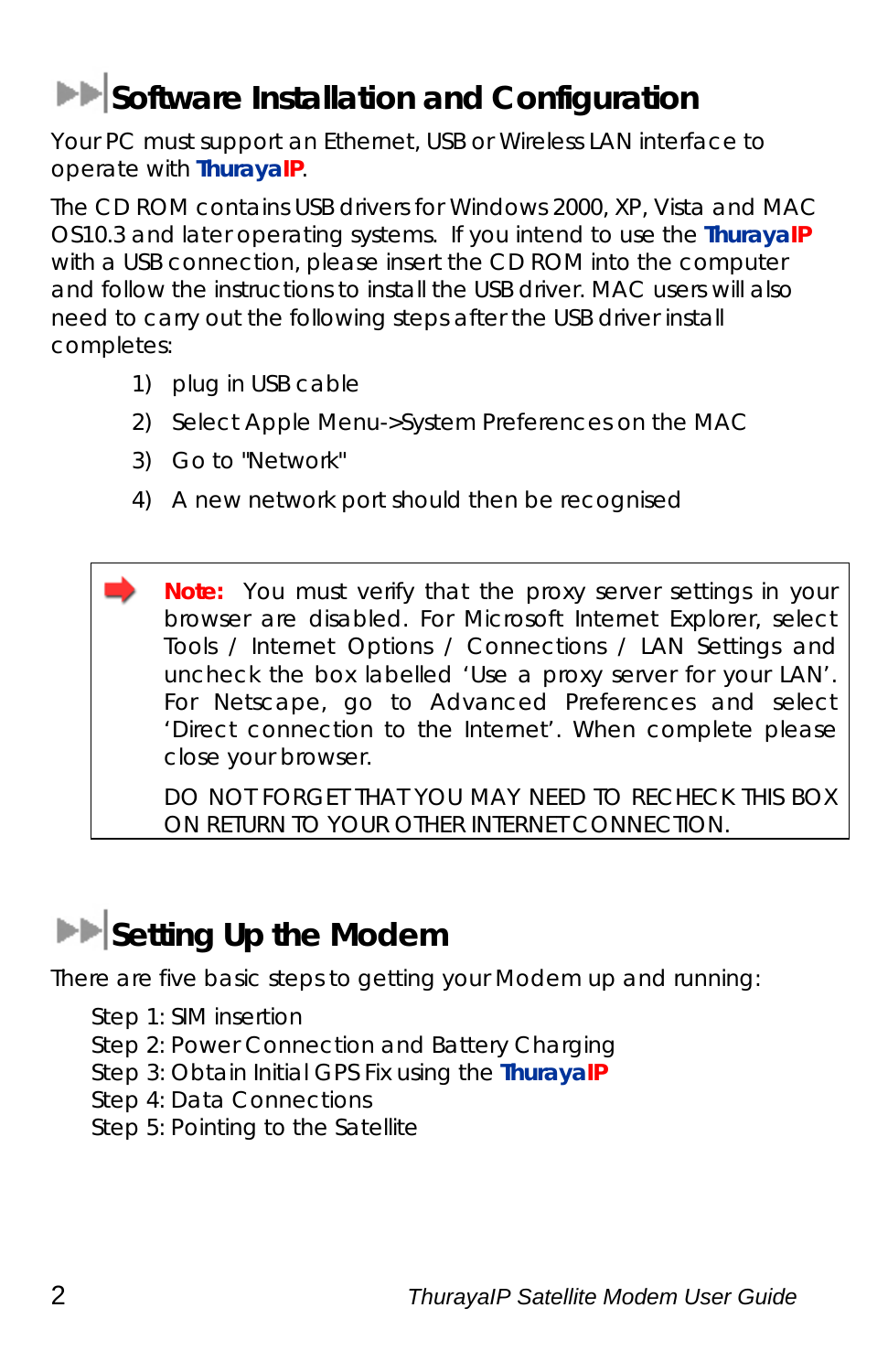#### **STEP 1: SIM INSERTION**

- 1. Unpack the modem and accessories. Your service provider will have provided you with a SIM card.
- 2. Insert SIM provided by your Service Provider into the SIM holder inside the battery compartment as shown. **SIM Insertion Orientation**
- 3. To close the battery door, hook the battery door tab under the edge of the large opening in the enclosure near the data connector ports. Firmly press the battery door into the opening. The seal around the battery door should snugly fit between the door and the enclosure with no pinch points visible. Once a good seal has been made, screw the retaining fastener into the enclosure until hand tight.

### **STEP 2: POWER CONNECTION AND BATTERY CHARGING**

- 1. The **ThurayaIP** ships with the battery preinstalled; however, if needed, install the battery in the compartment pictured in Step 1.
- 2. Plug in Power cable and charge the battery for at least three hours. **DC Power Jack**

#### **STEP 3: OBTAIN INITIAL GPS USING THE ThurayaIP**

- 1. Put the **ThurayaIP** outside on a flat surface with a clear view of the sky away from building, trees and other obstructions.
- 2. Power up Satellite Modem by pressing the Power button.
- 3. Once powered up, **ThurayaIP** will automatically attempt to locate itself using GPS. This may take up to five minutes. The small GPS satellite icons on the display (shaded area in the picture below) show how many GPS satellites are in view at any given time. You need all three satellite icons to be on solidly to obtain a GPS fix. If any are missing or flashing then the GPS signal is being blocked.



**GPS Satellite Icon Location on Display**



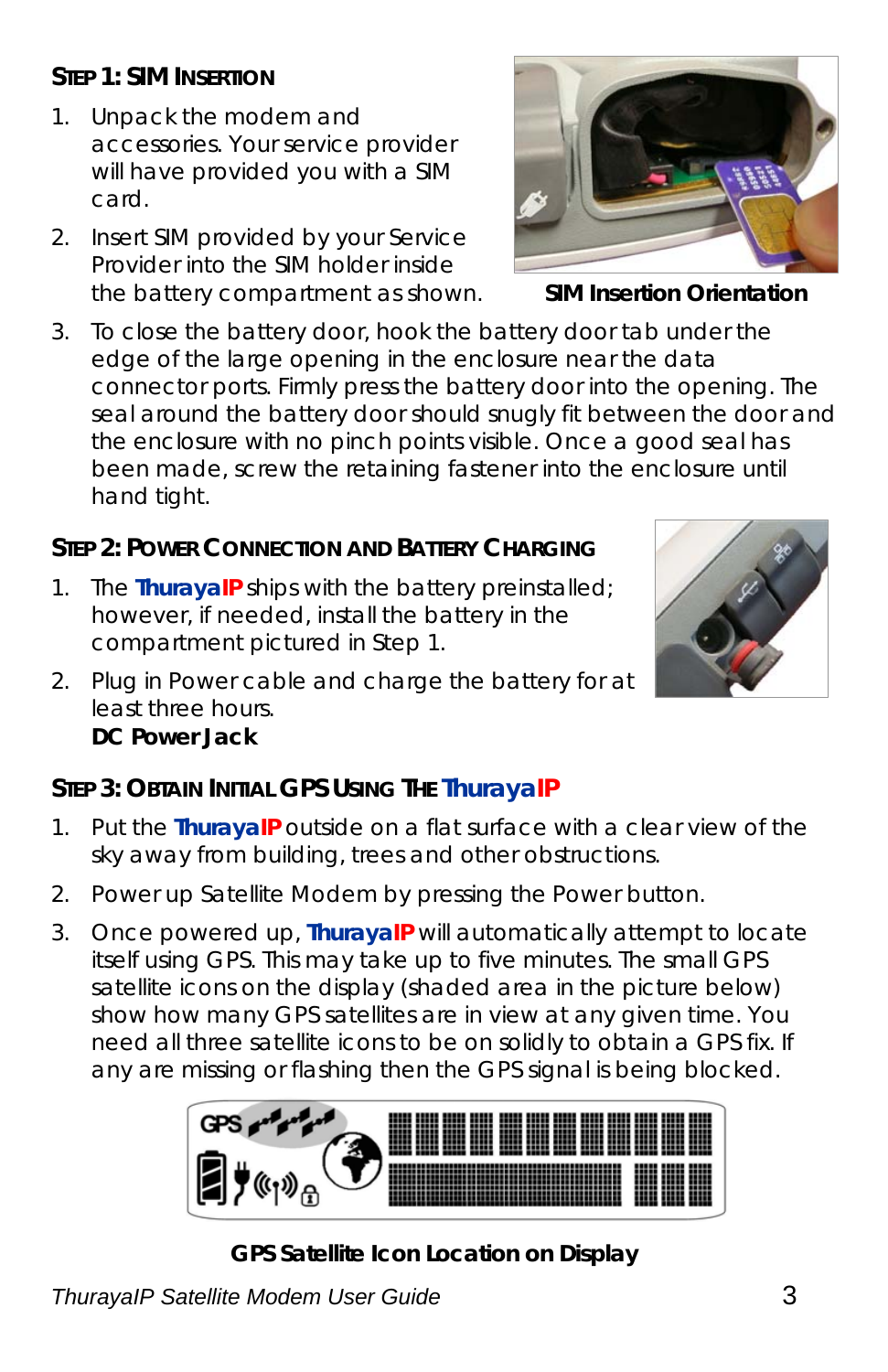When the **GPS** icon stops flashing then **ThurayaIP** has successfully updated its GPS position.

#### **STEP 4: DATA CONNECTIONS**

**Connect the ThurayaIP** to your PC using Ethernet or USB. It is also possible to connect using the wireless LAN facility, but use one of the wired connections for the first time setup.



**Data Connections**

#### **ETHERNET**

Connect the Ethernet cable to your laptop's network interface and insert the other end of the connector into the **ThurayaIP**.

> **Note**: Any Ethernet cable can be used to connect the laptop and modem as long as it is less than100 meters in length.

#### **USB**

You will first need to install the USB driver from the CD ROM following the instructions in the Software Installation and Configuration section above. Next, connect the USB cable to your laptop's USB interface and insert the other end of the connector into the **ThurayaIP**.



**USB and Ethernet Data Connection Locations**

#### **STEP 5: POINTING TO THE SATELLITE**

1. **ThurayaIP** is controlled through a web browser interface (wMMI). To activate the wMMI, open the browser on your laptop. Enter http://192.168.128.100 in the browser URL address field.

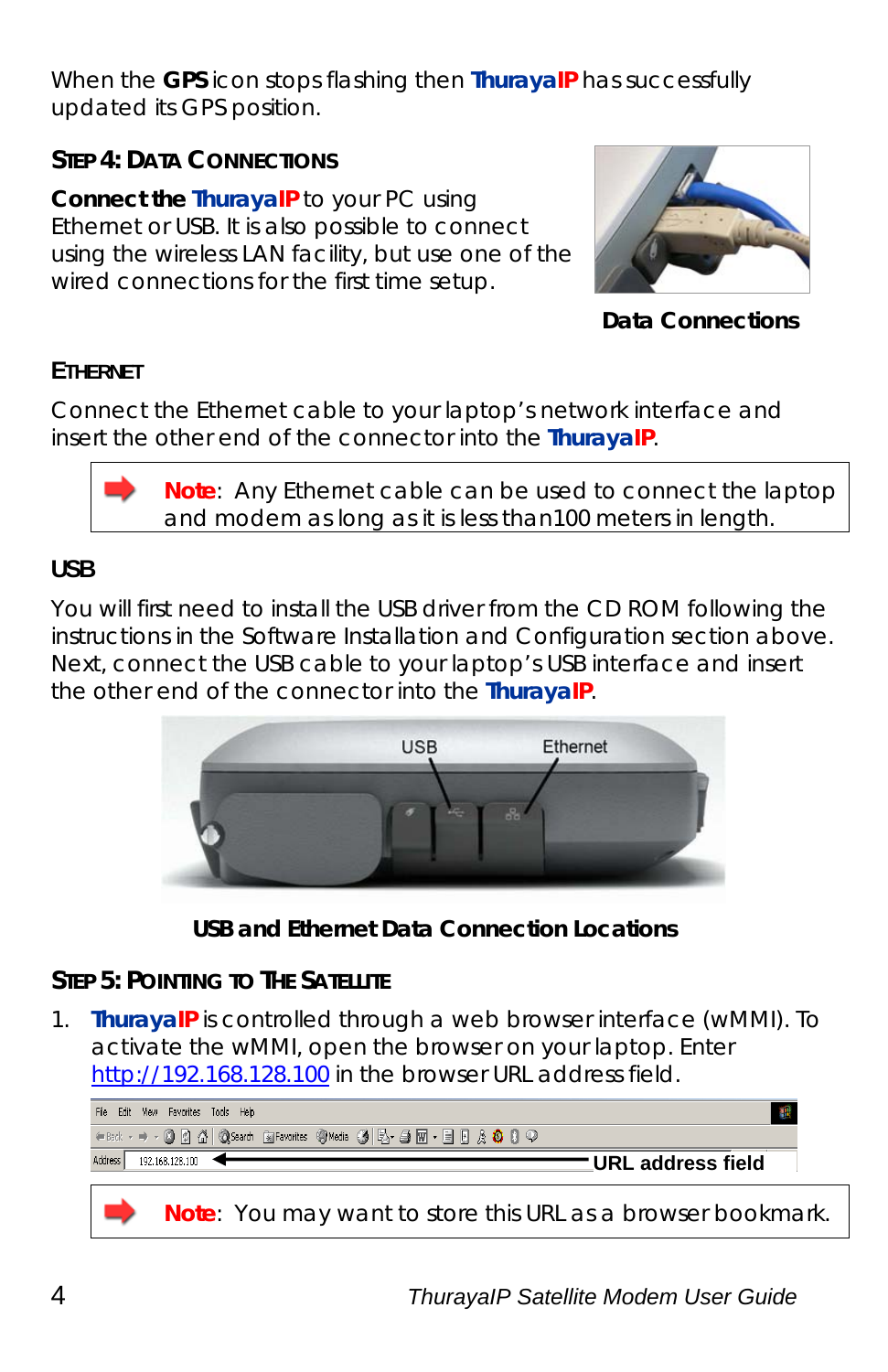- 2. If you have PIN security enabled on your SIM, you will be prompted to enter your PIN before proceeding.
	- **Note**: You must have a valid GPS location for the compass direction and Antenna Angle to be displayed. If the GPS is not valid, go back to step 3 and allow **ThurayaIP** to obtain a GPS fix.



#### **Compass Direction Antenna Angle**

**Home Page Satellite Location Display**

3. Look at the wMMI home page display and note the compass bearings and elevations for both **ThurayaIP** satellites in the "Satellite Location" section. The recommended satellite for your location will be highlighted in green. With the **ThurayaIP** terminal upside down,

use the integrated compass to determine the direction of the recommended satellite. You must be able to obtain a clear view of the satellite in the sky for the **ThurayaIP** to connect to the network. If the recommended satellite is obstructed from your location, consider using the alternate satellite instead. If neither satellite is **Compass** 



accessible from your location, you will need to move to a location that has visibility to at least one of the satellites.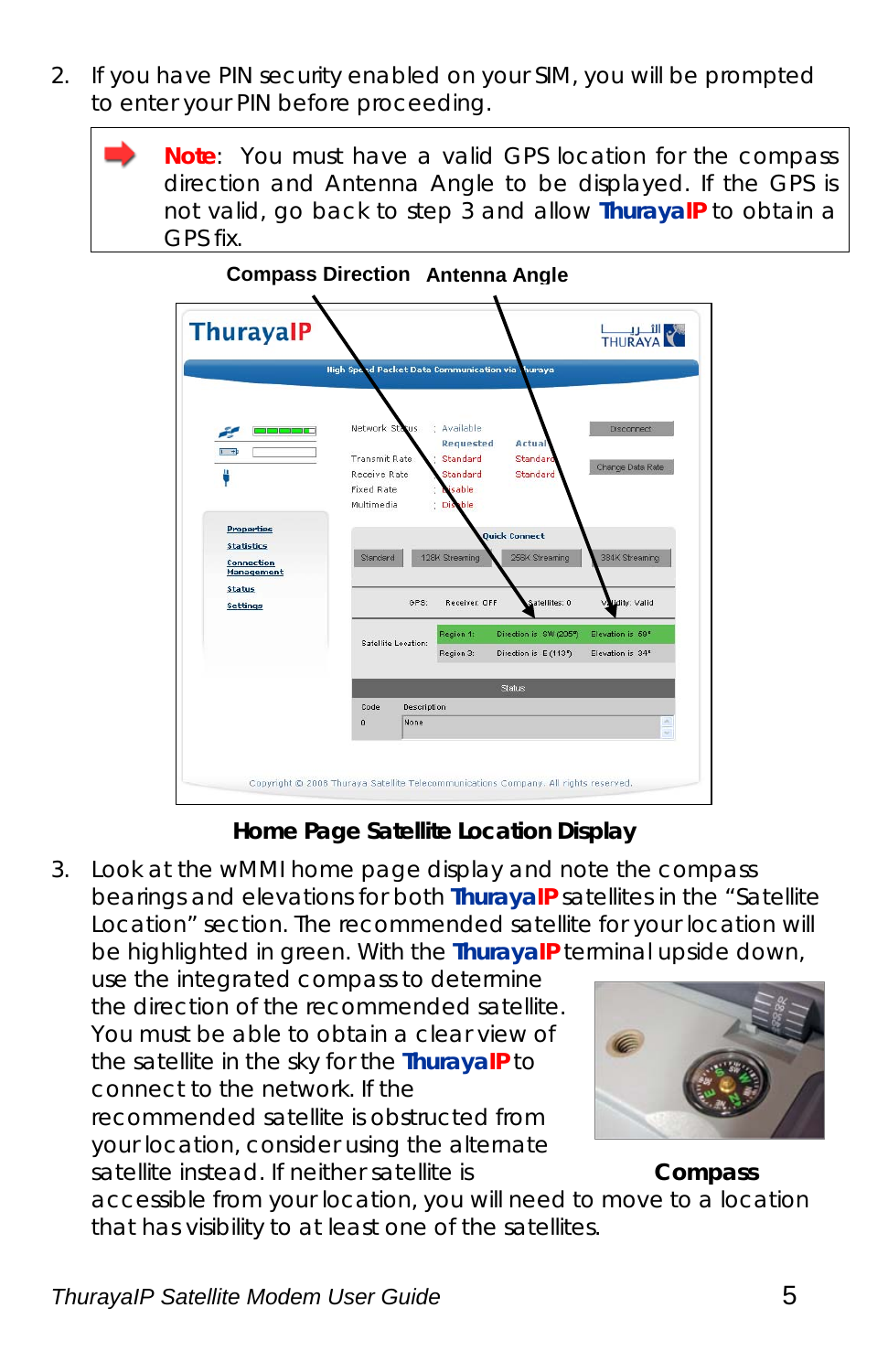4. Once you have determined the best satellite to use, move the antenna stand to the correct elevation angle using the integrated protractor. Recall that the elevation angle is indicated on the wMMI home page. With the elevation angle correctly set, place the **ThurayaIP** on a flat surface with the antenna facing in the direction of the satellite as determined in step 3. **Protractor**



5. You can optimise the receive signal strength by observing the signal strength display on the **ThurayaIP** while slowly rotating the **ThurayaIP** a few degrees clockwise and counter clockwise. Find the direction that maximizes the signal strength. Likewise, slowly raise and lower the antenna a few degrees and find the elevation that maximizes the signal strength. This step fine tunes the pointing of the antenna in the direction of the **ThurayaIP** satellite.

#### **Receive Signal Strength on the ThurayaIP Display**

6. Once the **ThurayaIP** obtains sufficient signal strength from the satellite it will automatically connect and establish an IP data session. Check this on the home page by confirming that the "Network Status" line shows "Connected".

#### **Congratulations! Your ThurayaIP is successfully connected. You should now be able to send and receive data from your laptop to the internet**.

**Note**: If you are unable to successfully connect to the Internet, ensure that nothing but open sky is between the **ThurayaIP** and the **ThurayaIP** Satellite. If the view is blocked by trees, mountains, buildings, metalized glass or similar objects then you must relocate the **ThurayaIP**. Additional assistance can be found in the troubleshooting section towards the end of the **ThurayaIP User Guide.**



#### **Do not stand in front of the Antenna**

**ThurayaIP** emits radio frequency energy when in the transmit mode. To avoid injury, do not place head or other body parts in front of the antenna when system is operational.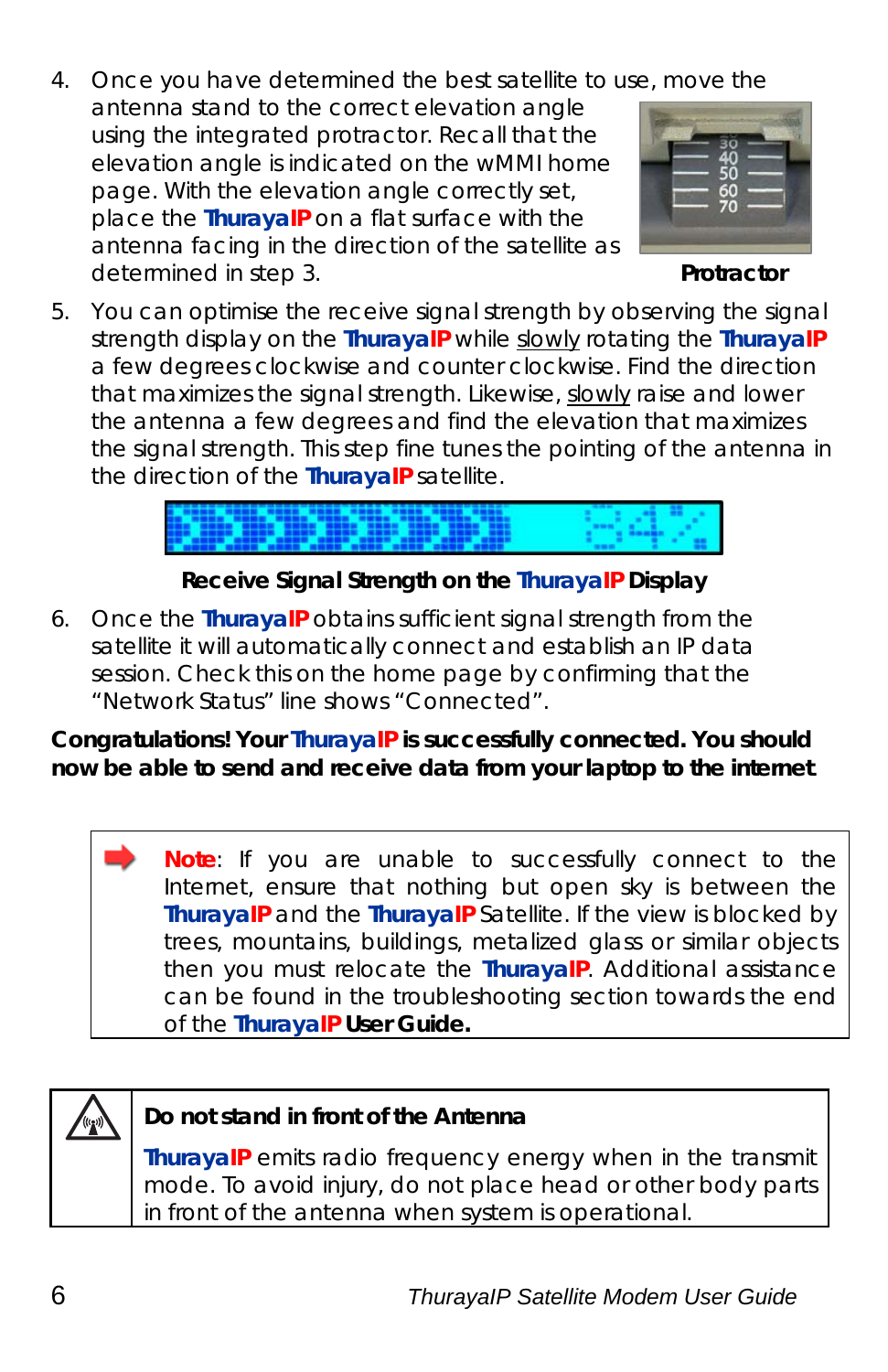# **Quick Reference**



This section serves as a reference guide, identifying the key operational aspects of using the **ThurayaIP** system and the **Controls and Indicators** on **ThurayaIP** and their functions.

### **EF** Global Positioning System Operation

The **ThurayaIP** contains an integrated Global Positioning System (GPS) receiver that is used to provide location information. GPS location information is required for system access, and the reception of a new GPS location is attempted automatically every time **ThurayaIP** is powered on.

For optimum GPS signal reception, make sure **ThurayaIP** is positioned in a roughly horizontal placement. Since GPS receivers must "see" a large part of the sky without obstructions from buildings, mountains or trees, it may be necessary to take your **ThurayaIP** out to a clear space to obtain a new GPS location. It may be possible to obtain a new GPS location in a less favourable circumstance, but the time to completion may be longer.

Once updated, **ThurayaIP** remembers your location so the unit can be relocated to a more convenient working area, such as inside a building by a window facing toward the satellite.

Once you have established a session on **ThurayaIP** you will not need another GPS location while you remain connected in the "Always On" condition. This is convenient if you intend to operate from one location for an extended period of time since there is no need to move **ThurayaIP** to refresh the GPS receiver. Also, your stored GPS location remains good for a period of time even if you power down and move a short distance between sessions. When you believe this is the case, simply skip the GPS location step and complete the **ThurayaIP** satellite pointing operation prior to going directly onto the network. Be sure to carefully point your unit every time it is moved.

#### **STORED GPS LOCATION**

The most recent GPS location is stored in **ThurayaIP** even when powered down. Upon power up, the **ThurayaIP** will attempt to update this GPS location since the Thuraya system will only allow access if your GPS location is not too old. If **ThurayaIP** has a valid GPS location then the GPS icon on the display will go from flashing to solid. Likewise, the web MMI will indicate if the currently available GPS location is valid or invalid.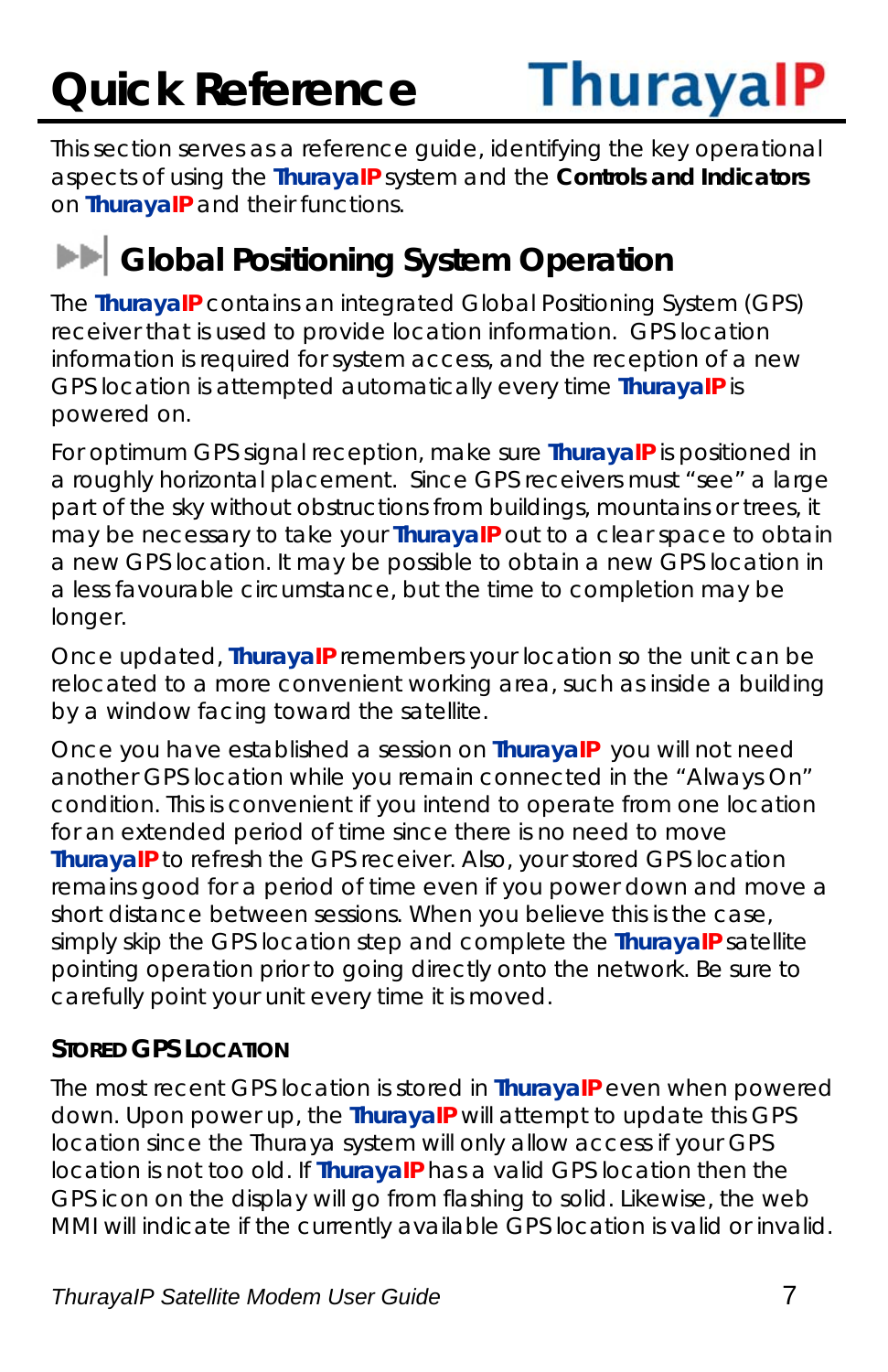## **EXTERNAL Integrated Man Machine Interface (iMMI)**

The **ThurayaIP** has an **Integrated Man Machine Interface** (**iMMI**) which allows you to control the operational features of the terminal without the need of a PC or a browser. The iMMI includes buttons labelled with defining icons, an LCD, and an audible pointing aid integrated into the **ThurayaIP** itself.

The figure below shows the layout of the **ThurayaIP** iMMI.



**iMMI Button Locations**

#### **CONTROL BUTTONS**

The following table gives you a summary of the four **ThurayaIP** buttons.

| <b>Button</b>  | Action      | Result                                                            |
|----------------|-------------|-------------------------------------------------------------------|
| Power button   | Short press | Backlight on, cancel any menu<br>operation, return to status menu |
|                | Long Press  | Turn unit on or off                                               |
| Connect button | Short press | Toggle audio pointing state<br>(sound on/off)                     |
|                | Long press  | Toggle connection state<br>(connect/disconnect)                   |
|                |             | Exit pointing mode                                                |
| Menu button    | Short press | Scroll to next menu item                                          |
|                | Long press  | Start GPS receiver manually                                       |
| Modify button  | Short press | Scroll to next option of displayed<br>menu item when in menu      |
|                | Long press  | Toggle Wi-Fi on/off (when not in<br>menu display)                 |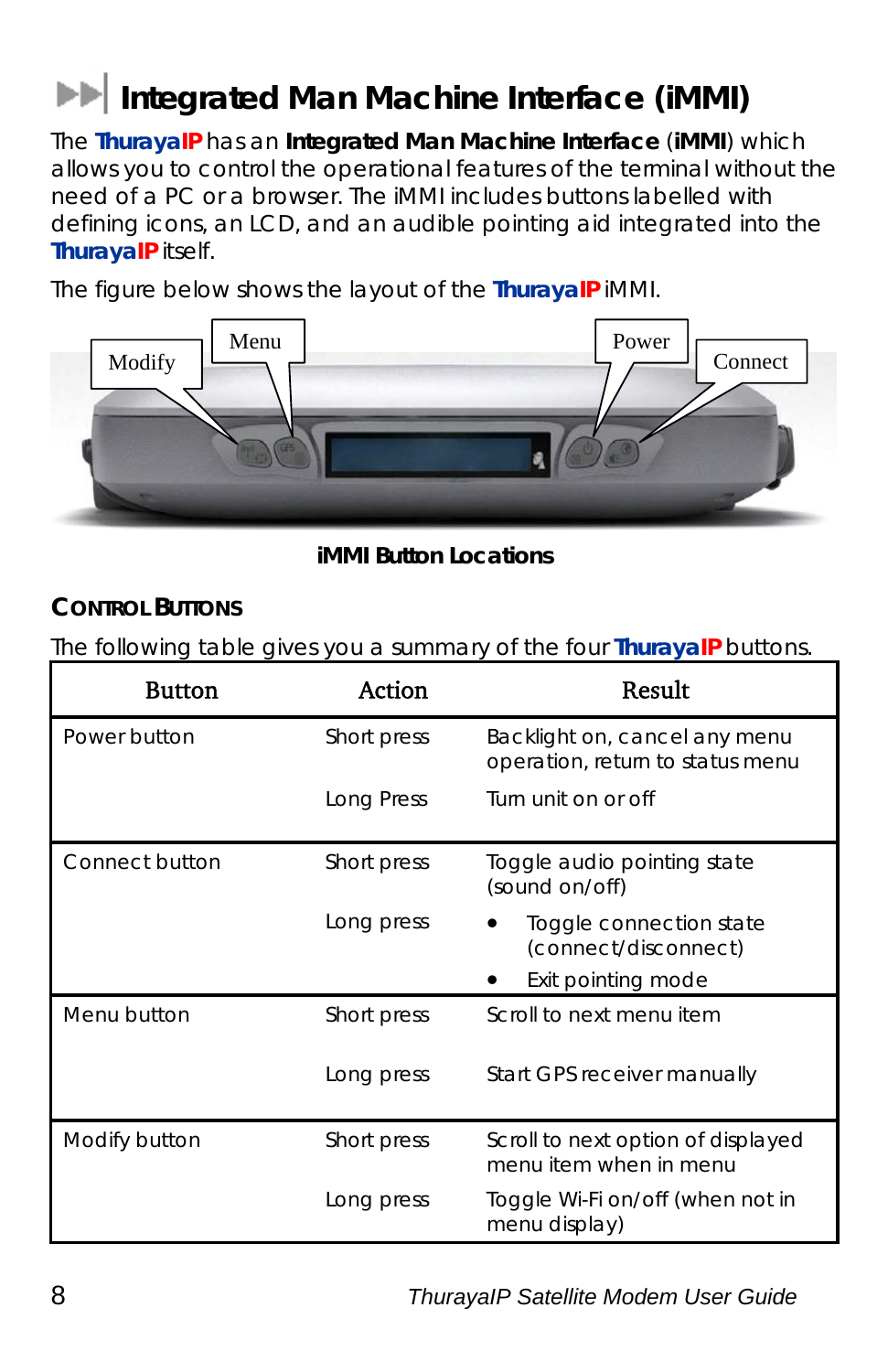#### **STATUS/MENU DISPLAY**

The upper level of the LCD displays **status messages** and **menu items**. Status messages are summarized in the table below.

| <b>Display</b>      | Description                                                                                          |
|---------------------|------------------------------------------------------------------------------------------------------|
| Powering Off        | Displayed while ThurayalP is powering down                                                           |
| Fault {code}        | A hardware fault exists, preventing operation (see<br>troubleshooting section for code explanations) |
| Too Hot             | A temporary thermal shutdown is about to occur                                                       |
| <b>Battery Hot</b>  | A temporary thermal shutdown is about to occur<br>due to battery heating                             |
| No SIM              | No SIM is detected in ThurayalP                                                                      |
| Locked              | A security code is needed (entered via wMMI)                                                         |
| PIN                 | A SIM pin code is needed (entered via wMMI)                                                          |
| Pointing            | In pointing mode                                                                                     |
| GPS old             | GPS is older than the system time period allows                                                      |
| <b>Disconnected</b> | The terminal has no IP connection to the network,<br>preventing data transfer                        |
| Acquiring           | The terminal is attempting to connect to the network                                                 |
| Tx{rate}/Rx{rate}   | Transmit and Receive streaming rates in kilobits per<br>second                                       |
| Standard            | Best efforts quality of service in both directions                                                   |

#### **NAVIGATION OF THE IMMI**

You navigate among the options available in the iMMI by utilizing the **Menu** and **Modify** buttons. With the unit in its "normal" state displaying status indicators, you press the Menu button to view and modify **Quality of Service (QoS)** settings and **LCD** display parameters. Pressing the Modify button within a Menu option allows you to change the current setting.

The status display is the default display; after 30 seconds of inactivity, the display always reverts to the status display. Pressing the Menu button takes you through a circular list of menu items and then back to the status display. The two major menu options are the following:

**Change Rate**: Modify the QoS settings for Transmit and Receive. **LCD Contrast**: Modify the contrast on your LCD.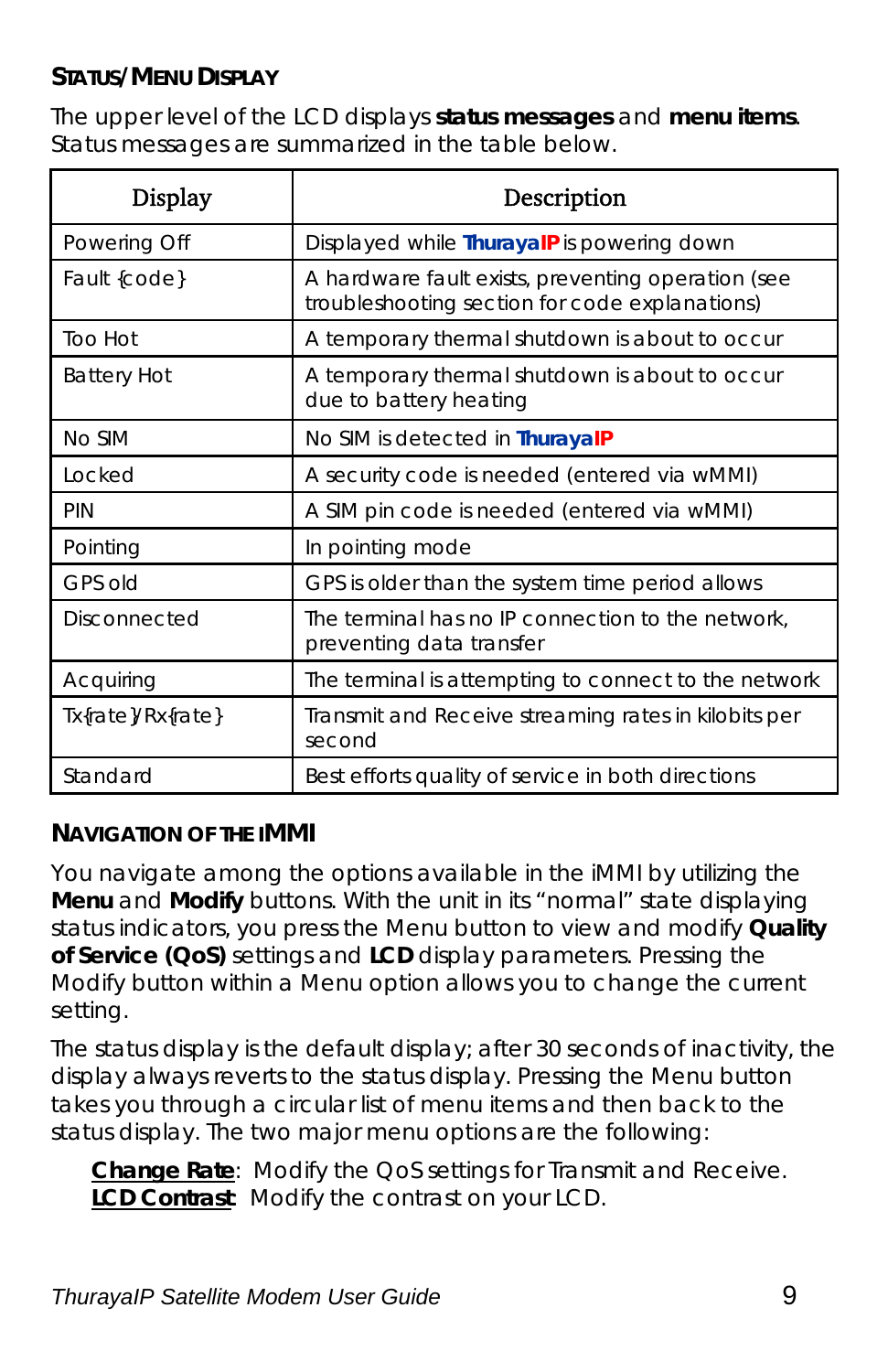#### **DATA RATE SELECTION**

- With the unit in the default status display, press the **Menu** button. The **Change Rate** menu option is then displayed.
- Press the **Modify** button. You are then brought to the first value in the series of QoS settings.

| <b>Change Rate Menu</b> | Comment                                                                     |
|-------------------------|-----------------------------------------------------------------------------|
| Standard                | Selects Background QoS for both the<br>transmit and receive directions      |
| Tx: 384Kbps             | Selects 384Kbps Tx Streaming QoS<br>Hidden unless external antenna attached |
| Tx: 16Kbps              | Selects 16Kbps Tx Streaming QoS                                             |
| Tx: 32Kbps              | Selects 32Kbps Tx Streaming QoS                                             |
| Tx: 64Kbps              | Selects 64Kbps Tx Streaming QoS                                             |
| Tx: 128Kbps             | Selects 128Kbps Tx Streaming QoS                                            |
| Tx: 256Kbps             | Selects 256Kbps Tx Streaming QoS<br>Hidden unless external antenna attached |
| Rx: 384Kbps             | Selects 384Kbps Rx Streaming QoS<br>Hidden unless external antenna attached |
| Rx: 16Kbps              | Selects 16Kbps Rx Streaming QoS                                             |
| Rx: 32Kbps              | Selects 32Kbps Rx Streaming QoS                                             |
| Rx: 64Kbps              | Selects 64Kbps Rx Streaming QoS                                             |
| Rx: 128Kbps             | Selects 128Kbps Rx Streaming QoS                                            |
| Rx: 256Kbps             | Selects 256Kbps Rx Streaming QoS                                            |

- Press the Modify button to scroll down the Standard and Tx QoS values until you see the setting you want. When you scroll to each setting, the displayed QoS value blinks, indicating that this selection is pending. Press the Modify button to move to the next setting without changing the pre-existing value.
- When the list of values is exhausted, press the Modify button to lead you back to the first value. You can cancel the selection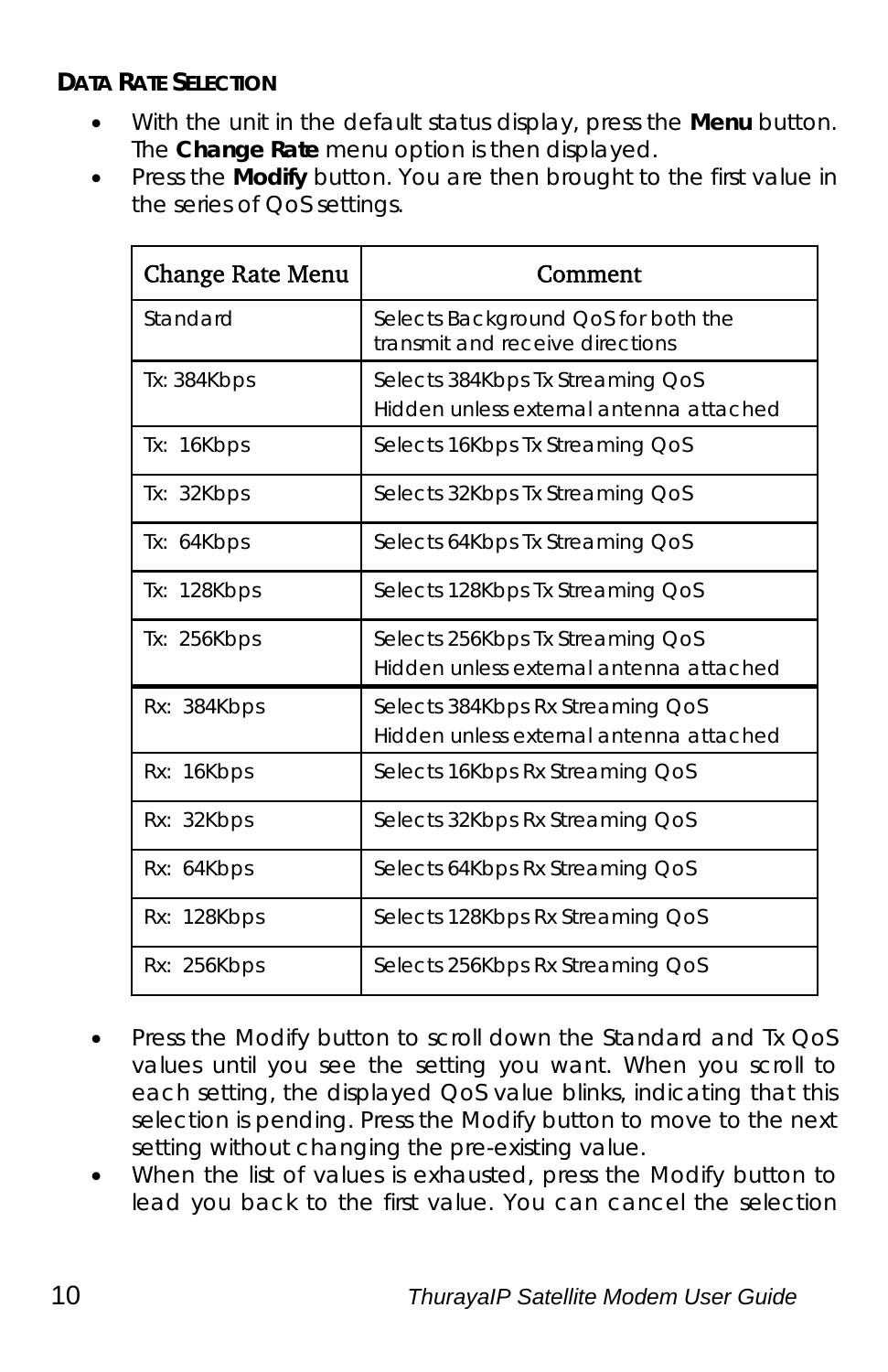and transition back to the status display via a short press of the Power button.

- When you have found the value you want, press the Menu button. This action selects the new rate. Once you select the rate, you are transitioned to the Rx set of values unless you selected "Standard" in which case you will exit rate selection.
- Navigation through and selection of the Rx values is the same as for the Tx values. Use the Modify button to scroll through the list in a circular manner, with cancellation achieved via the short press of the Power button. Pressing the Menu button selects and stores the new Rx rate, and you will then exit rate selection.
- When you select a new OoS, the old PDP context is deactivated and a new PDP context is activated with the new rate selection. If the rate selection did not change as a result of the selection, then no PDP context change occurs.

#### **RECEIVE SIGNAL STRENGTH DISPLAY**

The lower row of the LCD is dedicated to RSSI (signal strength) information. This is used to monitor incoming signal strength from the Thuraya satellite and permit pointing or re-pointing to occur at any time during operation. The display provides both a graphical and digital indication of the signal strength.

The digital RSSI indication consists of a value between zero and 99. The graphical RSSI indication is a 50-element bar graph of the RSSI.



The RSSI display updates rapidly for at least five minutes after a satellite signal has been acquired or reacquired. After that acquisition, the RSSI display may be updated less rapidly to conserve power if the modem is running on battery. **Hint:** If the rate is reduced to save power, the rapid RSSI update mode can be re-enabled for 5 minutes if you short press the **Modify** button while the status display is present.

#### **Audible Pointing Indicator**

An audible pointing indicator provides an audible representation of the signal strength during antenna pointing. When on, the indicator emits pointing tones that increase in tempo as the pitch increases. If the satellite is not found, one tone is followed by a pause. The indicator always defaults to off when the unit powers on. Use a short press of the Connect button to toggle the audio pointing indicator on and off.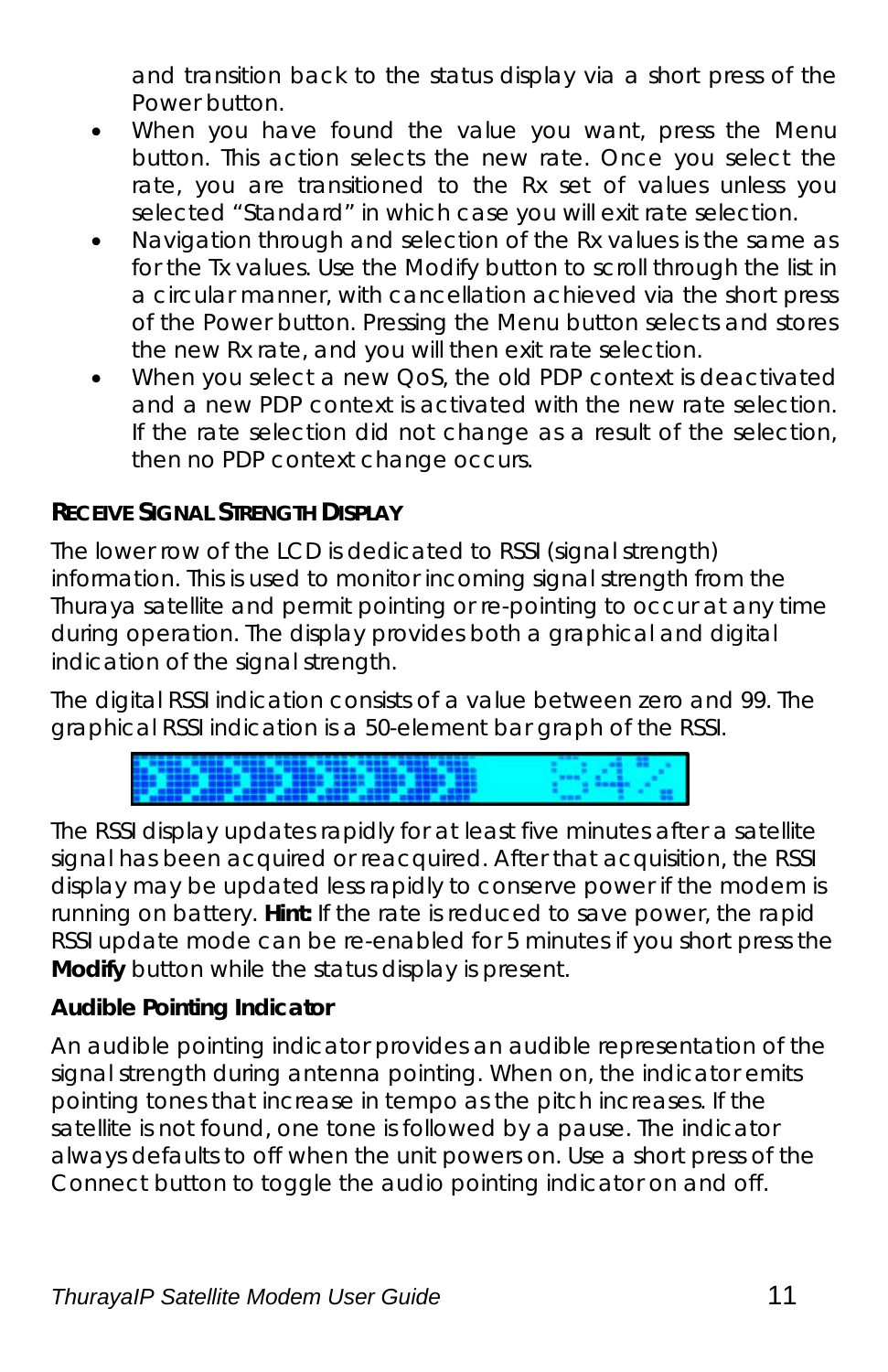#### **DISPLAY ICONS**

#### **Battery Icon**

The battery icon displays the estimated life of the battery while under battery power. The battery icon also displays the charging state while under external power.

#### **Power Icon**

The power icon displays the state of the **external power input**.

- On if external power is connected.
- Off if external power is disconnected.

#### **GPS Icon**

The GPS icon indicates the state of the GPS information in the **ThurayaIP**, specifically whether the information is **up-todate or should be refreshed**.

- The icon **flashes** when the stored GPS information is **older than the GPS validity period.**
- The icon is **on steady** when the stored GPS information is **within the GPS validity period**.

The satellite icons, located next to the GPS icon, indicate the **status of the GPS receiver** in the **ThurayaIP** and the **number of visible satellites**.

- The icons are **off** when the **GPS receiver is off**.
- The icons are **active** when the **GPS receiver is on**, either flashing or steady state. The number of icons in steady state indicates the number of GPS satellites in view. You will need all three on solidly to acquire a new GPS location.

#### **Wireless LAN Icon**

The wireless LAN icon displays the state of the WLAN feature.

- **Off** if **Wireless LAN** operation is **turned off**.
- **On** if **Wireless LAN is on**.

#### **Wireless LAN Lock Icon**

The lock icon displays the **state of encryption** for the WLAN feature. It is **displayed only if the Wireless LAN is on and WLAN encryption is turned on**.

#### **Satellite Icons**





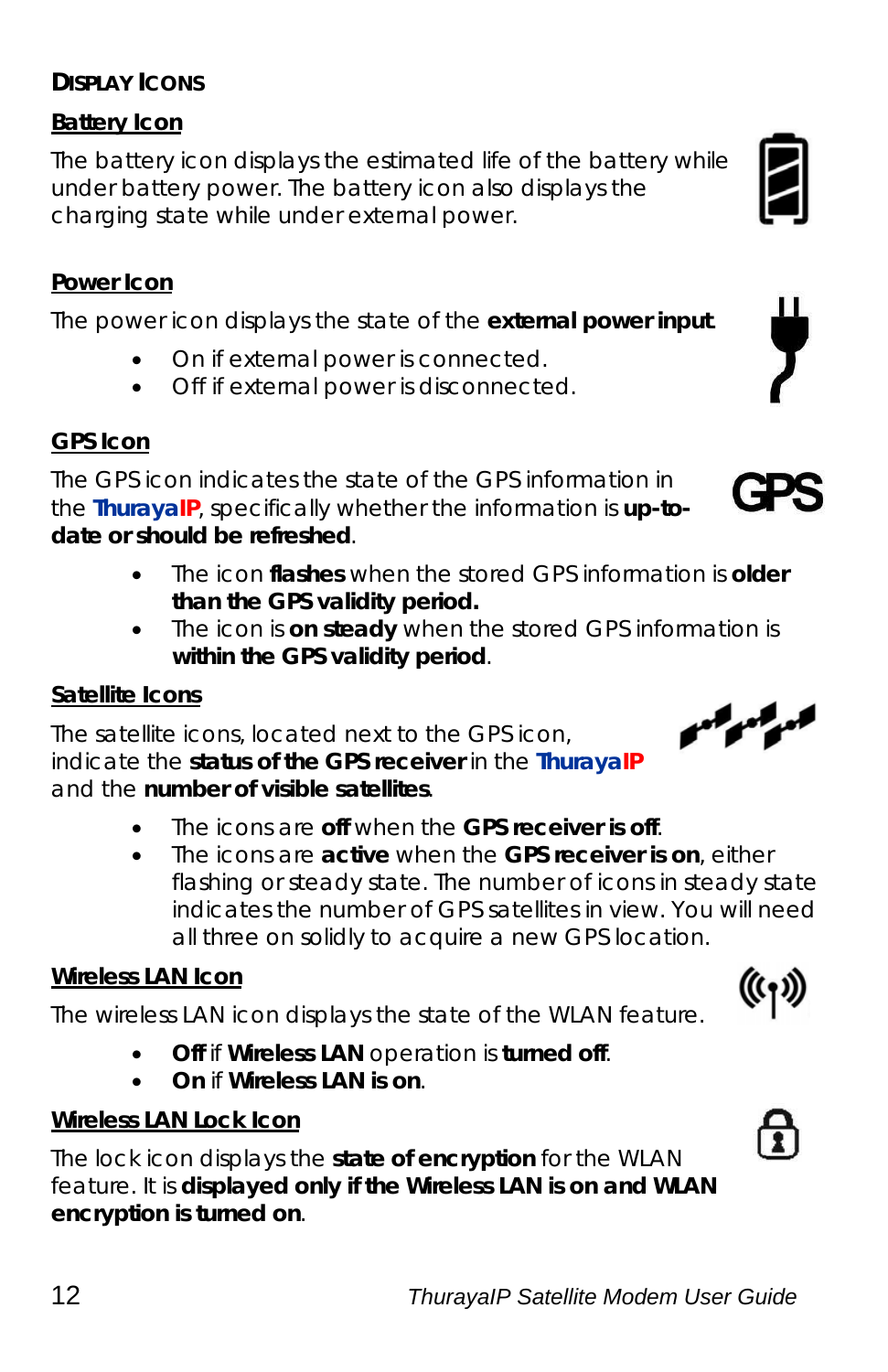#### **Globe ICON**

The globe icon displays the **state of IP connection** over the satellite.



- **Off** if **no PDP context** exists (no data traffic possible).
- **On** if a **PDP context exists** (ready for data traffic).

### **Web Man Machine Interface (wMMI) Screens**

The **ThurayaIP** can be accessed through a standard web browser interface. To accomplish this, the connected computer must have one of the following supported browsers installed along with Java enabled (Java Runtime Environment 1.3.1 or later).

- Internet Explorer 6.0 or later
- Netscape Communicator version 7.2
- Firefox 2.0
- AOL Explorer
- Macintosh Safari

To access the **ThurayaIP**, connect your computer, run a supported browser and enter http://192.168.128.100 into the browser's address field. You may wish to add this address to the browser's bookmark list so the address will be easier to find in the future. When active, the browser interface will allow you to access the wMMI.

Each of the main web pages contains important status information in the upper left hand corner. The bar graph next to the icon represents receive signal strength. The bar graph next to the  $\Box$  icon provides an indication of the battery's level and charging state. The icon area below these indicators mirrors the icons described in the iMMI section above.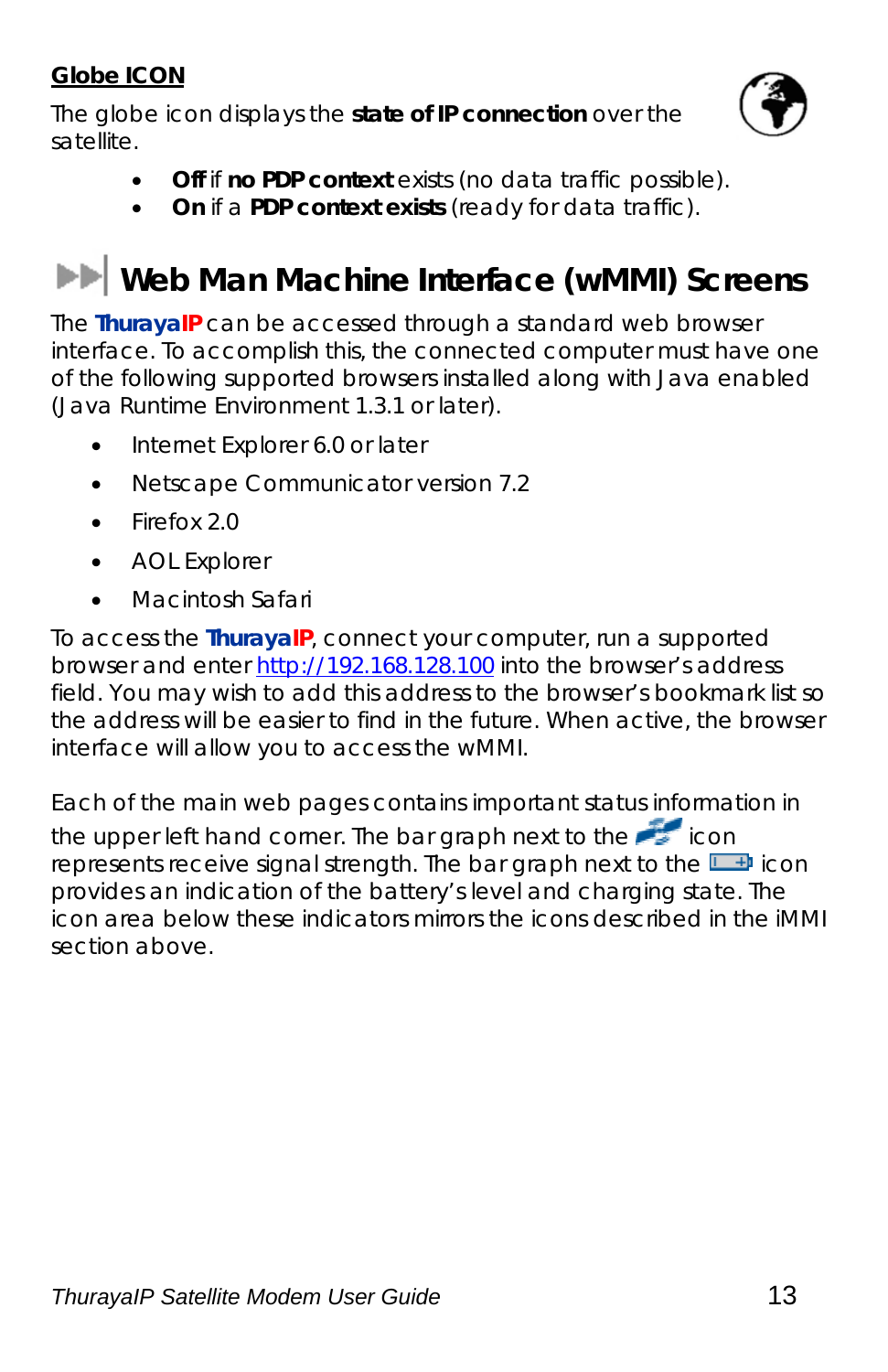#### **HOME SCREEN**

The **Home** screen provides you with key summary status information about **ThurayaIP** and is also a gateway into **ThurayaIP** management.

|                                               | High Speed Packet Data Communication via Thuraya              |                     |                                                                   |                                                 |                                      |
|-----------------------------------------------|---------------------------------------------------------------|---------------------|-------------------------------------------------------------------|-------------------------------------------------|--------------------------------------|
| صاحبا المائمان<br>æ<br>$1 + 1$<br>д           | Network Status<br>Transmit Rate<br>Receive Rate<br>Fixed Rate |                     | * Available<br>Requested<br>: Standard<br>· Standard<br>: Disable | Artual<br>Standard<br>Standard                  | Disconnect<br>Change Data Rate       |
| <b>Properties</b>                             | Multimedia                                                    |                     | : Disable                                                         | <b>Quick Connect</b>                            |                                      |
| <b>Statistics</b><br>Connection<br>Management | Standard                                                      |                     | 128K Streaming                                                    | 256K Streaming                                  | 384K Streaming                       |
| <b>Status</b><br><b>Settings</b>              |                                                               | GPS:                | <b>Receiver OFF</b>                                               | Satellites: 0                                   | Validity: Valid                      |
|                                               | Satellite Location:                                           |                     | Region 1:<br>Region 3:                                            | Direction is SW (205")<br>Direction is E (113") | Elevation is 59°<br>Elevation is 34* |
|                                               |                                                               |                     |                                                                   | Status                                          |                                      |
|                                               | Code<br>n                                                     | Description<br>None |                                                                   |                                                 |                                      |

*Home Screen* 

Network Status: Provides the status of the network connection.

Transmit Rate: Provides the requested and actual transmit channel data rate. The actual allocated data rate may vary from the one requested due to subscription or system capacity restrictions.

Receive Rate: Provides the requested and actual receive channel data rate. The actual allocated data rate may vary from the one requested due to subscription or system capacity restrictions.

Fixed Rate: Provides the status of the Fixed Rate control. Enable Fixed Rate when using a streaming connection that must match the requested data rate. If the rate is unavailable, the connection will not be made.

Multimedia: Provides the status of the Multimedia control. Enable Multimedia when using streaming applications like Voice over Internet Protocol (VoIP) or live video playback.

Connect/Disconnect: This button toggles the network connection state on or off. When Disconnected no data can be sent or received.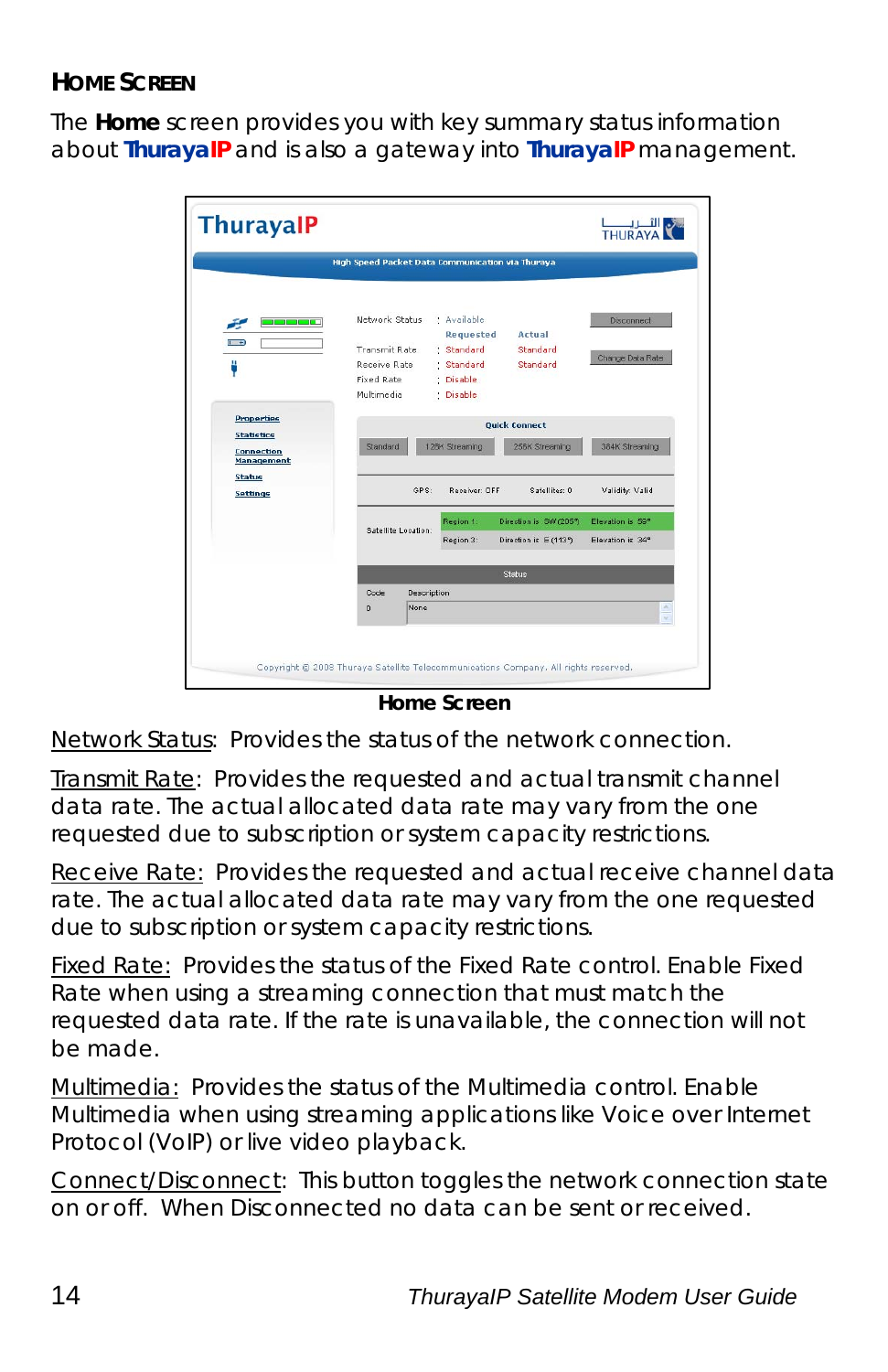Change Data Rate: This button allows you to change the connection parameters for the current session.

**Quick Connect:** These buttons access pre-stored connection profiles.

GPS: The display includes the GPS receiver state (On/Off), GPS satellites visible, GPS validity, compass direction and antenna angle. To obtain a GPS fix, make sure there are at least three visible satellites reported. Once a GPS position is obtained, the **ThurayaIP** will provide the compass direction and degrees of elevation to the satellite. This information is used in the pointing operation described earlier.

#### **PROPERTIES SCREEN**

The **Properties** screen displays a summary of current communications parameter settings. You can also use this screen to do the following:

- Restore Factory Defaults
- Reset Terminal
- Power Off Terminal
- Upgrade Modem Software (a link to the upgrade website)

| المات ال<br><b>Current Settings</b><br>والماركات<br>Software Version : 0.0.0.181, 11/08/2007<br>Network IP Address : 0.0.0.0<br>Private Local IP Address : 192.168.128.100<br>Access Point Name : ThuravaIP<br>ThurayaIP IMEI: 5dddba-9c-5dddba-9<br>Fthernet MAC Address : ff:ff:ff:ff:ff:ff:<br>WLAN MAC Address : ff:ff:ff:ff:ff:ff<br><b>Properties</b><br>USB MAC Address : ff:ff:ff:ff:ff:ff:ff<br><b>Restore Factory Defaults</b><br>Power-Off Terminal<br>Reset Terminal |                   | High Speed Packet Data Communication via Thuraya |
|----------------------------------------------------------------------------------------------------------------------------------------------------------------------------------------------------------------------------------------------------------------------------------------------------------------------------------------------------------------------------------------------------------------------------------------------------------------------------------|-------------------|--------------------------------------------------|
|                                                                                                                                                                                                                                                                                                                                                                                                                                                                                  |                   |                                                  |
|                                                                                                                                                                                                                                                                                                                                                                                                                                                                                  | $1 + 1$           |                                                  |
|                                                                                                                                                                                                                                                                                                                                                                                                                                                                                  | щ                 |                                                  |
|                                                                                                                                                                                                                                                                                                                                                                                                                                                                                  |                   |                                                  |
|                                                                                                                                                                                                                                                                                                                                                                                                                                                                                  |                   |                                                  |
|                                                                                                                                                                                                                                                                                                                                                                                                                                                                                  |                   |                                                  |
|                                                                                                                                                                                                                                                                                                                                                                                                                                                                                  | Home              |                                                  |
|                                                                                                                                                                                                                                                                                                                                                                                                                                                                                  |                   |                                                  |
|                                                                                                                                                                                                                                                                                                                                                                                                                                                                                  |                   |                                                  |
|                                                                                                                                                                                                                                                                                                                                                                                                                                                                                  | <b>Statistics</b> |                                                  |
|                                                                                                                                                                                                                                                                                                                                                                                                                                                                                  | Connection        |                                                  |
|                                                                                                                                                                                                                                                                                                                                                                                                                                                                                  | Management        |                                                  |
|                                                                                                                                                                                                                                                                                                                                                                                                                                                                                  | <b>Status</b>     |                                                  |
|                                                                                                                                                                                                                                                                                                                                                                                                                                                                                  | <b>Settings</b>   |                                                  |
| Upgrade Modem Software                                                                                                                                                                                                                                                                                                                                                                                                                                                           |                   |                                                  |
|                                                                                                                                                                                                                                                                                                                                                                                                                                                                                  |                   |                                                  |
|                                                                                                                                                                                                                                                                                                                                                                                                                                                                                  |                   |                                                  |
|                                                                                                                                                                                                                                                                                                                                                                                                                                                                                  |                   |                                                  |
|                                                                                                                                                                                                                                                                                                                                                                                                                                                                                  |                   |                                                  |

#### *Properties Screen*

**About Restoring Factory Defaults**: When you click this button, the **restore message confirmation screen** informs you that the terminal is about to reset to factory defaults. Restoring the factory defaults returns the **ThurayaIP** settings to their original, just out-of-the-box state. This does not change the security code or SIM parameters. Please exercise caution when proceeding. If you invoke **Restore Factory Defaults,** you will need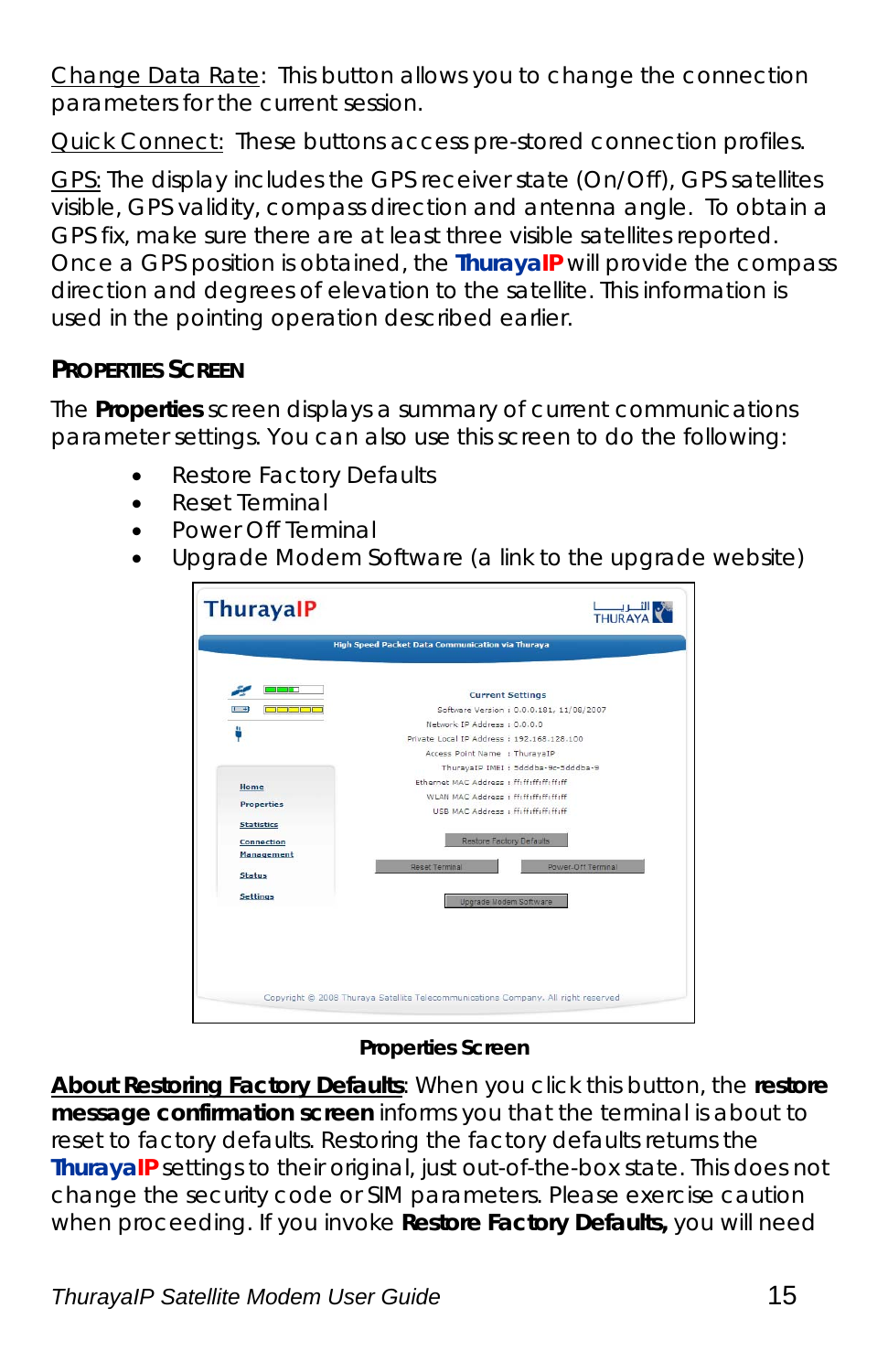to re-enter any configuration information supplied by your Service Provider. You must enter the security code to complete the reset.

**Current Settings**: provides the current communications parameters.

- Software Version
- Interface Mode
- Public Network IP Address
- Private Satellite Modem IP Address
- Modem International Mobile Equipment Identity (IMEI)
- Satellite Modem Media Access Control (MAC) Addresses.

#### **STATISTICS SCREEN**

This screen provides you with an estimate of your data usage. Data usage figures are obtained by counting the bytes in the IP packets received by and sent from the **ThurayaIP** terminal. You can view both "since power on" (per session) and "Cumulative" (lifetime) data usage counts. To reset the data counters of a session, simply select the **reset** button for either transmit or receive and click the **Apply** button.

|                                     | High Speed Packet Data Communication via Thuraya      |                                                                                                                                                                                                                                                                                                              |
|-------------------------------------|-------------------------------------------------------|--------------------------------------------------------------------------------------------------------------------------------------------------------------------------------------------------------------------------------------------------------------------------------------------------------------|
| المادين<br>$1 - 49$<br><b>COLOR</b> | Traffic Statistics since power-on                     |                                                                                                                                                                                                                                                                                                              |
| д                                   | <b>Data transmitted:</b>                              | 0.000 KBytes F Reset                                                                                                                                                                                                                                                                                         |
|                                     |                                                       | Apply                                                                                                                                                                                                                                                                                                        |
| Home                                | Data received:                                        | 0.000 KBytes F Reset                                                                                                                                                                                                                                                                                         |
| <b>Properties</b>                   |                                                       |                                                                                                                                                                                                                                                                                                              |
| <b>Statistics</b><br>Connection     | <b>Cumulative Traffic Statistics</b>                  |                                                                                                                                                                                                                                                                                                              |
| <b>Management</b>                   | <b>Data transmitted:</b>                              | 5.896 MBytes                                                                                                                                                                                                                                                                                                 |
| <b>Status</b>                       | Data received:                                        | 5.292 MBytes                                                                                                                                                                                                                                                                                                 |
| <b>Settings</b>                     |                                                       |                                                                                                                                                                                                                                                                                                              |
|                                     | contained in invoices issued by the Service Provider. | While all reasonable efforts have been made to maximize the accuracy of<br>this data usage information, users are advised that accuracy may be<br>affected by a variety of conditions. Results should be used as a quide only<br>and users should be aware that the results do not override the calculations |

#### *Statistics Screen*

**Note**: The data usage figures provided on the screen are estimates only. This feature is not tied into the actual billing system. Hughes assumes no liability if differences are found between data usage figures and your actual bill.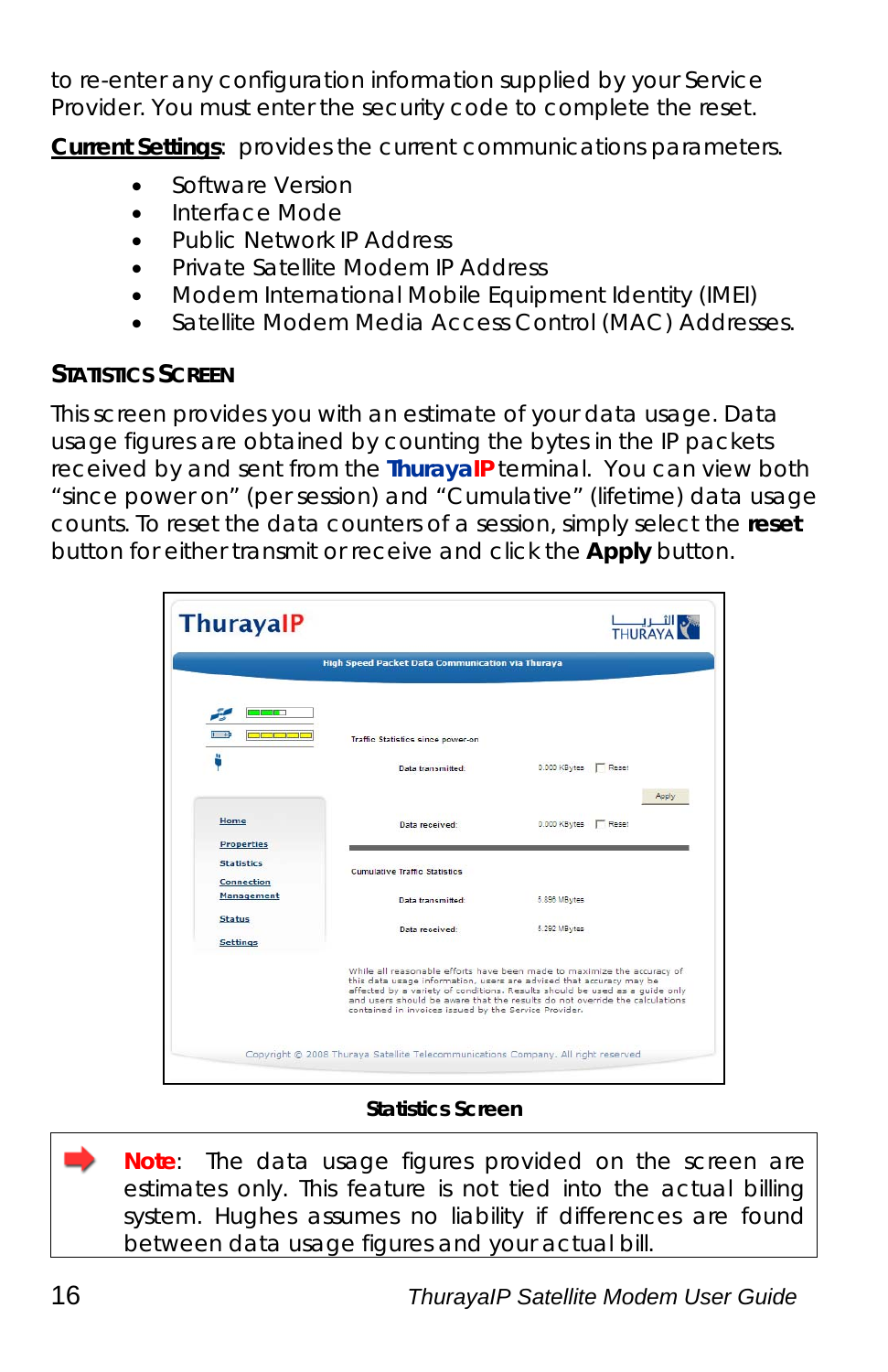#### **CONNECTION MANAGEMENT SCREEN**

Accessible from the Main Menu, the Connection Management Screen allows you to select Quality of Service (QoS) parameters separately for transmit and receive data. Note that the "384Kbps" selection requires an external antenna.

|                                 | High Speed Packet Data Communication via Thuraya            |                   |
|---------------------------------|-------------------------------------------------------------|-------------------|
|                                 |                                                             |                   |
|                                 | Note: An external-antenna is required for choosing 384Kbps. |                   |
| Home                            | <b>Transmit Rate</b>                                        | Receive Rate      |
| <b>Properties</b>               | 128Kbps Dedicated V                                         | 128Kbps Dedicated |
| <b>Statistics</b>               |                                                             |                   |
| <b>Connection</b><br>Management | Multimedia :                                                | Disable $\vee$    |
| <b>Status</b>                   | Fixed Rate:                                                 | Disable v         |
| <b>Settings</b>                 |                                                             |                   |
|                                 |                                                             |                   |
|                                 | Apply                                                       | Cancel            |
|                                 |                                                             |                   |

*Connection Management Screen* 

Transmit Rate and Receive Connection Rate: Allows you to select the transmit and receive rates from the list of Bandwidth values.

Multimedia Control: Allows you to enable or disable Automatic RepeatreQuest (ARQ) over the satellite. Typically, ARQ--an error control protocol for data transmission–-is best disabled for voice or video traffic.

Fixed Rate Control: Allows you to enable or disable fixed rate service over the satellite. You can force the connection to match the requested QoS. If **disabled**, the best streaming rate possible -- up to and including the selected rate -- will be allowed. If **enabled**, the terminal will not set up a connection unless the requested rate is available from the network.

**Remember** to click **Apply** to save any changes or they will be lost.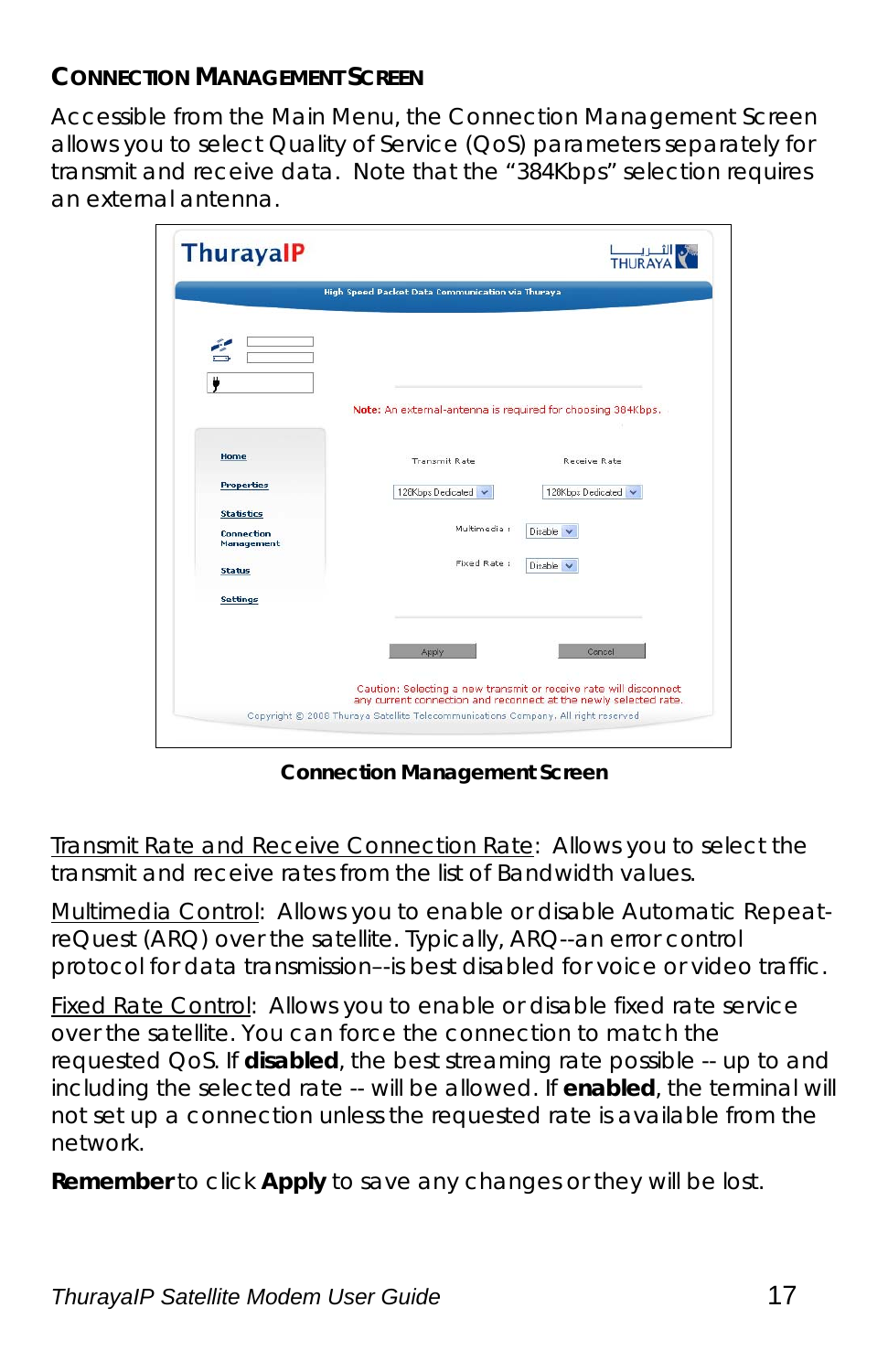#### **STATUS SCREEN**

The **Status Screen**, displayed in a separate window, provides you with a constantly updated flow of dynamic information and a concise summary of the **ThurayaIP** status.

| <b>ThurayalP</b>        | التصريب<br>THURAYA                                                                                                                                                                                                                           |
|-------------------------|----------------------------------------------------------------------------------------------------------------------------------------------------------------------------------------------------------------------------------------------|
| <b>Network Status:</b>  | Acquiring Network                                                                                                                                                                                                                            |
| <b>Signal Quality:</b>  | <u>and the second part of the second part of the second part of the second part of the second part of the second part of the second part of the second part of the second part of the second part of the second part of the seco</u><br>98.0 |
| Signal Strength:        | 52.0%<br>11<br>—<br>—                                                                                                                                                                                                                        |
| Satellite Antenna Type: | <b>Passive External</b>                                                                                                                                                                                                                      |
| <b>Battery Status:</b>  | Charging                                                                                                                                                                                                                                     |
| <b>Battery Level:</b>   | المستحدث المتناسب                                                                                                                                                                                                                            |
| Status:                 |                                                                                                                                                                                                                                              |
|                         | This page automatically refreshes.                                                                                                                                                                                                           |

*Status Screen* 

This display gives you a summary of current Satellite Modem system configuration and performance. When the Status Window is open, its information is updated every minute. *Note that if you are running on battery power, your available operating time will be reduced*.

Network Status: Provides the status of the network connection.

Signal Quality: This bar graph displays satellite signal quality.

Signal Strength: Use this display to monitor incoming signal strength from the satellite and permit pointing or re-pointing to occur at any time during operation.



Satellite Antenna Type: Use this display to determine which satellite antenna is in use. The standalone terminal will use its internal antenna. Optional external antennas, active and passive, can be hooked up to the **ThurayaIP** for convenience and higher performance. See your service provider regarding these accessories.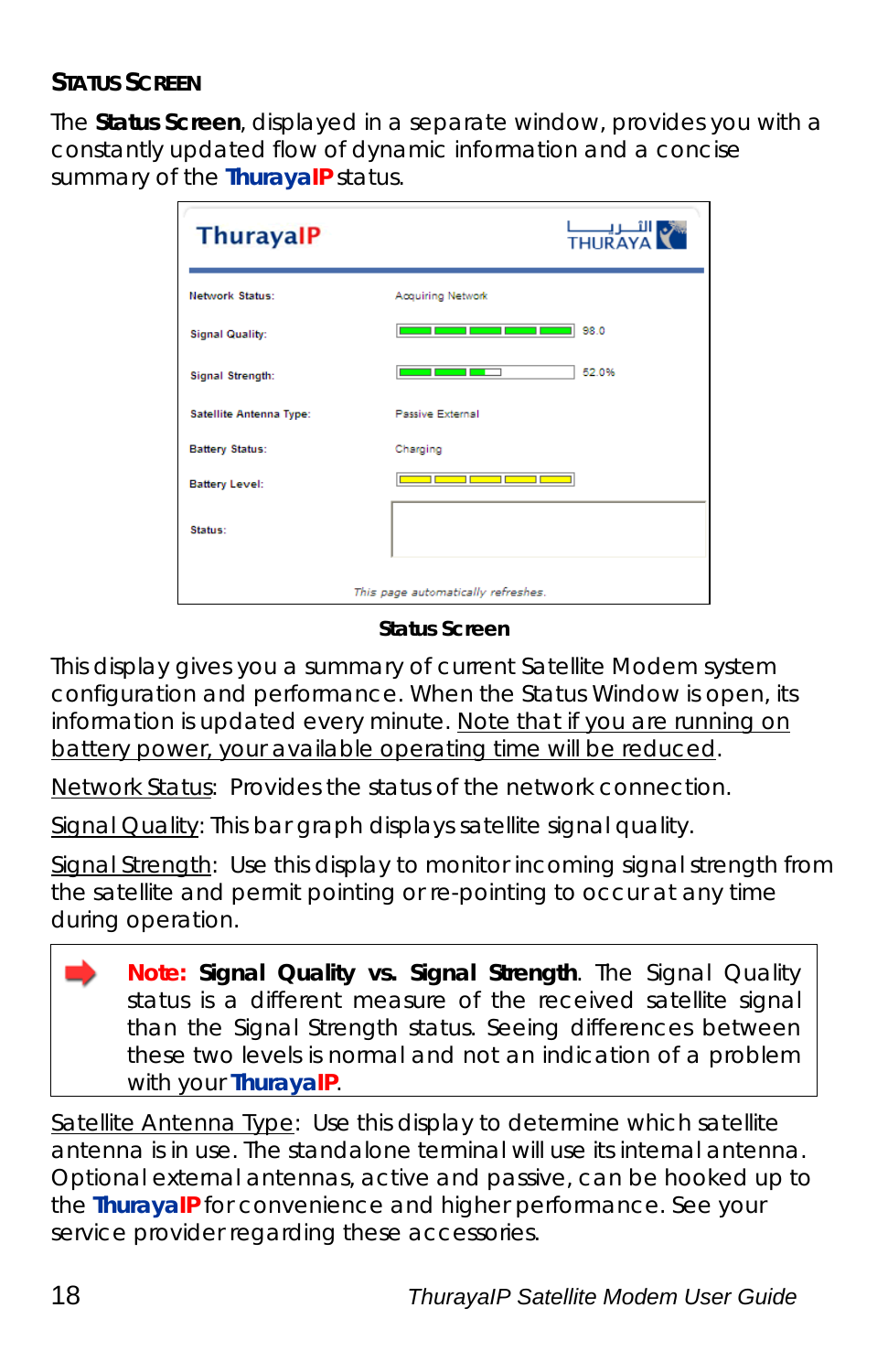Battery Status: On battery, charging or charged.

Battery Level: This bar graph provides an indication of remaining battery capacity.

- **Green:** normal indication of battery level
- **Red:** almost fully discharged
- **Amber:** charging under external power

Status: Any current system status codes (see Troubleshooting section).

#### **SETTINGS SCREENS**

From the Main menu you can select **Settings** to navigate among all the various Settings functions from the menu on the left side of the screen:

- **Network Settings**
- Security Management Settings
- Login Settings
- Advanced Settings

#### **NETWORK SETTINGS SCREEN**

After executing the necessary First Time Set-up steps to configure **ThurayaIP**, you may want to select the **Network Settings** screen to check your network configuration.

| <b>ThurayalP</b>           | THURAYA                                                                                                    |
|----------------------------|------------------------------------------------------------------------------------------------------------|
|                            | High Speed Packet Data Communication via Thuraya                                                           |
|                            |                                                                                                            |
|                            |                                                                                                            |
|                            | C obtain address automatically                                                                             |
|                            | O Statically configure address                                                                             |
|                            | Static IP-Address: 0<br>$\overline{0}$<br>$\frac{1}{2}$<br>$\overline{0}$                                  |
| <b>Network Settings</b>    | C Obtain DNS address automatically                                                                         |
| <b>Security Management</b> | Statically configure DNS address                                                                           |
|                            | DHS Host 10<br>$\sqrt{0}$<br>$\overline{0}$<br>0                                                           |
| <b>Login Settings</b>      |                                                                                                            |
| <b>WLAN Settings</b>       | DM2 Host : 152<br>166<br>.120<br>101                                                                       |
|                            |                                                                                                            |
| <b>Advanced Settings</b>   |                                                                                                            |
|                            | ADN Selection                                                                                              |
| <b>Status</b>              | C Streaming-CER<br>Rafill                                                                                  |
| Heme                       |                                                                                                            |
|                            | O Disabled                                                                                                 |
|                            | <b>Modify</b>                                                                                              |
|                            |                                                                                                            |
|                            | After clicking on the SAVE button, restart ThurayaIP<br>and reboot your PC for the changes to take effect. |
|                            | Exercise caution when changing network settings. Please                                                    |

*Network Settings Screen* 

This screen provides you with control over key network access parameters. Here you find the appropriate Domain Name Service (DNS)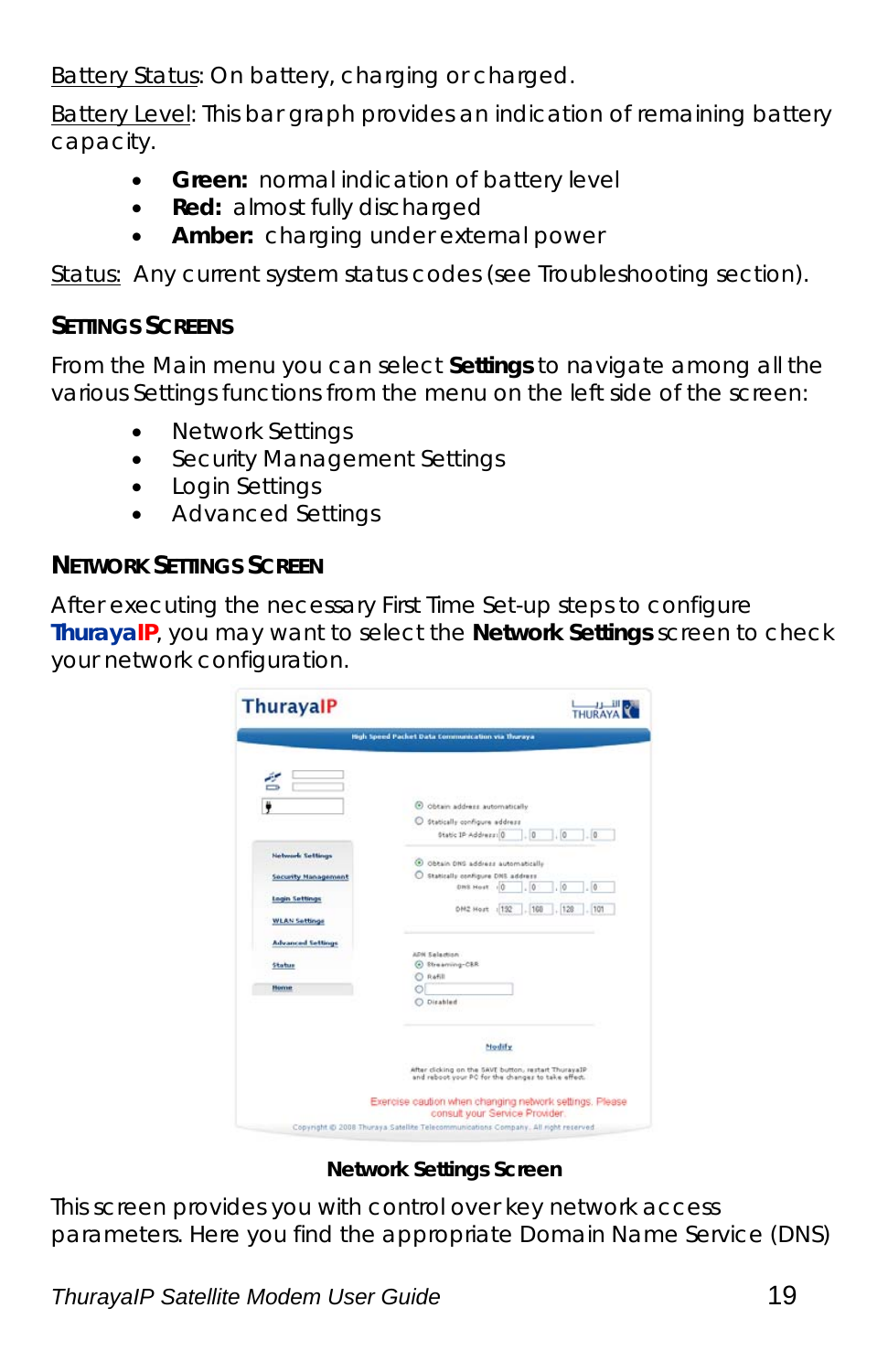and the Access Point Name (APN) information configured by your Service Provider. You are also given the ability to make changes.

**Note**: Generally your Service Provider has already performed this configuration step for you. Whenever you modify the addresses on the Network Settings screen, you must press SAVE and exit the wMMI, reboot your computer, and power the **ThurayaIP** off and then back on so that the new settings can take effect.

#### NET IP:

Obtain Address Automatically: If this button is **selected**, **ThurayaIP** uses an IP address automatically assigned by the network during the period when the Modem connects to the network. Statically Configure Address: If this button is **selected**, the Modem uses the IP address you enter in the Static Public Network IP Address field. You should check this box and enter an IP address only if directed to do so by your Service Provider.

#### DNS:

- Obtain DNS Address Automatically: If this button is **selected**, **ThurayaIP** uses a Primary Host Domain Name Service (DNS) automatically assigned by the network during the period when the Modem connects to the network.
- Statically Configure Address: If this button is **selected**, the Modem uses the DNS address you enter in the DNS Address field. You should check this box and enter an IP address only if directed to do so by your Service Provider.

APN Selection: If use of multiple Internet Service Providers is required, you can modify the current **Access Point Name (APN)** value. You should modify these fields only if directed to do so by your Service Provider. The choices are the following: Streaming-CBR**,** Refill, <BLANK> (enter the desired name) and Disabled.

SAVE/ CANCEL: If you want the values you have entered to be processed, click the **SAVE** button, **exit** the wMMI, and **reboot** your computer. You will also need to turn **ThurayaIP** off and then on again so that the new settings can take effect. If you want the values you have entered to be ignored, click the **CANCEL** button and the Network Settings remain as they were with no reboot required.

#### **SECURITY MANAGEMENT SCREEN**

The **Security Management** screen allows you to impose a tighter level of security on your **ThurayaIP**.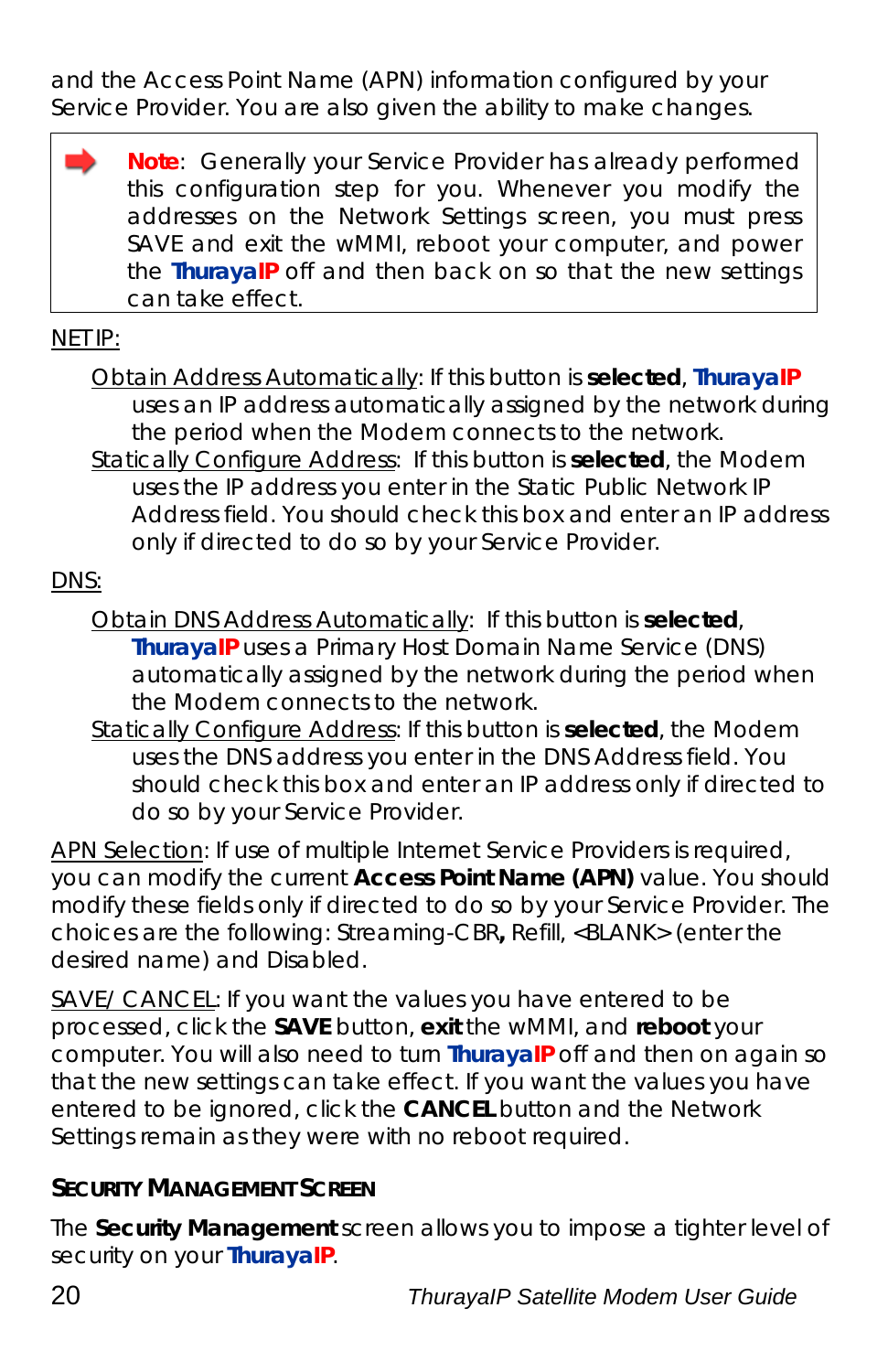|                            | <b>High Speed Packet Data Communication via Thuraya</b>                               |                  |
|----------------------------|---------------------------------------------------------------------------------------|------------------|
|                            |                                                                                       |                  |
|                            | STM DIN:                                                                              | Disable N        |
| $-1$<br><u>esere</u>       | Note : To enable/disable the PIN, you must<br>enter the SIM PIN number and click SAVE |                  |
|                            | Enter SIM DIN:                                                                        |                  |
|                            | <b>Change SIM PIN</b>                                                                 |                  |
| Network Settings           | Lock upon SIM Change:                                                                 | Disable <b>V</b> |
| <b>Security Hanagement</b> | Restricted Adminiterative Access:                                                     | Disable          |
| <b>Login Settings</b>      | Security Code:                                                                        |                  |
| <b>WLAN Settings</b>       | Note : To enable/disable the Security<br>Code, you must click SAVE                    |                  |
| <b>Advanced Settings</b>   | <b>Change Security Code</b>                                                           |                  |
| Status                     |                                                                                       |                  |
| Home                       | Save                                                                                  | Cancell          |
|                            |                                                                                       |                  |
|                            |                                                                                       |                  |
|                            |                                                                                       |                  |

*Security Management Screen* 

SIM PIN Disable/Enable: If **Enabled**, a prompt requests you to enter the SIM PIN each time you power up the modem. This helps prevent unauthorised use of your SIM. **Disable** this feature to skip the PIN entry process. To change the setting, click the desired one, enter the current SIM PIN (required), and click the **Save** button.

**Note**: If the SIM PIN code is incorrectly entered three times, the SIM will be locked until the PUK (Pin Unlock Key) number is entered. Consult your Service Provider if you do not have your PUK number.

Change SIM PIN: If the SIM PIN is **enabled**, and you would like to change the existing PIN, click this link. You will be required to enter the Old PIN, the New PIN, and the New PIN again for confirmation.

Lock Upon SIM Change: When this setting is **enabled**, you must enter a security code when the terminal powers up with a new SIM.

Restricted Administrative Access: When Restricted Administrative Access is **enabled**, protected web pages can only be accessed after you enter a username and password. The username is the fixed string "admin" and the password is the security code.

Change Security Code: The security code is 12345 when shipped from the factory. To change an existing Security Code, click this link. You will be required to enter the Old Code, the New Code, and the New Code again for confirmation. Click **Save** to store the changes.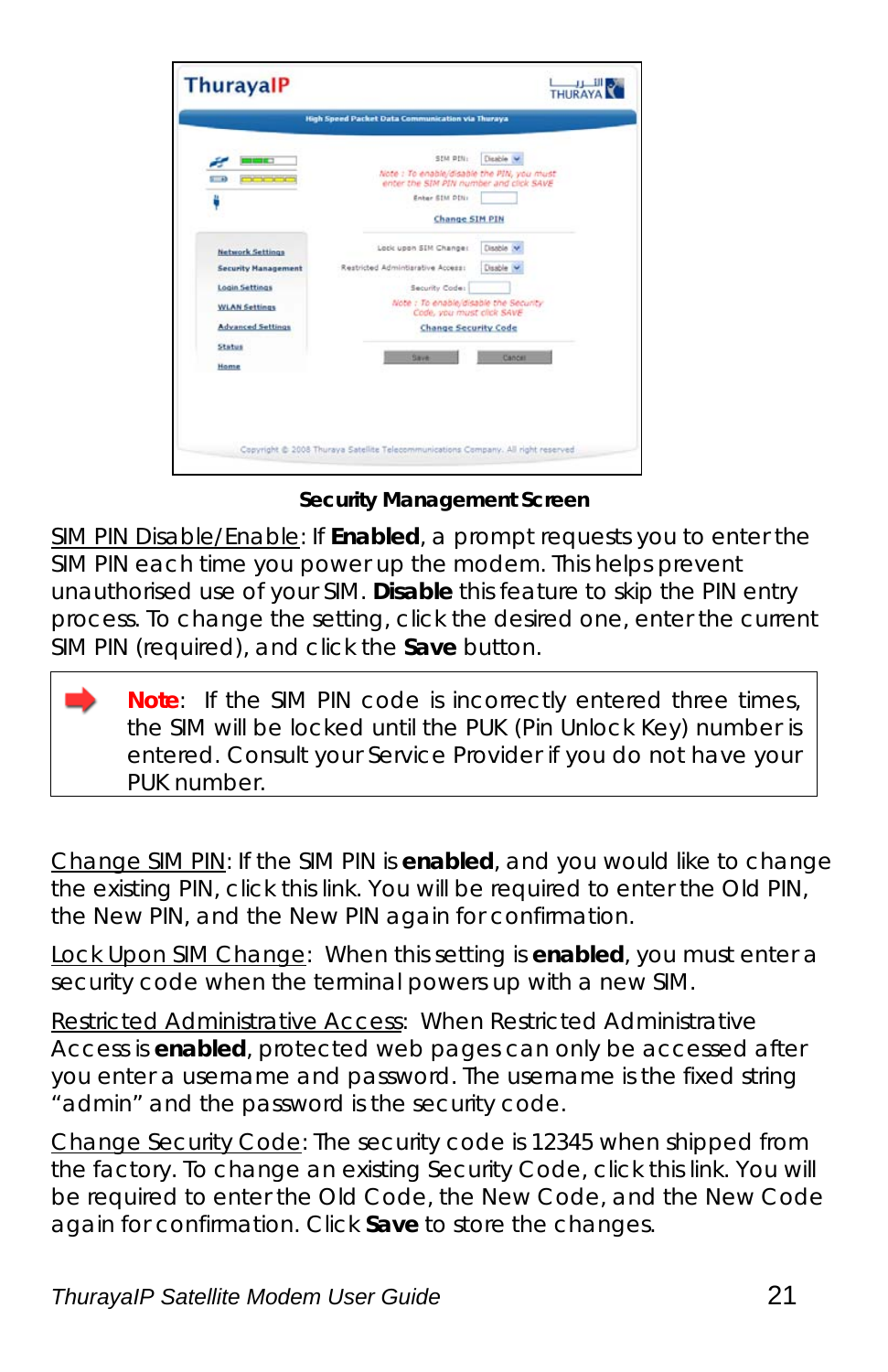**Note**: If you forget the security code you will need to consult with your service provider.

#### **LOGIN SETTINGS SCREEN**

Utilize the login screen only if you have been given the necessary information from your Service Provider.

Service Provider Security: If this is **enabled**, you can enter a **User Name**  and **Password** for authentication between **ThurayaIP** and your Service Provider. Your Service Provider will let you know if this step is required and give you the necessary information.

User Name, Password, Confirm Password: You must enter the password twice to ensure accuracy.

#### **WLAN CONFIGURATION SCREEN**

The WLAN Configuration screen allows you to configure WLAN characteristics, including enabling/disabling WLAN, setting a timer that will force WLAN to power down if no host connects within the timeout, and setting up security.

|                                 | High Speed Packet Data Communication via Thuraya |
|---------------------------------|--------------------------------------------------|
|                                 |                                                  |
| <b>BELLET</b>                   |                                                  |
| <b>Colorado de</b><br>$(1 - 4)$ |                                                  |
| д                               | WLAN Power:<br>OFF Y                             |
|                                 | WLAN Power Off timeout: Disable                  |
|                                 |                                                  |
| <b>Network Settings</b>         | WLAN SSID:<br>ThurayalP                          |
| <b>Security Management</b>      | WLAN Region:<br>X30-ETSI (1-13)<br>v             |
| <b>Login Settings</b>           | WLAN Channel: 11 V                               |
| <b>WLAN Settings</b>            |                                                  |
| <b>Advanced Settings</b>        |                                                  |
| <b>Status</b>                   | Save.<br>Cancel                                  |
| Home                            | <b>WLAN Security Settings</b>                    |
|                                 |                                                  |
|                                 |                                                  |
|                                 |                                                  |

#### *WLAN Configuration Screen*

WLAN Power: Select ON or OFF to turn the feature on or off.

WLAN Power Off timeout: If **disabled**, there is no timeout. If this parameter is **enabled**, the WLAN will remain powered up for the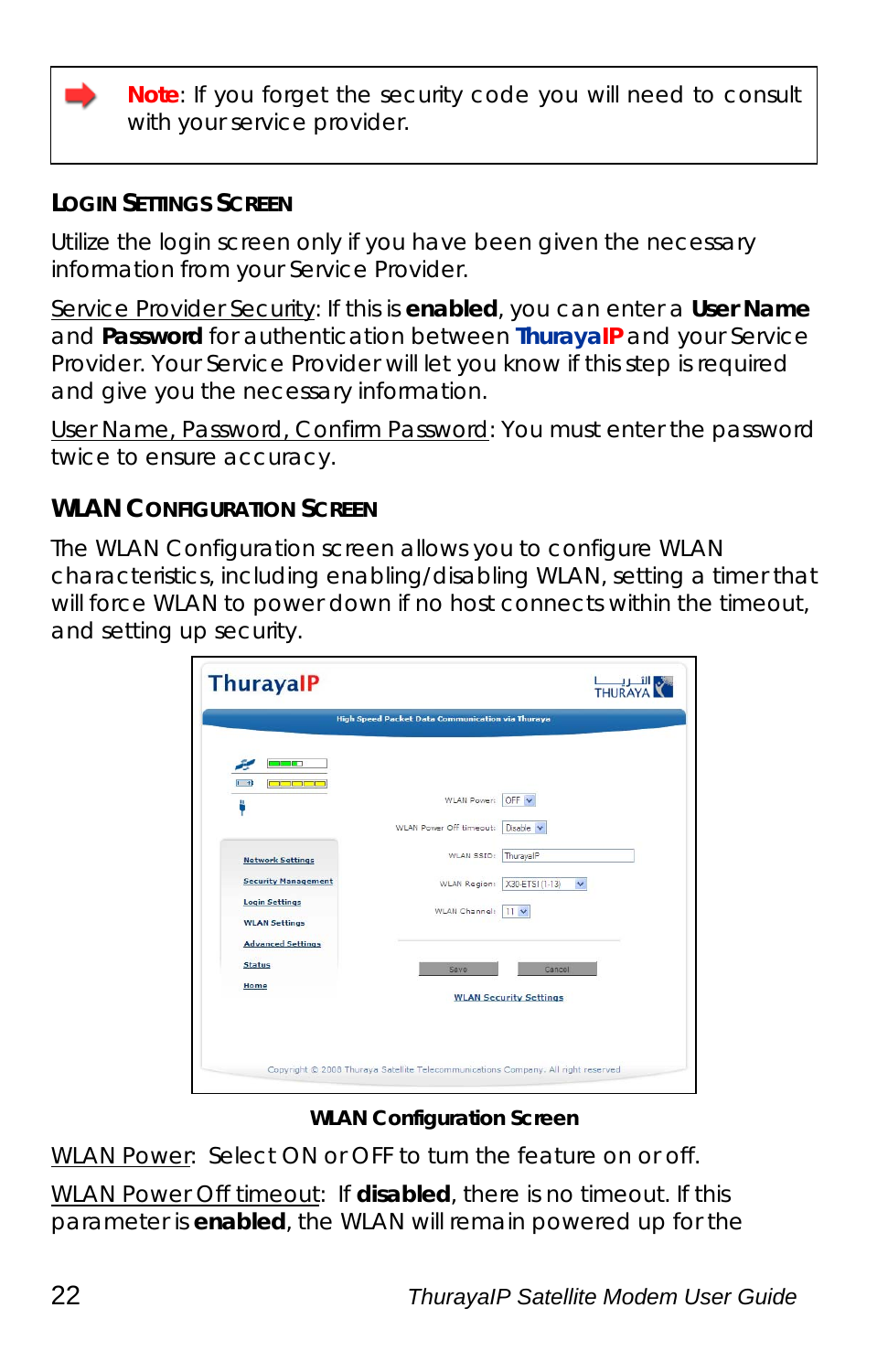selected timeout value after the terminal powers on. If no WLAN activity is detected during the timeout, the WLAN card will power down.

WLAN SSID: The WLAN network ID (SSID) can be entered as desired.

WLAN Region: Select the WLAN region from a drop down list (X10, X20, X30, X31, X32, X40 and X41). If you try to activate a channel not supported in the selected region, the request shall be rejected with an error message.

WLAN Channel: Select the WLAN channel from a drop down list (1 through 14).

#### **WLAN SECURITY SCREEN**

The WLAN Security screen allows you to configure WLAN security parameters, including enabling/disabling Wired Equivalent Privacy (WEP), hiding the SSID and setting Media Access Control (MAC) filters.

Access this screen by clicking the **WLAN Security Settings** link towards the bottom of the **WLAN Configuration Screen**.

|                                                |                                                  |            | THURAYA           |
|------------------------------------------------|--------------------------------------------------|------------|-------------------|
|                                                | High Speed Packet Data Communication via Thuraya |            |                   |
| É                                              | WLAN SSID Broadcast: Enable                      |            |                   |
|                                                |                                                  |            |                   |
|                                                | Security (WEP): Disable v                        |            |                   |
|                                                | Note: Only Key-1 is supported for 120-bit WEP.   |            |                   |
| Network Settings<br><b>Security Management</b> | WEP Key to Use: Key?                             |            |                   |
| <b>Login Settings</b>                          | 3f3a6edaa3d6f40c3b7f462e5e<br>WEP Key 1:         |            | Outverster        |
|                                                |                                                  |            |                   |
| <b>WLAN Settings</b>                           |                                                  |            |                   |
| -> Security                                    | Hide Keys                                        |            | <b>B4.2d VMH</b>  |
| <b>Advanced Settings</b>                       |                                                  |            |                   |
| <b>Status</b>                                  |                                                  |            |                   |
| Home                                           | MAC Filtering)                                   | Disable IV |                   |
|                                                | FF:FF:FF:FF:FF:FF<br>MAC 11                      | MAC 51     | FF:FF:FF:FF:FF:FF |
|                                                | MAC 2: FF : FF : FF : FF : FF : FF               | MAC 61     | FF:FF:FF:FF:FF:FF |
|                                                | MAC 31 FF:FF:FF:FF:FF:FF                         | MAC 7:     | FF:FF:FF:FF:FF:FF |

*WLAN Security Screen* 

WLAN SSID Broadcast: **Enable** or **Disable** SSID broadcast.

Security (WEP): **Enable** or **Disable** security for Wired Equivalent Privacy (WEP), a security protocol for the wireless local area network.

*ThurayaIP Satellite Modem User Guide* 23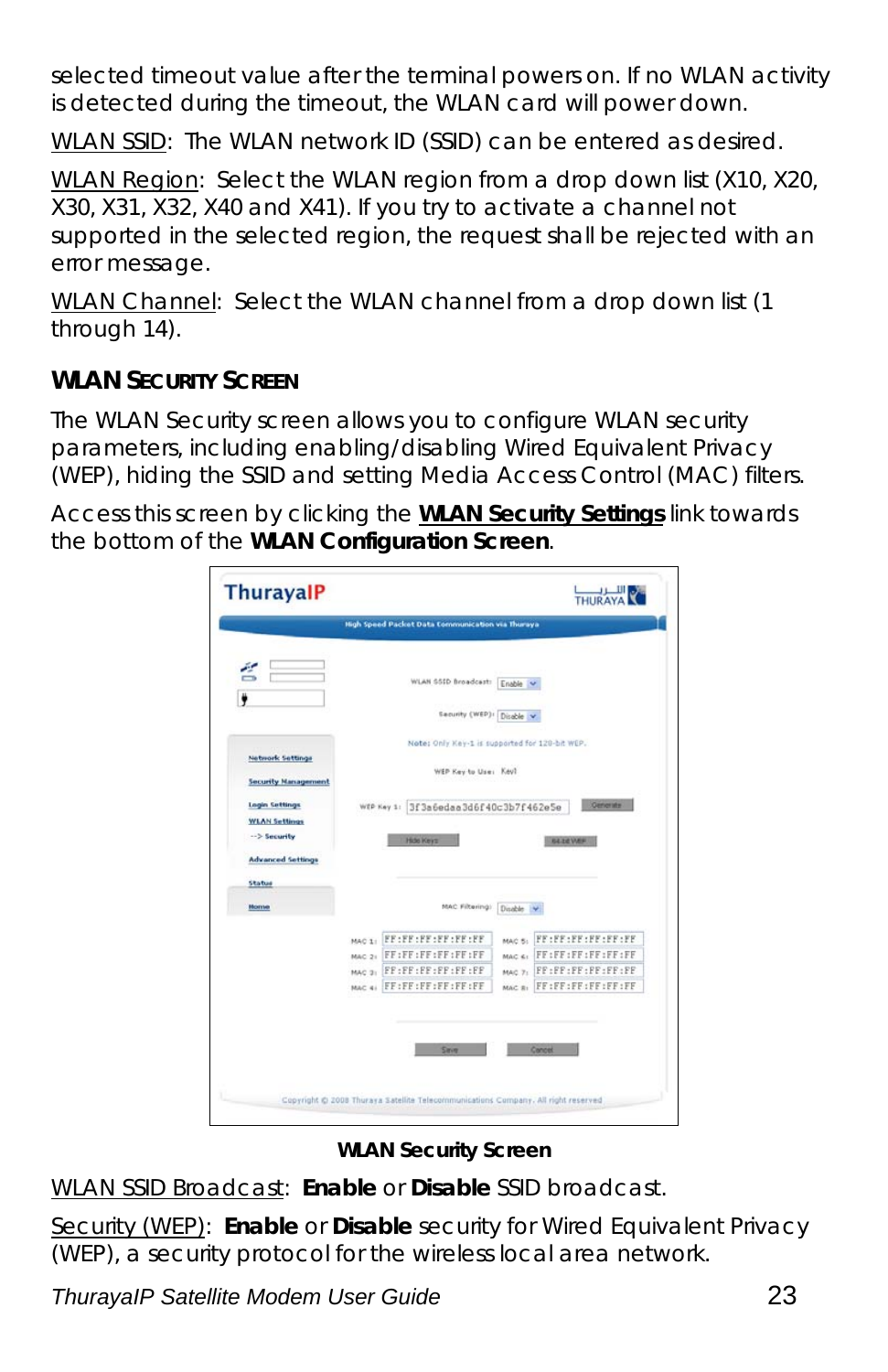WLAN Key to Use: Select the **active key**--Key1 through Key4--from a pull down menu. Note that in 128-bit key mode only Key1 is available.

64-bit WEP/128bit-WEP: Use this button to toggle between 64-bit and 128-bit WEP mode.

WLAN Key Fields, Key 1 through Key 4: In 64-bit WEP mode, enter a 10 character (0-9, A-F) **key value** in each of four text boxes. In 128-bit WEP mode, enter a 26 character (0-9, A-F) **key value** in the Key1 text box.

Generate: Instead of manually entering a key value, you may press the **Generate** button to automatically generate a key value.

Hide Keys: Click this button to hide the keys from this display.

MAC Filtering: **Enable** or **disable** MAC filtering. If filtering is **enabled**, you can enter up to eight MAC addresses. Only these addresses will be permitted to access the terminal.

#### **ADVANCED SETTINGS SCREEN**

The advanced settings screen allows you to modify several key operating parameters in the unit.

|                | Satellite Search-<br>Method: Normal w |           |                                                                                                                                                  | Select "Full" only when<br>directed by your service<br>provider. |
|----------------|---------------------------------------|-----------|--------------------------------------------------------------------------------------------------------------------------------------------------|------------------------------------------------------------------|
|                |                                       |           |                                                                                                                                                  |                                                                  |
|                |                                       |           |                                                                                                                                                  |                                                                  |
|                |                                       |           |                                                                                                                                                  |                                                                  |
|                |                                       |           |                                                                                                                                                  |                                                                  |
|                |                                       |           |                                                                                                                                                  |                                                                  |
| Profile Name   |                                       |           | Transnit<br>Rate                                                                                                                                 | Receive Rate                                                     |
| 128K Streaming | Enable                                | Disable W | 128Kbpc                                                                                                                                          | 128Kbps                                                          |
| 256K Streaming | Enable                                | Disable   | 256Kbps                                                                                                                                          | 256Kbps                                                          |
| 394K Streaming | Enable.                               | Enable    | 384Kbps V                                                                                                                                        | 384Kbps                                                          |
|                |                                       |           | Auto Power OR: Enable<br>Antenna Pointing: Disable<br>LCD Backlight Config: 0N [15 sec] V<br>Power Up Profile: Standard<br>Multimedia Fixed Rate |                                                                  |

*Advanced Settings Screen* 

Satellite Search Method: **Normal** is the default method to use unless your Service Provider specifies the Full Method. The **Full** method takes longer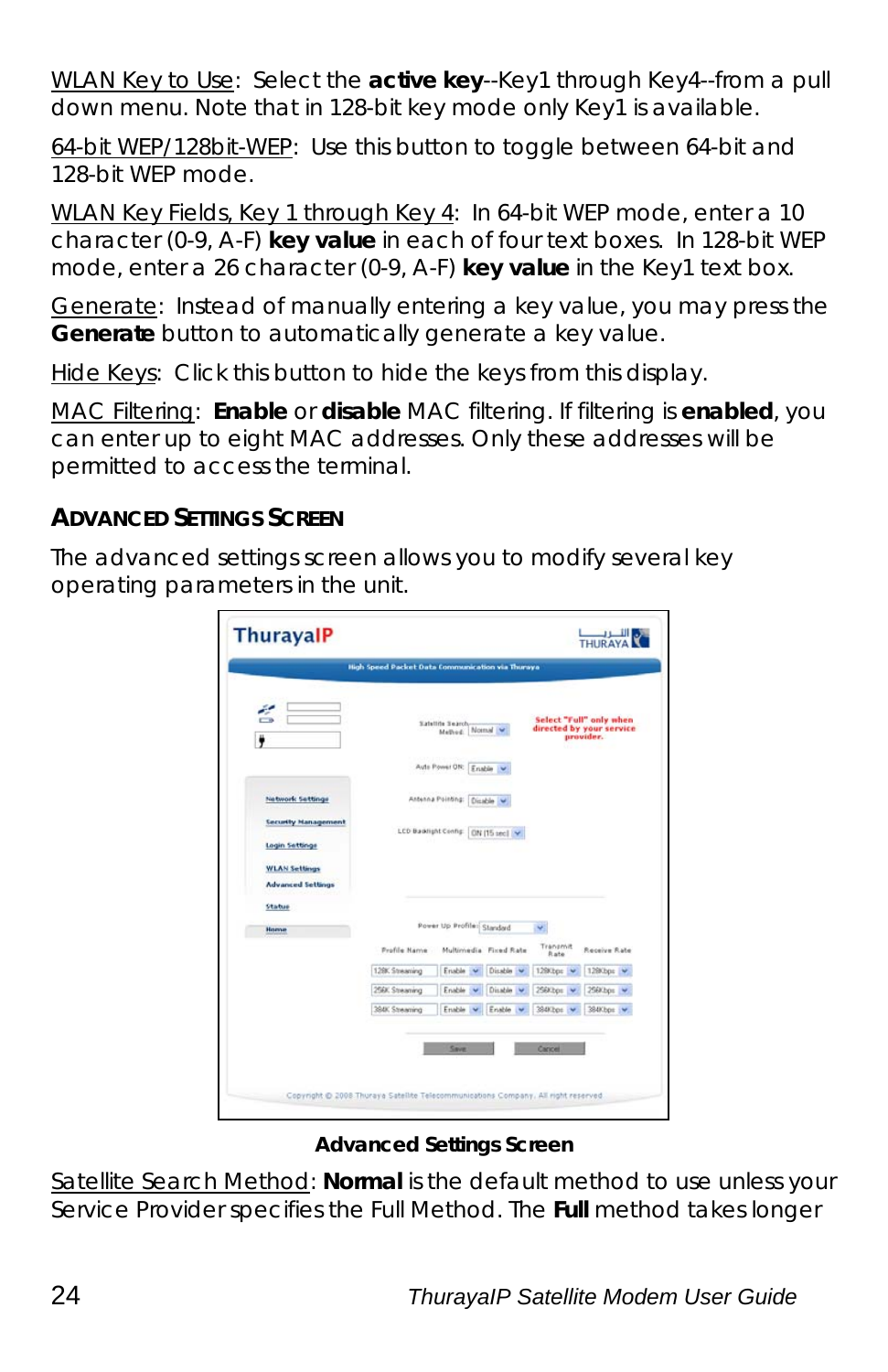and utilizes more resources since it will search all possible frequencies for **ThurayaIP** service. This full search can take up to 20 minutes.

Auto Power ON: When **Enabled**, the terminal will automatically power up when external DC is present.

Antenna Pointing: This drop-down menu determines whether the Pointing Display comes up each time **ThurayaIP** is powered up or restarts. The factory default for this setting is **Disabled** to bypass the pointing state upon power up. However, antenna pointing can be **Enabled** to provide pointing information prior to going online.

LCD Backlight Config: LCD backlighting can be **On (15 sec)**, **Off**, or **Auto** (off after 15 seconds of inactivity unless external DC present).

Power Up Profile: You can select the power up profile from a drop down list, including Standard and three customizable streaming profiles. Each streaming profile can be customized by **name**, **multimedia** mode, **fixed rate** mode, **transmit rate**, and **receive rate**.

Select the **Save** button to implement your modifications.

#### **POINTING SCREEN**

The antenna pointing step can be enabled using the **Antenna Pointing** option on advanced settings screen described above. When this option is **enabled**, the **ThurayaIP** will stop in a pointing mode prior to accessing the network after powering up. This can be useful when optimal pointing is important, such as with fixed installations using an external antenna.

|                                 |         | High Speed Packet Data Communication via Thuraya                           |                                        |        |     |
|---------------------------------|---------|----------------------------------------------------------------------------|----------------------------------------|--------|-----|
|                                 |         |                                                                            |                                        |        |     |
| ÷<br>$\Box$<br><b>CONTINUES</b> |         |                                                                            |                                        |        |     |
| ë                               |         |                                                                            |                                        |        |     |
|                                 |         | OFS Receiver: ON                                                           |                                        |        |     |
|                                 |         | <b>GPS Satallites O</b>                                                    |                                        |        |     |
|                                 |         |                                                                            | GPS Vallely Using Stored Location      |        |     |
|                                 |         | Point Antenna to These Settings BAT1 Director is SE (1831) Elevator is 601 |                                        |        |     |
|                                 |         |                                                                            | BATZ Direction is E11011) Elevation is |        | 167 |
|                                 |         | Signal Stranger:                                                           |                                        | 0.0%   |     |
|                                 |         |                                                                            | Exit Painting                          |        |     |
|                                 |         |                                                                            | <b>Status</b>                          |        |     |
|                                 | Code    | Description                                                                |                                        |        |     |
|                                 | $\circ$ | None                                                                       |                                        | B<br>÷ |     |
|                                 |         |                                                                            |                                        |        |     |

*Pointing Screen*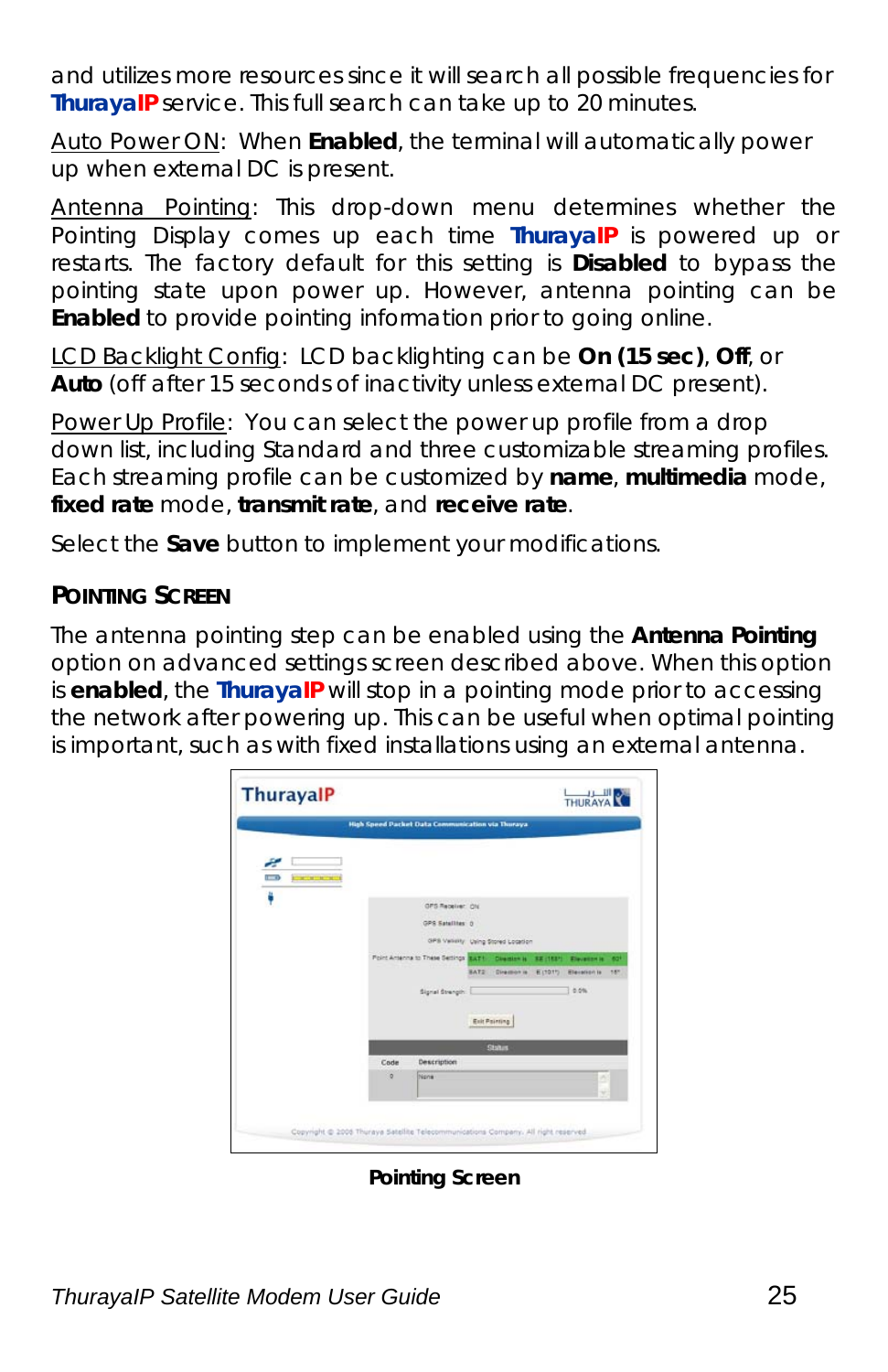The pointing screen has a signal strength bar graph and numeric value to assist in accurate antenna pointing. The green bar identifies the signal strength measured during antenna pointing and will help you optimise the pointing direction. Note that obtaining the highest signal strength possible will ensure that you have an optimum connection to the network.

GPS Receiver: On/Off

GPS Satellites: The number of satellites visible to the unit

GPS Validity: Invalid, Stored or Valid. See the Global Positioning System Operation section for more details on GPS.

Point Antenna to These Settings: Compass Direction and Antenna Angle to help orient **ThurayaIP** toward the satellite. Once this rough pointing is accomplished, use the Signal Strength meter described below to optimise the pointing direction.

Signal Strength: This blue bar moves to the right as the signal received from the satellite gets stronger. The numeric display to the right of the bar is simply a digital representation of the bar. The orange peak-hold bar at the end of the blue bar identifies the highest signal strength measured during antenna pointing and will help you optimise the pointing direction. Use this display when fine tuning **ThurayaIP**'s orientation to the satellite. Signal strength is only a relative measure of the satellite signal strength and may vary from location to location.

Exit Pointing: Select this button to leave the screen after optimum signal strength has been achieved. This action will take you to the Home screen on the wMMI.

Status: Status codes (see end of guide for a list).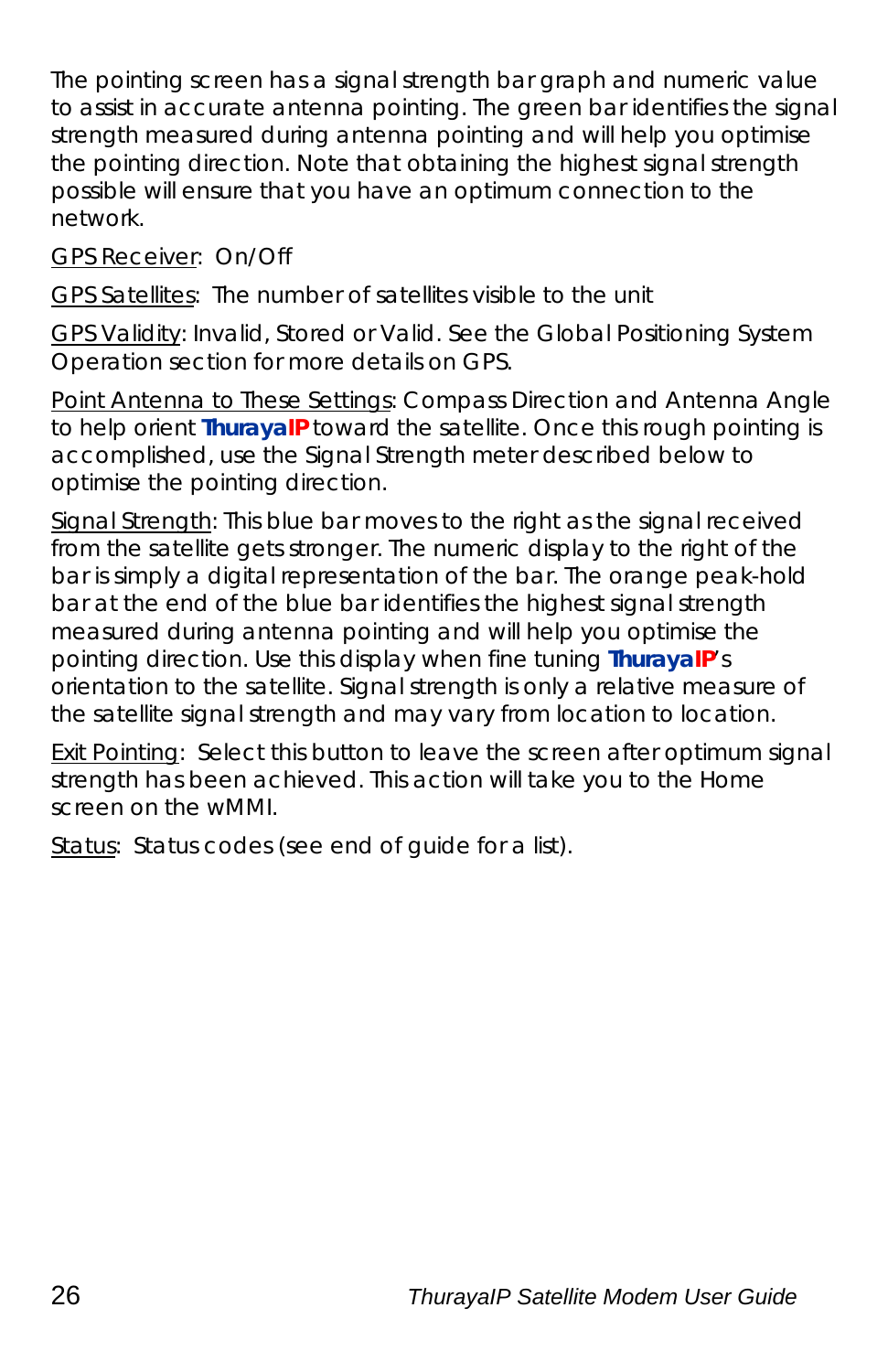# **EXP** Upgrading THURAYAIP

Should a **ThurayaIP** Modem software upgrade become available, you can complete the upgrade process yourself. The software can be downloaded directly from the Internet using any available access method, including **ThurayaIP**.

#### **UPGRADING SOFTWARE**

In order to upgrade software **you must first connect to the Internet** and follow the steps listed below:

- 1. Connect your PC/Notebook to the Internet using **ThurayaIP** (satellite service), wired LAN, or dial up connection.
- 2. Go to www.thuraya.com or use the Upgrade link on the Properties Page if connected to the **ThurayaIP**.
- 3. Go to the web site area for **ThurayaIP** updates.
- 4. To download, select the latest upgrade package. The browser proceeds to retrieve the package.
- 5. Once the package is downloaded, you are prompted to execute the package. Select **Yes** and the upgrader application will self-extract onto the PC's hard drive.
- 6. Once the package is installed, it puts a shortcut on the desktop and prompts you to **upgrade now**. Make sure the **ThurayaIP** is now connected to the PC via Ethernet (recommended) or USB and is powered up. Select the upgrade option on the PC, and the program will allow you to upgrade the terminal.
- 7. The upgrader will query the current software version of the terminal. You should choose whether you want to upgrade to the newer version of software.
- 8. If you choose to upgrade the terminal, the process automatically downloads the new release of software and forces a terminal reboot.
- 9. When the terminal returns from reboot, you can verify that the download was successful via the *Properties* page in the wMMI.
- 10. Once loaded onto a PC, the upgrade program can be used to upgrade any number of **ThurayaIP** terminals. Just connect them one at a time and execute the upgrade program.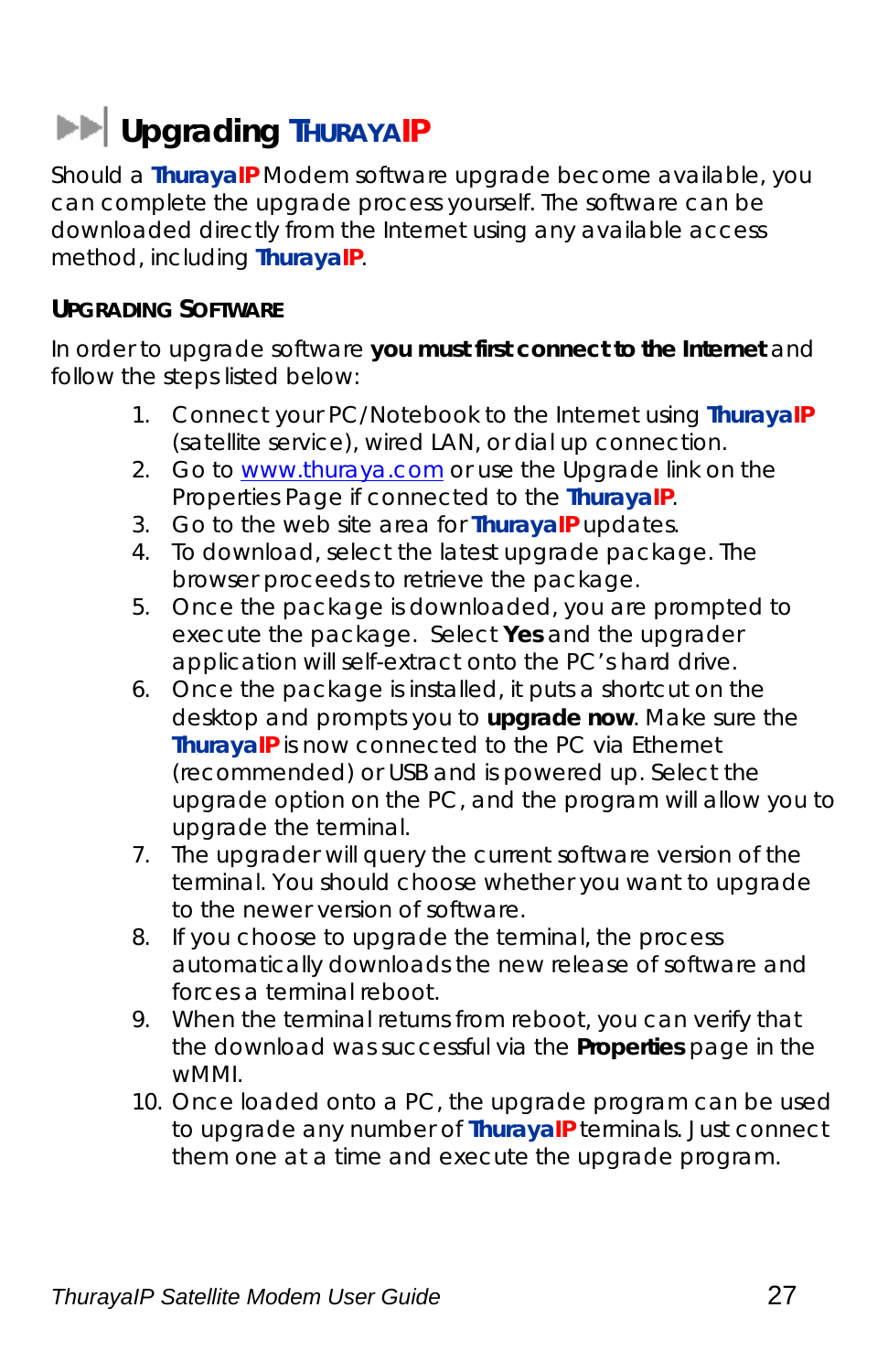# **Troubleshooting**

This section details the following:

Some general hardware and software problems you may encounter in the installation and operation of **ThurayaIP** along with the possible source of these problems and how to correct them. System fault codes and descriptions reported to you by **ThurayaIP** on the wMMI screens, along with their possible causes and solutions. If unable to correct a problem please contact the **ThurayaIP** dealer you purchased the unit from.

### **EX** General Troubleshooting

| Problem                                                                                 | <b>Possible Cause</b>                               | Action                                                                                                                                                              |
|-----------------------------------------------------------------------------------------|-----------------------------------------------------|---------------------------------------------------------------------------------------------------------------------------------------------------------------------|
| ThurayalP will not<br>switch on, or will<br>not stay on when<br>under battery<br>power. | <b>Battery needs</b><br>recharging.                 | Charge the battery. Check<br>Battery Light or wMMI screen for<br>battery charging indication.                                                                       |
|                                                                                         | The battery is not<br>inserted properly.            | Remove and reinsert the battery.<br>Make sure the battery cable<br>connector is latched.                                                                            |
|                                                                                         | The battery<br>contacts are dirty or<br>damaged.    | Check the battery connector<br>contacts. Clean them if<br>necessary. If you find any<br>damage, replace battery.                                                    |
|                                                                                         | The Modem was<br>reset while under<br>battery power | When the Modem is reset while<br>under battery power (no AC<br>Mains connected), you must turn it<br>back on manually. This is a normal<br>operation for the Modem. |
| SIM card error.                                                                         | SIM card or SIM<br>card contacts may<br>be damaged. | Visually inspect the SIM card and<br>SIM card contacts and return SIM<br>card to your Service Provider if it is<br>damaged.                                         |
|                                                                                         | SIM card may not<br>be present.                     | Remove the battery door and<br>verify that the SIM card is present.                                                                                                 |
|                                                                                         | SIM card may be<br>inserted incorrectly.            | Remove the SIM card and make<br>sure that it is inserted according to<br>the instructions in the User Guide.                                                        |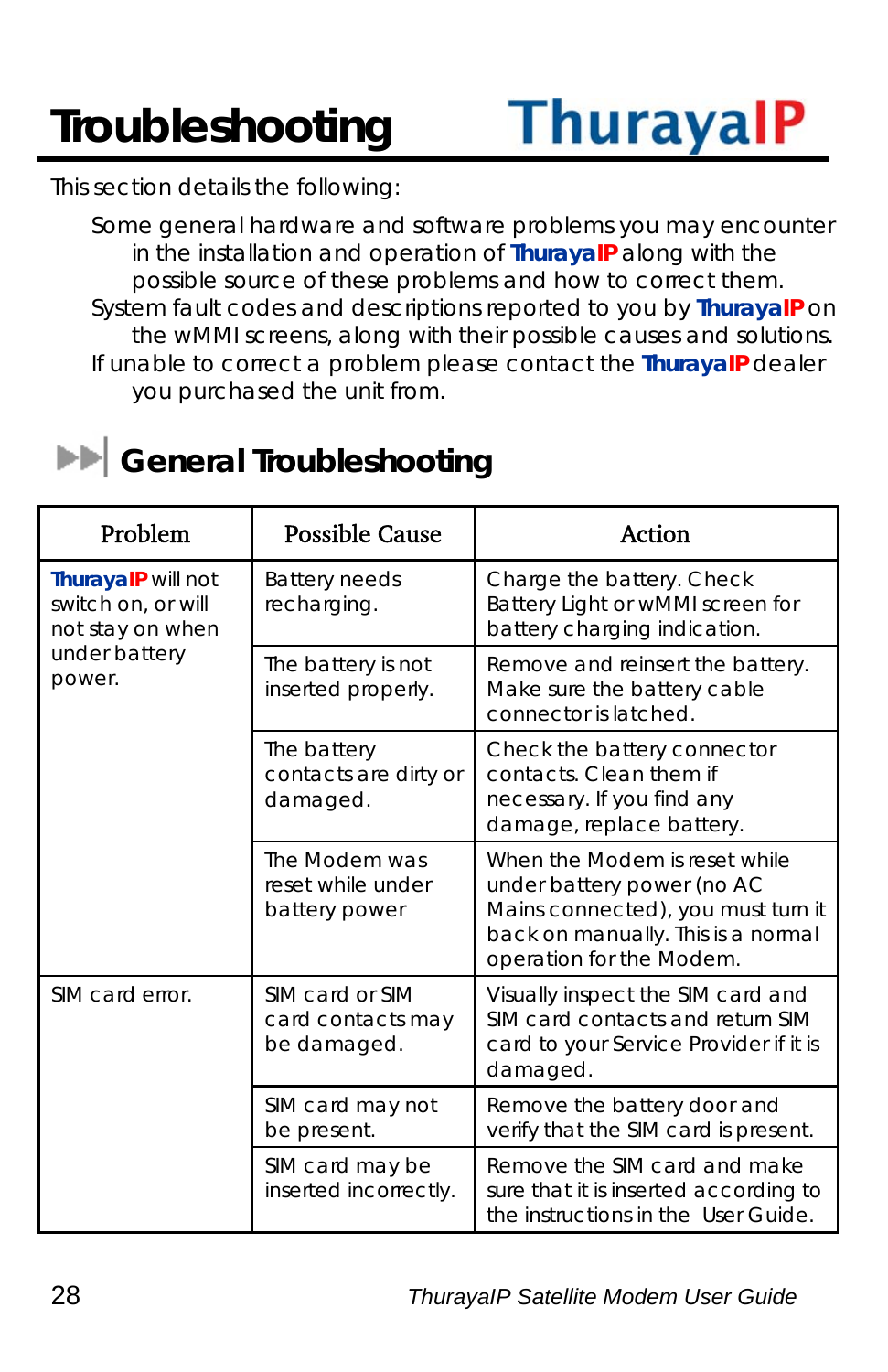| Problem                                              | <b>Possible Cause</b>                                                                                                                            | Action                                                                                                                                                                                                                                                                                                                                                                 |
|------------------------------------------------------|--------------------------------------------------------------------------------------------------------------------------------------------------|------------------------------------------------------------------------------------------------------------------------------------------------------------------------------------------------------------------------------------------------------------------------------------------------------------------------------------------------------------------------|
|                                                      | SIM card contacts<br>may be dirty.                                                                                                               | Clean the SIM card contacts with<br>a dry cloth.                                                                                                                                                                                                                                                                                                                       |
| The wMMI does not<br>work from browser.              | The browser may<br>not be correctly<br>configured.                                                                                               | For Netscape, go to Advanced<br>Preferences and select 'Direct<br>connection to the Internet.<br>For Microsoft Internet Explorer,<br>select Tools / Internet Options /<br>Connections / LAN Settings and<br>uncheck the box labelled 'Use a<br>proxy server for your LAN.'<br>You May Need To Recheck This<br>Box Upon Returning To Your Other<br>Internet Connection. |
| Primary LAN<br>connection to the<br>Modem does not   | The interface cable<br>is not plugged in<br>correctly.                                                                                           | Remove and reinsert the interface<br>cable from both the PC and the<br>Modem.                                                                                                                                                                                                                                                                                          |
| function.                                            | The PC Windows<br>network settings<br>may not be<br>configured<br>correctly.                                                                     | Make sure the Windows network<br>settings in the PC are set to<br>choose IP settings automatically<br>(DHCP). Then reboot the PC.                                                                                                                                                                                                                                      |
|                                                      | The PC can only<br>have one active<br>LAN connection.<br>When connected<br>to the PC, the<br>Modem must be<br>the only active LAN<br>connection. | Disconnect all other LAN<br>connections. Make sure the<br>Modem is the only active LAN<br>connection.<br>Windows limits the number of<br>network bindings to six. If you have<br>more than six, you must remove<br>one in order for the PC to<br>communicate with the Modem.                                                                                           |
| The compass does<br>not appear to work<br>correctly. | The compass is not<br>level or is near<br>metal.                                                                                                 | Hold the ThurayalP upside down<br>and level, away from metallic<br>objects.                                                                                                                                                                                                                                                                                            |
| The Security Code<br>appears to be<br>invalid.       | The code may<br>have been<br>changed.                                                                                                            | After ten failed attempts to enter the<br>Security Code, you must switch the<br>Modem off and on again to have<br>access to another 10 retries. If you<br>forgot the Security Code, contact your<br>Service Provider                                                                                                                                                   |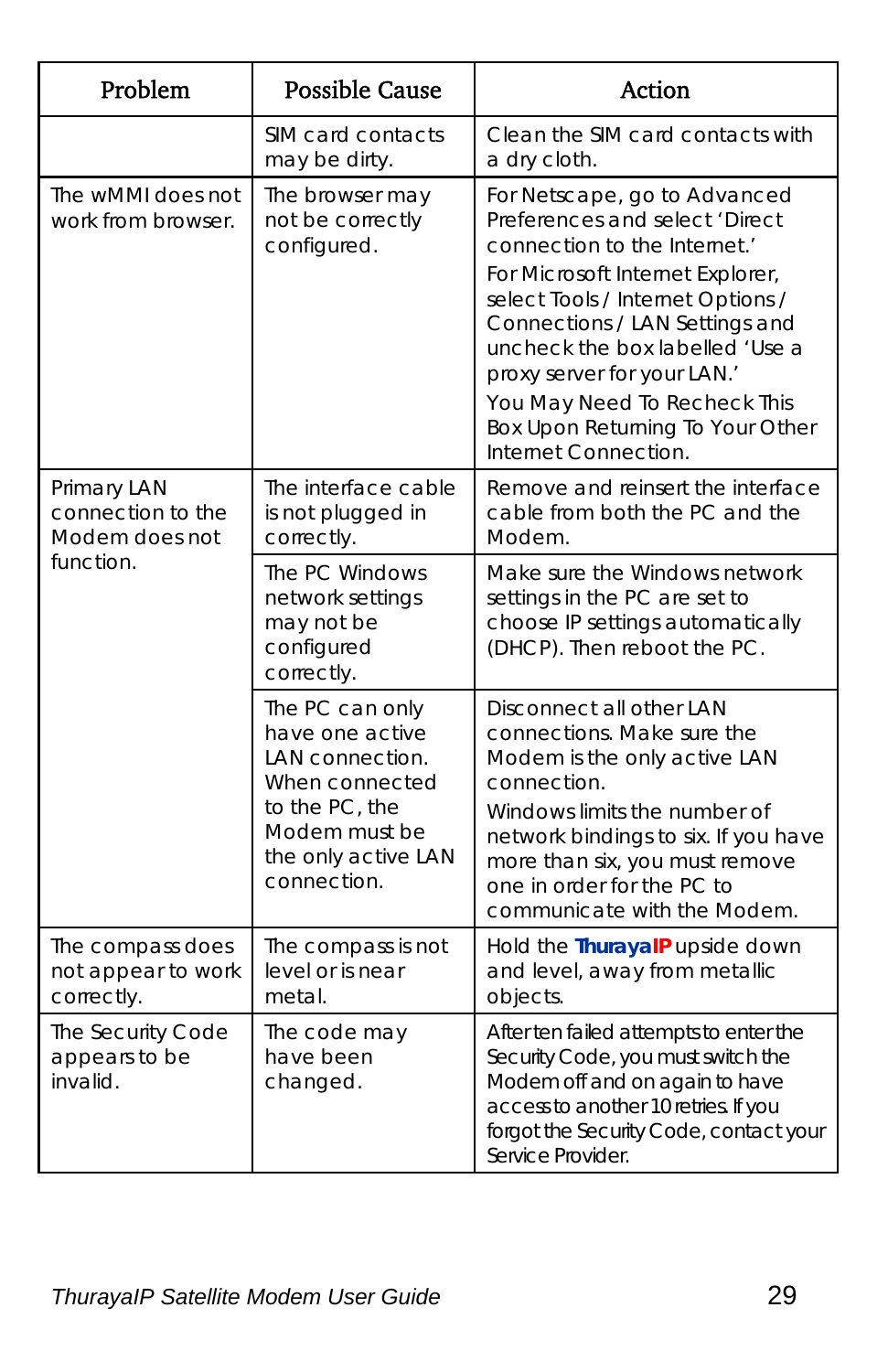| Problem                                                                                                  | <b>Possible Cause</b>                                            | <b>Action</b>                                                                                                                                                                                                                                                                                                                                                                      |
|----------------------------------------------------------------------------------------------------------|------------------------------------------------------------------|------------------------------------------------------------------------------------------------------------------------------------------------------------------------------------------------------------------------------------------------------------------------------------------------------------------------------------------------------------------------------------|
| The SIM PIN code<br>appears to be<br>invalid.                                                            | The code may<br>have been<br>changed.                            | If the SIM PIN is blocked, contact<br>your Service Provider to obtain the<br>PUK (PIN Unlock Key) code. Enter<br>the PUK when prompted.                                                                                                                                                                                                                                            |
| ThurayalP cannot<br>locate itself using<br>GPS.                                                          | No signal or weak<br>signal.                                     | Make sure no obstruction is blocking<br>the GPS antenna and that the<br>Modem has a clear view of at least<br>3/4 of the sky. Make sure that you do<br>not place your hand or another object<br>over the main antenna radome.                                                                                                                                                      |
|                                                                                                          | Determining GPS<br>position can take<br>up to 5 minutes.         | Wait for 5 minutes. Switch the<br>Modem off and on again.                                                                                                                                                                                                                                                                                                                          |
|                                                                                                          | The Modem is<br>configured to use<br>an external GPS<br>antenna. | The antenna switch is automatic, if<br>you have connected a GPS<br>antenna make sure it can see the<br>full sky                                                                                                                                                                                                                                                                    |
| The Signal Strength<br>meter on the<br>pointing screen<br>does not change<br>when moving the<br>antenna. | Java not enabled<br>on the browser.                              | Enable Java applications on the<br>browser.                                                                                                                                                                                                                                                                                                                                        |
|                                                                                                          | Rough pointing not<br>completed<br>correctly.                    | Follow the instructions in the User<br>Guide to correctly complete<br>rough pointing.                                                                                                                                                                                                                                                                                              |
| ThurayalP cannot<br>find the satellite.                                                                  | No signal or weak<br>signal.                                     | Make sure no obstruction is blocking<br>the satellite signal. Make sure that the<br>Modem has a clear view of the sky in<br>the direction of the satellite. Be aware<br>that metalized window glass may<br>reduce or entirely block the signal.<br>Check that the antenna is pointed<br>using the correct compass direction<br>and antenna angle from the wMMI<br>Pointing screen. |
| ThurayalP cannot<br>access the internet<br>after successful<br>pointing.                                 | You did not exit<br>antenna pointing<br>mode.                    | Click the 'Exit Pointing' button<br>from the Pointing page or press<br>the Connect button on the face<br>of the terminal.                                                                                                                                                                                                                                                          |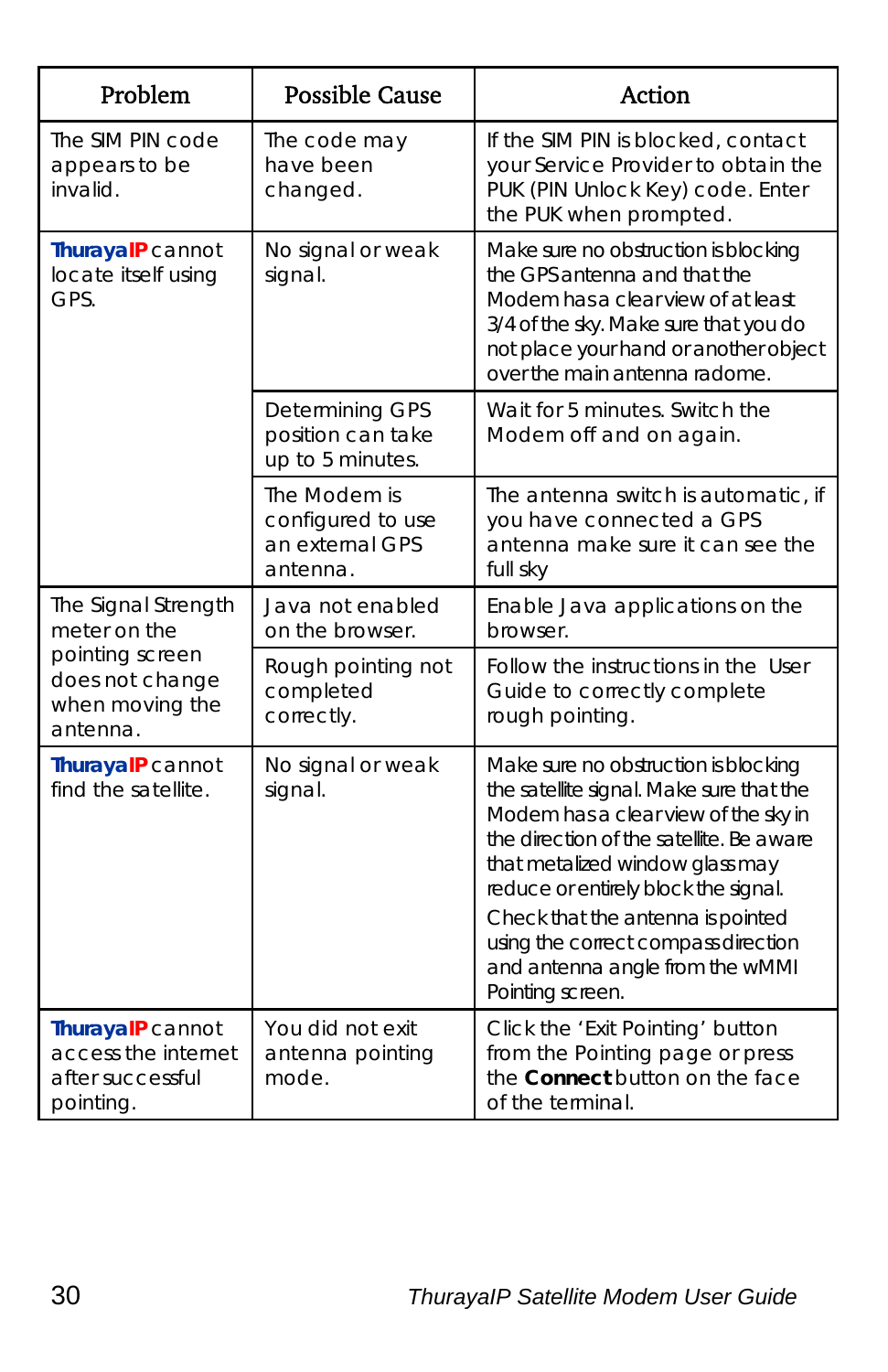| Problem                                              | <b>Possible Cause</b>                                                   | <b>Action</b>                                                                                                                                                                                                                                                                                                                                                                  |
|------------------------------------------------------|-------------------------------------------------------------------------|--------------------------------------------------------------------------------------------------------------------------------------------------------------------------------------------------------------------------------------------------------------------------------------------------------------------------------------------------------------------------------|
|                                                      | The antenna may<br>not be pointed<br>properly.                          | Turn ThurayalP off and then back<br>on again, and attempt antenna<br>pointing again to improve the<br>signal strength. You may need to<br>reposition ThurayalP, verifying that<br>there are no obstructions blocking<br>the satellite signal and that the<br>Modem has a clear view of the<br>sky in the direction of the satellite.                                           |
|                                                      | The Modem<br>network settings<br>may not be<br>correctly<br>configured. | Refer to the network settings<br>supplied by your Service Provider.<br>If the DNS Host settings are<br>changed, the PC must be<br>rebooted.                                                                                                                                                                                                                                    |
|                                                      | The browser may<br>not be correctly<br>configured.                      | For Netscape, go to Advanced<br>Preferences and select 'Direct<br>connection to the Internet.'<br>For Microsoft Internet Explorer,<br>select Tools / Internet Options /<br>Connections / LAN Settings and<br>uncheck the box labelled 'Use a<br>proxy server for your LAN.'<br>YOU MAY NEED TO RECHECK THIS<br><b>BOX UPON RETURNING TO YOUR</b><br>OTHER INTERNET CONNECTION. |
| No network access<br>or poor network<br>performance. | Interference from<br>other satellite<br>mobile terminals.               | If you are near another satellite<br>mobile terminal, switch the other<br>satellite mobile terminal off or<br>move as far away as possible to<br>avoid interference.                                                                                                                                                                                                           |
| The battery will not<br>charge.                      | The battery is<br>defective.                                            | Replace the battery. After several<br>years of average use, a gradual<br>decline may be expected.                                                                                                                                                                                                                                                                              |
|                                                      | The battery<br>contacts are dirty or<br>damaged.                        | Check the battery connector<br>contacts. Clean them if<br>necessary. If the battery is<br>damaged, replace it.                                                                                                                                                                                                                                                                 |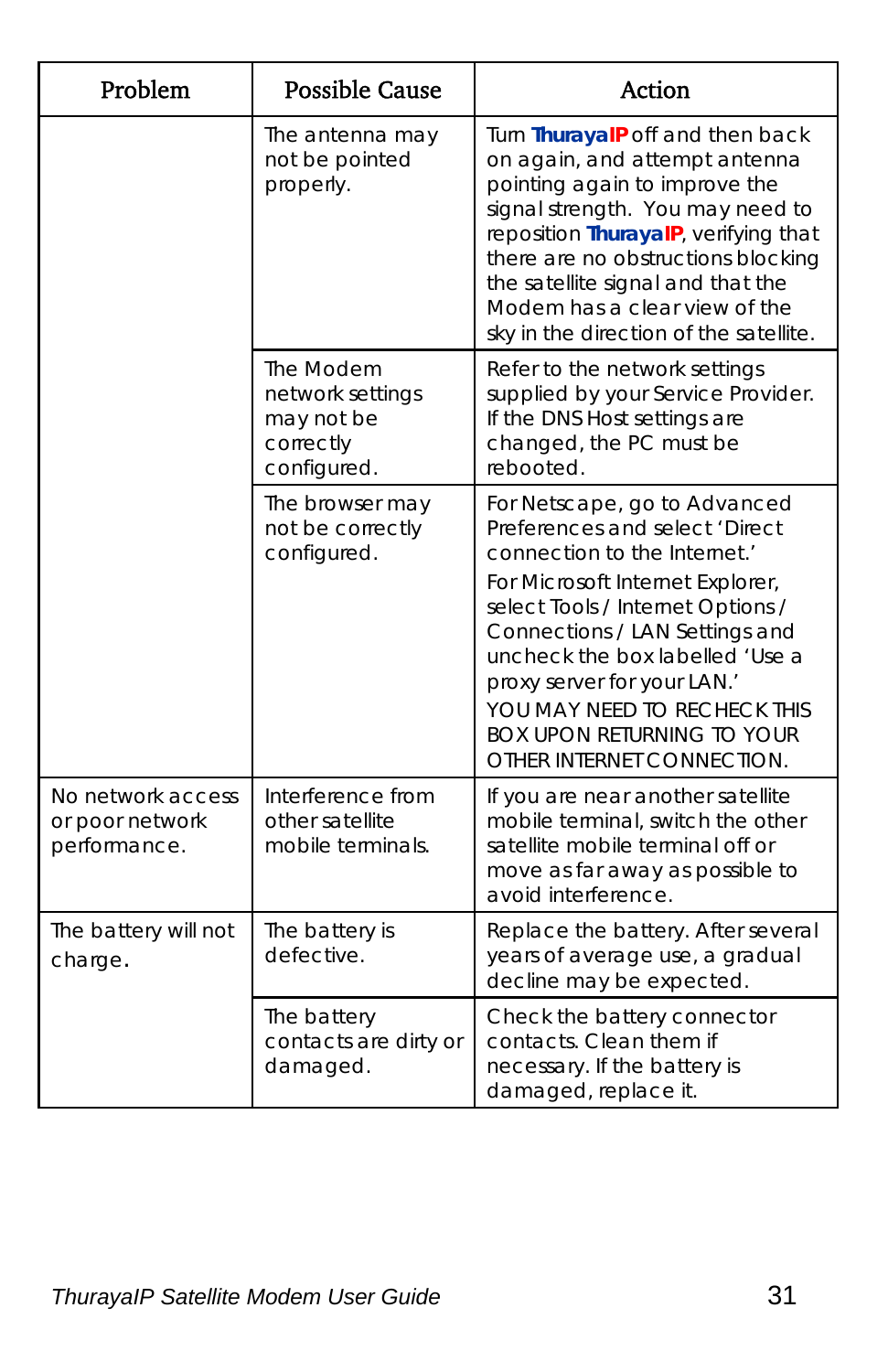| Problem                                                                                                                  | <b>Possible Cause</b>           | Action                                                                                                                                                                                                                                                                                                    |
|--------------------------------------------------------------------------------------------------------------------------|---------------------------------|-----------------------------------------------------------------------------------------------------------------------------------------------------------------------------------------------------------------------------------------------------------------------------------------------------------|
| Satellite Modem<br>stops sending data<br>even with good<br>network<br>connection and<br>sufficiently<br>charged battery. | Modem/battery is<br>overheated. | It the LCD display indicates an<br>over temperature condition let the<br>ThurayalP cool down before<br>attempting to resume operation.                                                                                                                                                                    |
| The Signal Quality<br>meter on the<br>wMMI changes<br>from time to time.                                                 | Normal behaviour.               | There are several types of<br>channels used by the Modem,<br>each with different signal<br>strengths. Because the Signal<br>Quality meter measures the<br>channel currently in use, there<br>may be slight differences in what<br>the meter shows as channels are<br>changed from one type to<br>another. |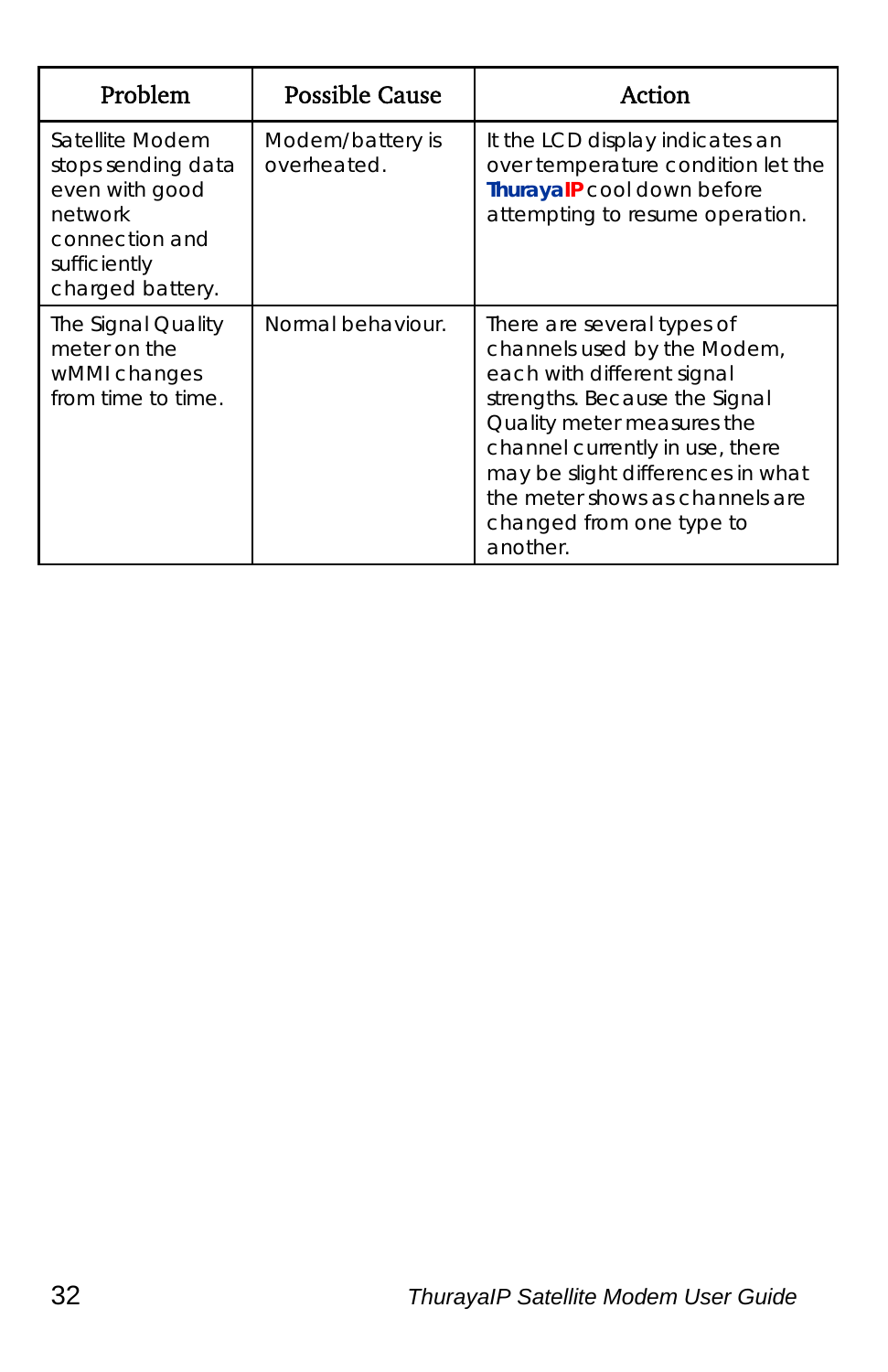

| Number and<br>Description                                                                  | Cause                                                       | Solution                                                                                                                                                          |
|--------------------------------------------------------------------------------------------|-------------------------------------------------------------|-------------------------------------------------------------------------------------------------------------------------------------------------------------------|
| 1 SIM card is not<br>installed. Power down,<br>install SIM card properly<br>and try again. | Absence or<br>incorrect<br>installation of the<br>SIM card. | SIM card may not be present.<br>Remove the battery cover and<br>verify that the SIM card is present.                                                              |
|                                                                                            |                                                             | SIM card may be inserted<br>incorrectly. Remove SIM card and<br>make sure it is inserted according to<br>the instructions in the User Guide.                      |
|                                                                                            |                                                             | SIM card may be damaged.<br>Visually inspect the SIM card and<br>return it to your Service Provider if<br>damaged.                                                |
|                                                                                            |                                                             | SIM card contacts may be dirty.<br>Clean the SIM card contacts with a<br>dry cloth.                                                                               |
|                                                                                            |                                                             | If problem continues, replace SIM<br>card with a known good SIM card. If<br>problem persists, return the unit to<br>your Service Provider for service.            |
| 2 SIM card read/write<br>error. Power down and<br>try again.                               | Failure to read<br>from or write to<br>the SIM card.        | Power down ThurayalP and try<br>again.                                                                                                                            |
|                                                                                            |                                                             | SIM card may be damaged.<br>Visually inspect the SIM card and<br>return it to your Service Provider if<br>damaged.                                                |
|                                                                                            |                                                             | SIM card contacts may be dirty.<br>Clean the SIM card contacts with a<br>dry cloth.                                                                               |
|                                                                                            |                                                             | If the problem continues, replace<br>SIM card with a known good SIM<br>card. If the problem persists, return<br>the unit to your Service Provider for<br>service. |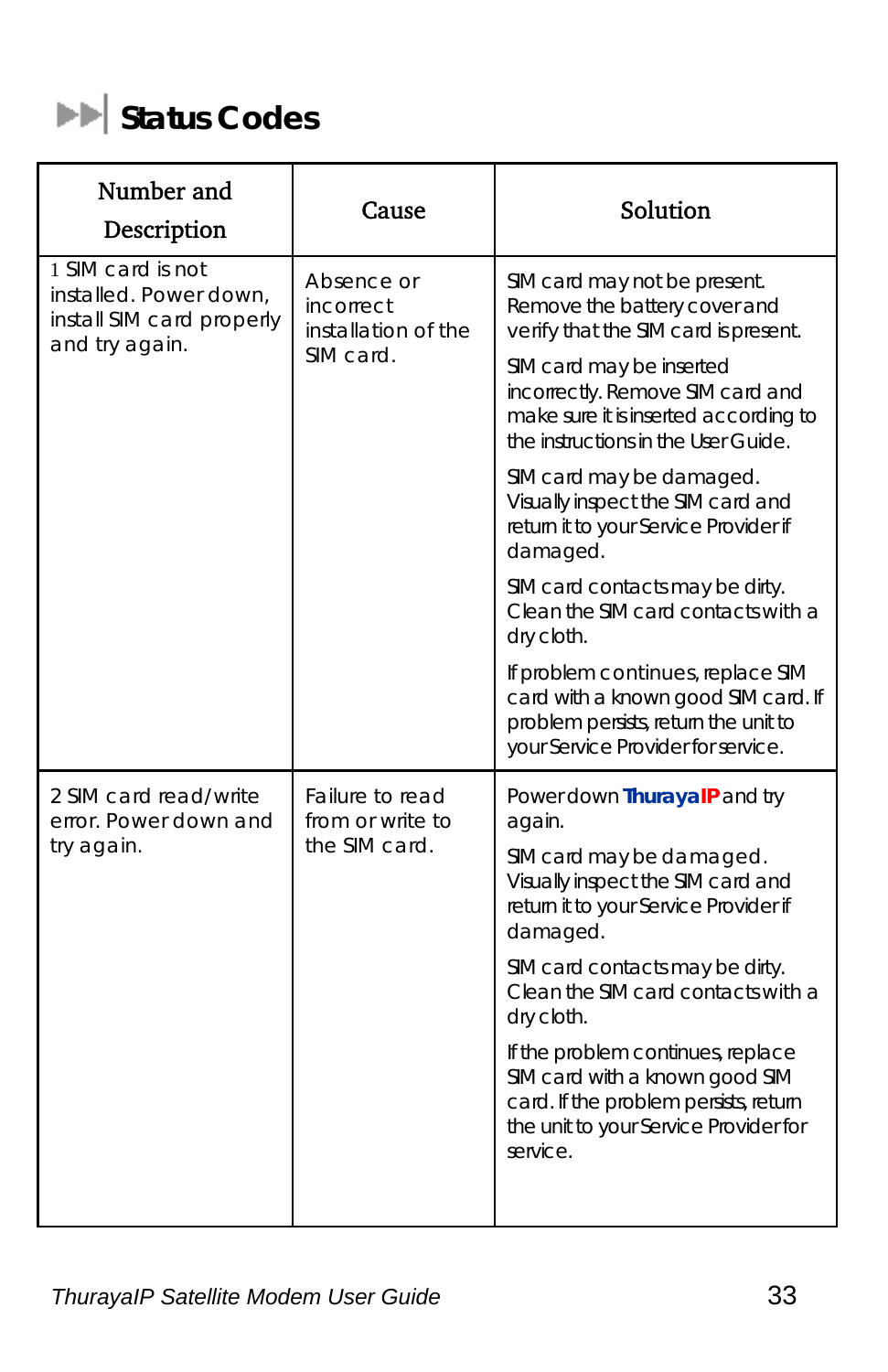| Number and<br>Description                                                                                     | Cause                                                                                                          | Solution                                                                                                                                                                                                                                                                                                                                                                                                      |
|---------------------------------------------------------------------------------------------------------------|----------------------------------------------------------------------------------------------------------------|---------------------------------------------------------------------------------------------------------------------------------------------------------------------------------------------------------------------------------------------------------------------------------------------------------------------------------------------------------------------------------------------------------------|
| 3 SIM card access has<br>been blocked. Please<br>contact your Service<br>Provider.                            | Failure to access the<br>SIM card due to too<br>many failed<br>attempts with an<br>invalid PIN.                | This occurs after 3 failed<br>attempts to enter the PIN. The<br>SIM card is locked. Enter the PUK<br>to unlock the SIM card.                                                                                                                                                                                                                                                                                  |
| 4 SIM card has been<br>improperly changed<br>during an active<br>session. Power down<br>and try again.        | You replaced a<br>SIM card with<br>another after the<br>Modem was<br>turned on.                                | The SIM card must be replaced<br>when the unit is turned off.<br>Make sure the unit is turned off<br>before replacing the SIM.                                                                                                                                                                                                                                                                                |
| 5 SIM card is not<br>responding. Power<br>down and try again.                                                 | Hardware failure<br>to access the SIM<br>card.                                                                 | Power down ThurayalP and try<br>again.<br>SIM card may be damaged.<br>Visually inspect the SIM card and<br>return it to your Service Provider if<br>damaged.<br>SIM card contacts may be dirty.<br>Clean the SIM card contacts with a<br>dry cloth.<br>If problem continues, replace SIM<br>card with a known good SIM card. If<br>problem persists, return the unit to<br>your Service Provider for service. |
| 6 A required data field<br>is missing from the SIM<br>card. Please contact<br>your Service Provider.          | Absence of a<br>required data<br>field on the SIM<br>card.                                                     | SIM card was incorrectly<br>programmed and is missing one or<br>more required fields. The SIM card<br>must be replaced by another from<br>your Service Provider.                                                                                                                                                                                                                                              |
| 7 This subscriber is not<br>allowed to connect to<br>the network. Please<br>contact your Service<br>Provider. | <b>Network</b><br>connection<br>failure because<br>the user is not<br>allowed to<br>connect to the<br>Network. | Your authorisation has been<br>removed by your Service<br>Provider (SIM card IMSI is not<br>authorised). Contact your<br>Service Provider to regain<br>service.                                                                                                                                                                                                                                               |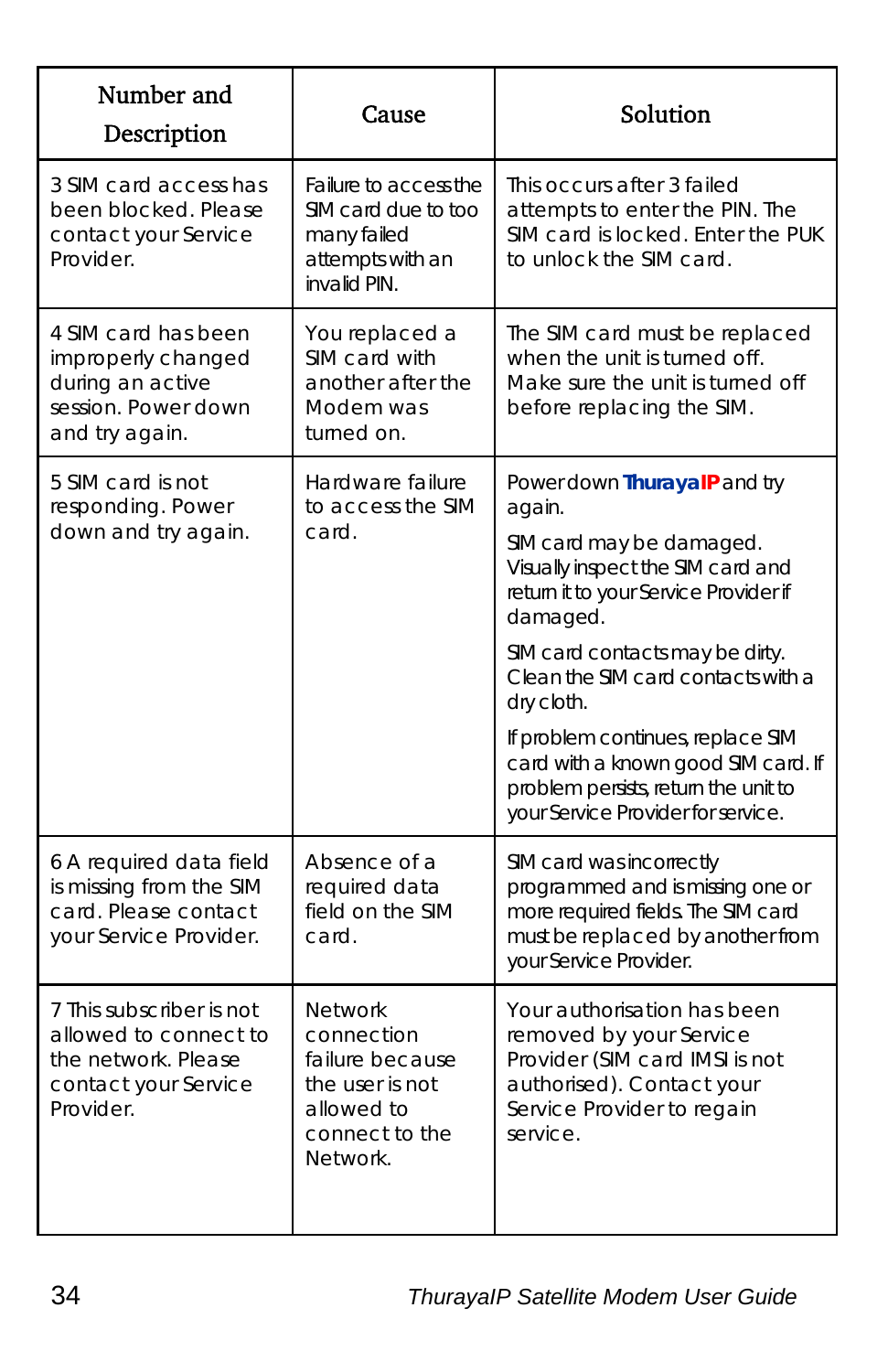| Number and<br>Description                                                                                                                     | Cause                                                                                                              | Solution                                                                                                                                                                     |
|-----------------------------------------------------------------------------------------------------------------------------------------------|--------------------------------------------------------------------------------------------------------------------|------------------------------------------------------------------------------------------------------------------------------------------------------------------------------|
| 8 This terminal is not<br>allowed to connect to<br>the network. Please<br>contact your Service<br>Provider.                                   | <b>Network</b><br>connection<br>failure because<br>the Modem is not<br>allowed to<br>connect to the<br>Network.    | The Modem authorisation has<br>been removed by your Service<br>Provider (Modem IMEI is not<br>authorised). Contact your<br>Service Provider to regain<br>authorised service. |
| 9 This user has no<br>subscription, service is<br>not allowed. Please<br>contact your Service<br>Provider.                                    | <b>Network</b><br>connection<br>failure because<br>you are not<br>identified as a<br>subscriber to the<br>service. | Contact your Service Provider to<br>receive authorised service. Your<br>Service Provider should check<br>the subscription entries in the<br>Home Location Registry.          |
| 10 This Mobile Terminal<br>was detached by the<br>network. Cause<br>unknown. Power down<br>and try again.                                     | <b>Network</b><br>connection<br>broken with an<br>unknown cause.                                                   | Power down ThurayalP and try<br>again. If the problem continues,<br>contact your Service Provider.                                                                           |
| 11 Network connection<br>failure - Invalid<br>parameters used for<br>network attach<br>procedure. Please<br>contact your Service<br>Provider. | <b>Network</b><br>connection<br>failure due to use<br>of invalid<br>parameters.                                    | Contact your Service Provider.                                                                                                                                               |
| 12 Network connection<br>failure - LLC or SNDCP<br>failure. Power down<br>and try again.                                                      | <b>Network</b><br>connection<br>failure caused by<br>LLC or SNDCP<br>failure.                                      | Power down ThurayalP and try<br>again. If the problem continues,<br>contact your Service Provider.                                                                           |
| 13 Network connection<br>failure - Unknown PDP<br>type. Please contact<br>your Service Provider.                                              | <b>Network</b><br>connection<br>failure.                                                                           | Power down ThurayalP and try<br>again. If the problem continues,<br>contact your Service Provider.                                                                           |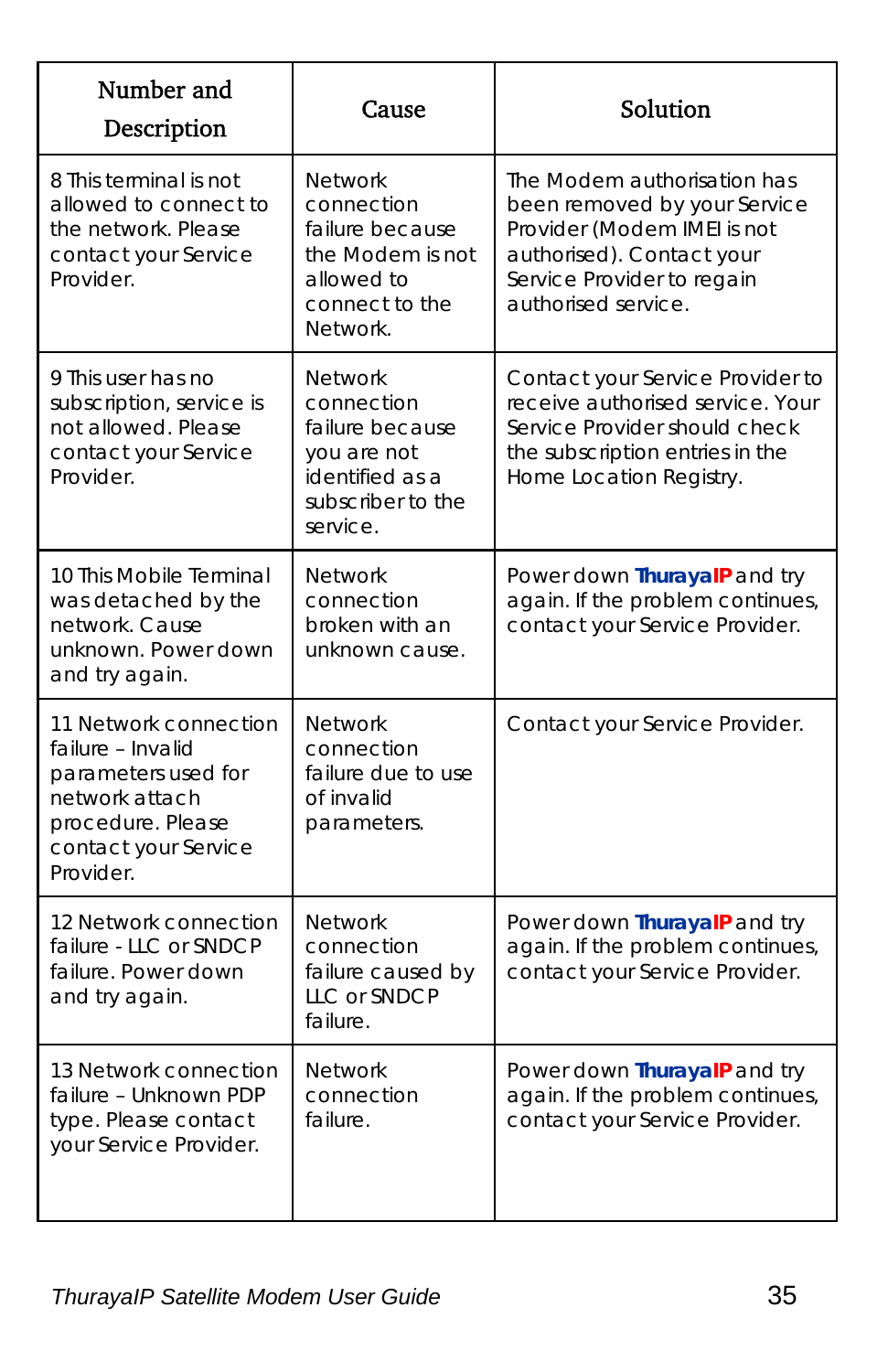| Number and<br>Description                                                                                        | Cause                                                                                                              | Solution                                                                                                                                                           |
|------------------------------------------------------------------------------------------------------------------|--------------------------------------------------------------------------------------------------------------------|--------------------------------------------------------------------------------------------------------------------------------------------------------------------|
| 14 Network connection<br>failure - User<br>authorisation failed.<br>Please contact your<br>Service Provider.     | <b>Network</b><br>connection<br>failure because<br>the user is not<br>authorised for<br>service.                   | Contact your Service Provider to<br>regain authorised service. Your<br>Service Provider should check<br>the subscription entries in the<br>Home Location Registry. |
| 15 Network connection<br>failure - Service option<br>not supported. Please<br>contact your Service<br>Provider.  | <b>Network</b><br>connection<br>failure because<br>the service option<br>is not supported.                         | Contact your Service Provider to<br>regain authorised service. The<br>Service Provider should check<br>the subscription entries in the<br>Home Location Registry.  |
| 16 Network connection<br>failure - Service option<br>not subscribed. Please<br>contact your Service<br>Provider. | <b>Network</b><br>connection<br>failure because<br>user was not<br>subscribed to the<br>service option.            | Contact your Service Provider to<br>regain authorised service. The<br>Service Provider should check<br>the subscription entries in the<br>Home Location Registry.  |
| 17 Network connection<br>failure - N-SAPI has already<br>been used. Power down<br>and try again.                 | <b>Network</b><br>connection<br>failure because<br>network assigned<br>an N-SAPI that is<br>already being<br>used. | Power down ThurayalP and try<br>again. If the problem continues,<br>contact your Service Provider.                                                                 |
| 18 Network connection<br>failure - Regular PDP<br>deactivation by<br>network. Power down<br>and try again.       | The connection<br>was deactivated<br>by the Network.                                                               | Power down ThurayalP and try<br>again. If the problem continues,<br>contact your Service Provider.                                                                 |
| 19 Network connection<br>failure - SM network<br>failure. Power down<br>and try again.                           | Connection<br>failure due to the<br>network Session<br>Manager (SM).                                               | Power down ThurayalP and try<br>again. If the problem continues,<br>contact your Service Provider.                                                                 |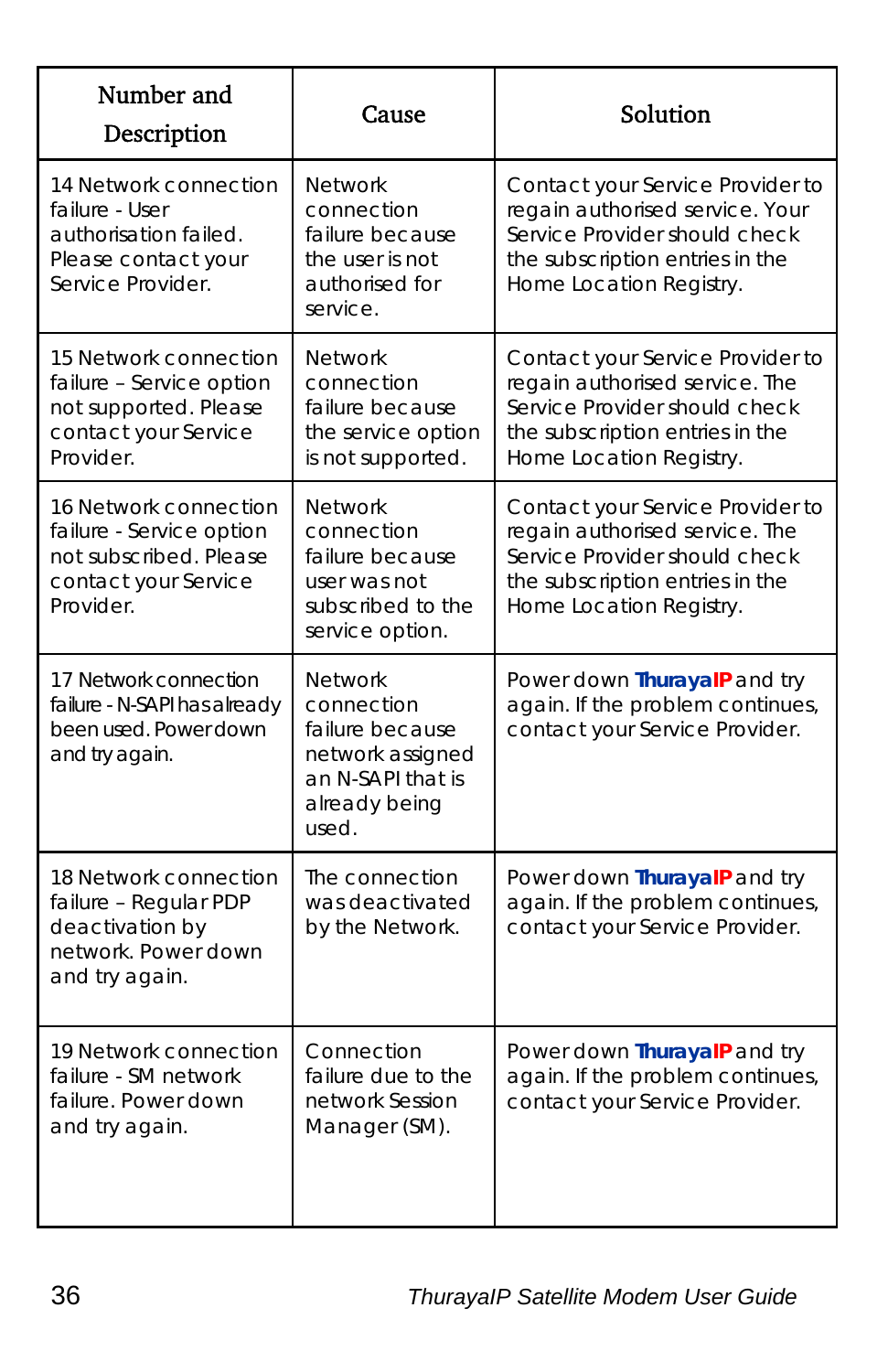| Number and<br>Description                                                                                                    | Cause                                                                                     | Solution                                                                                                                                                                                                                  |
|------------------------------------------------------------------------------------------------------------------------------|-------------------------------------------------------------------------------------------|---------------------------------------------------------------------------------------------------------------------------------------------------------------------------------------------------------------------------|
| 20 Network connection<br>failure - Too many<br>failures to activate PDP<br>context. Power down<br>and try again.             | Too many failed<br>attempts (4) to<br>connect to the<br>Network.                          | This failure may occur because<br>of a weak signal due to<br>obstructions or geographic<br>position (such as extreme<br>latitude or longitude). Contact<br>your Service Provider to verify<br>coverage for your location. |
| 21 Network connection<br>failure - Network<br>assigned an invalid IP<br>address. Power down<br>and try again.                | Assignment of an<br>invalid IP address<br>by the network<br>during<br>connection.         | Power down ThurayalP and try<br>again. If the problem continues,<br>contact your Service Provider.<br>The Service Provider should<br>verify that you have the correct<br>network settings.                                |
| 22 Network connection<br>failure - No response<br>from network. Power<br>down and try again.                                 | <b>Network</b><br>connection<br>failure due to lack<br>of a response<br>from the network. | Power down ThurayalP and try<br>again. If the problem continues,<br>contact your Service Provider.                                                                                                                        |
| 23 Network connection<br>failure - Protocol error<br>received from network.<br>Power down and try<br>again.                  | <b>Network</b><br>connection<br>failure due to a<br>protocol error.                       | Power down ThurayalP and try<br>again. If the problem continues,<br>contact your Service Provider.                                                                                                                        |
| 24 Network connection<br>failure - GPRS stack<br>could not attach to<br>MUX interface. Power<br>down and try again.          | Internal software<br>error.                                                               | Power down ThurayalP and try<br>again. If the problem continues,<br>contact your Service Provider.                                                                                                                        |
| 25 Network connection<br>failure - GPRS stack<br>could not detach from<br><b>MUX</b> interface. Power<br>down and try again. | Internal software<br>error.                                                               | Power down ThurayalP and try<br>again. If the problem continues,<br>contact your Service Provider.                                                                                                                        |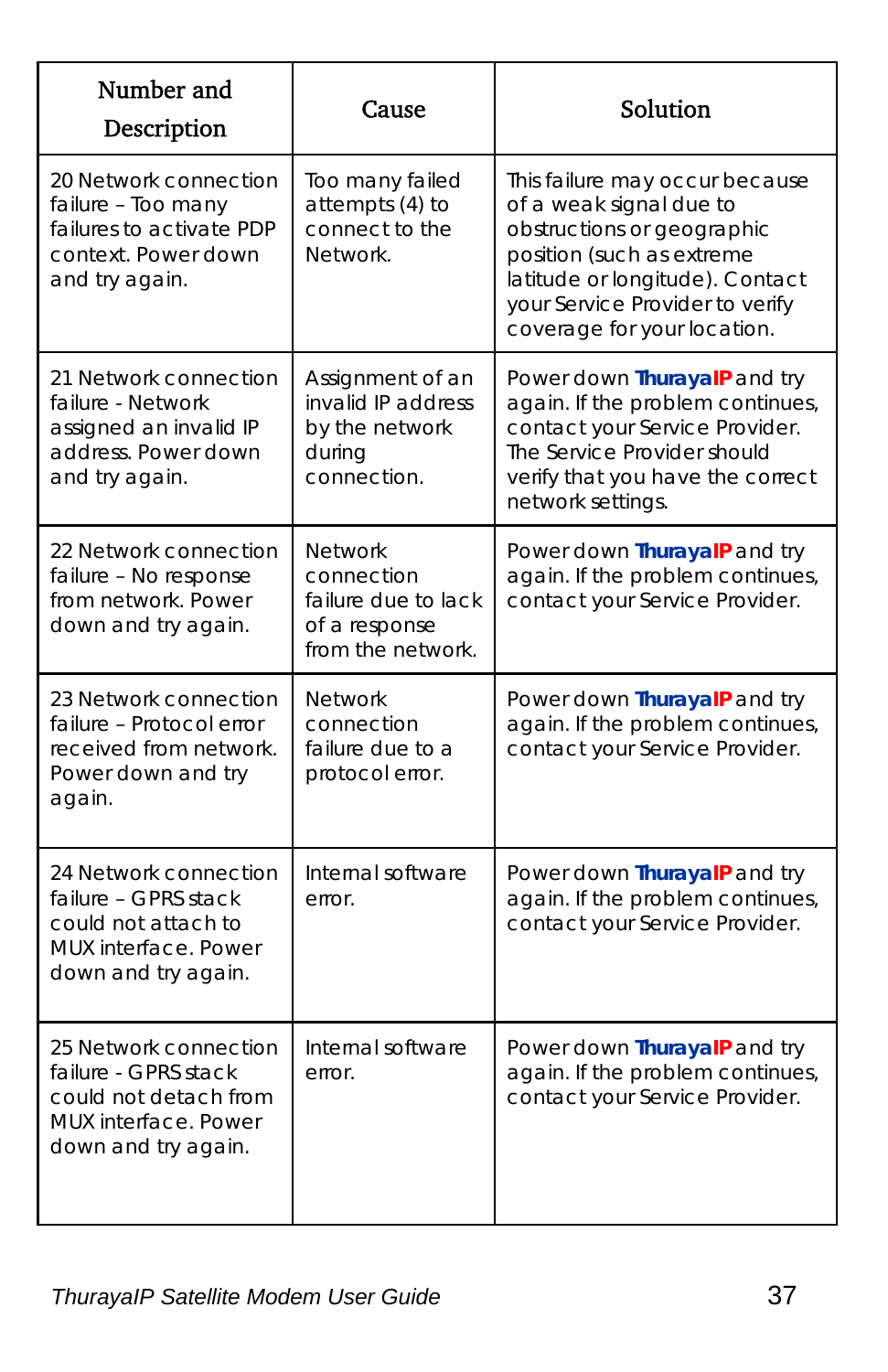| Number and<br>Description                                                                                                                                                    | Cause                                                                                                                                                                                                                 | Solution                                                                                                                                 |
|------------------------------------------------------------------------------------------------------------------------------------------------------------------------------|-----------------------------------------------------------------------------------------------------------------------------------------------------------------------------------------------------------------------|------------------------------------------------------------------------------------------------------------------------------------------|
| 26 SIM card error - IMSI<br>field is longer than 8<br>bytes and is invalid.<br>Please contact your<br>Service Provider.                                                      | SIM card may<br>have been<br>programmed<br>incorrectly.                                                                                                                                                               | SIM card was incorrectly<br>programmed. The SIM card<br>must be replaced by another<br>from your Service Provider.                       |
| 27 GPRS software<br>internal failure - GPRS<br>stack message<br>subscription failure.<br>Please contact your<br>Service Provider.                                            | Internal software<br>error.                                                                                                                                                                                           | Power down ThurayalP and try<br>again. If the problem continues,<br>contact your Service Provider.                                       |
| 28 Terminal Equipment<br>has been<br>disconnected from the<br>Mobile Terminal, Please<br>establish the<br>connection                                                         | The connection<br>between Terminal<br>Equipment and<br>Mobile Terminal<br>has been<br>removed, or<br>The interface<br>cable between<br>Terminal<br>Equipment and<br>Mobile Terminal is<br>not plugged in<br>properly. | Remove and reinsert the<br>interface cable from both the<br>PC and the ThurayalP. When<br>done reboot the ThurayalP.                     |
| 29 Network access<br>blocked - GPS fix is too<br>old. Power down and<br>try again. ThurayalP will<br>attempt to reacquire<br>connection after<br>receiving a new GPS<br>fix. | The GPS fix is<br>invalid or<br>ThurayalP is<br>unable to obtain<br>the valid GPS fix.                                                                                                                                | Verify that the Modem has an<br>open view of the sky to get a<br>GPS fix.<br>If the problem continues,<br>contact your Service Provider. |
| 30 Network service is<br>not available - Invalid<br>position for selected<br>LAI. Please power<br>down and contact<br>your Service Provider.                                 | <b>Network</b><br>connection<br>failure due to<br>invalid position.                                                                                                                                                   | If the problem continues,<br>contact your Service Provider.                                                                              |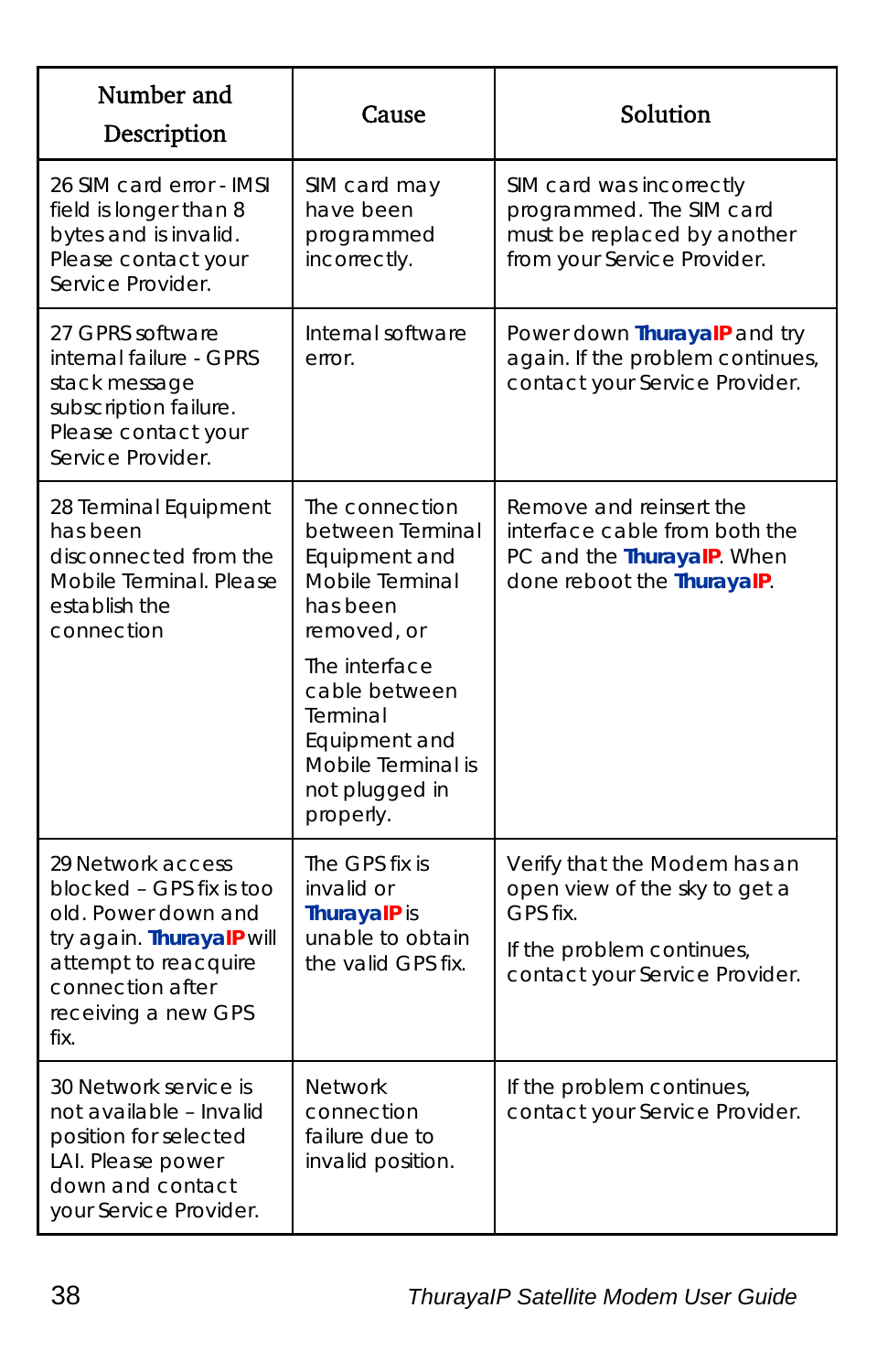| Number and<br>Description                                                                                                     | Cause                                                                                                                           | Solution                                                                                               |
|-------------------------------------------------------------------------------------------------------------------------------|---------------------------------------------------------------------------------------------------------------------------------|--------------------------------------------------------------------------------------------------------|
| 101 This user was<br>detached by the<br>network. Trying to<br>reattach                                                        | Connection<br>broken by the<br>Network.                                                                                         | Power down ThurayalP and try<br>again. If the problem continues,<br>contact your Service Provider.     |
| 103 Network connection<br>failure - PLMN is not<br>allowed. Reacquiring<br>connection.                                        | <b>Network</b><br>connection<br>failure due to<br>PLMN not<br>allowed.                                                          | If the problem continues,<br>contact your Service Provider.                                            |
| 104 Network<br>connection failure - LA<br>is not allowed.<br>Reacquiring<br>connection                                        | <b>Network</b><br>connection<br>failure because<br>ThurayalP is in a<br>service not<br>allowed Location<br>Area (LA).           | If the problem continues in other<br>areas where service is allowed,<br>contact your Service Provider. |
| 105 Network<br>connection failure -<br>Roaming is not<br>allowed. Reacquiring<br>connection.                                  | You are using a<br>SIM card from a<br>carrier that does<br>not have a<br>roaming<br>agreement with<br>your Service<br>Provider. | If the problem continues with an<br>authorised SIM card, contact<br>your Service Provider.             |
| 106 Network<br>connection failure -<br>Mobile Terminal<br>implicitly detached by<br>the network.<br>Reacquiring<br>connection | <b>Network</b><br>connection<br>failure because<br>Modem was<br>implicitly<br>detached by the<br>Network.                       | If the problem continues,<br>contact your Service Provider.                                            |
| 107 Network service is not<br>available - Network<br>resources not available.<br>Reacquiring<br>connection                    | Network service<br>not available due<br>to lack of network<br>resources.                                                        | If the problem continues,<br>contact your Service Provider.                                            |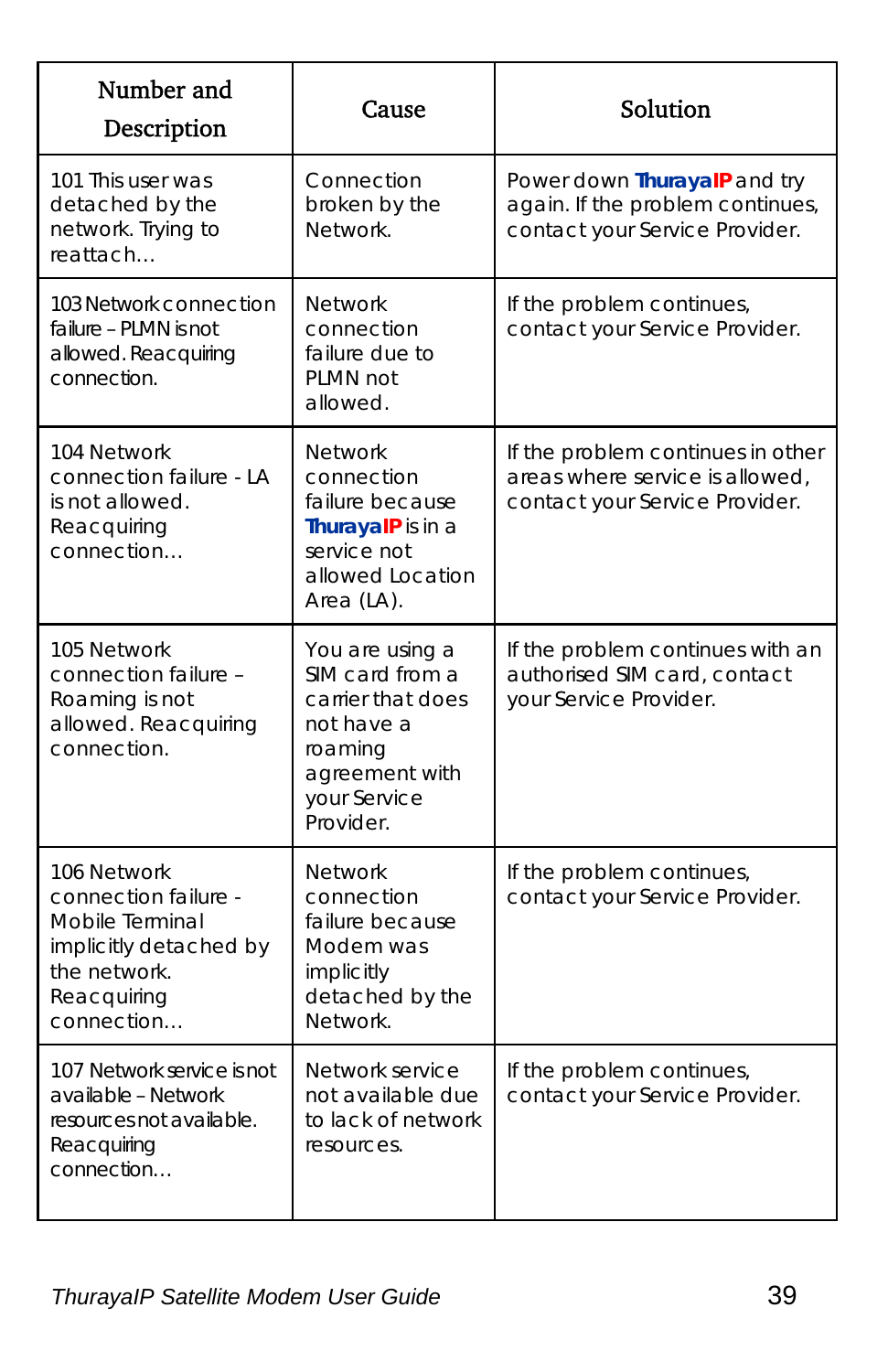| Number and<br>Description                                                                                                        | Cause                                                                                 | Solution                                                                                                                                                       |
|----------------------------------------------------------------------------------------------------------------------------------|---------------------------------------------------------------------------------------|----------------------------------------------------------------------------------------------------------------------------------------------------------------|
| 108 Network service is<br>not available.<br>Reacquiring<br>connection                                                            | Network service<br>not available.                                                     | If the problem continues,<br>contact your Service Provider.                                                                                                    |
| 109 Network service is not<br>available - No network.<br>Reacquiring<br>connection                                               | Network service<br>not available.                                                     | If the problem continues,<br>contact your Service Provider.                                                                                                    |
| 110 Network service is not<br>available - Cell access<br>barred. Reacquiring<br>connection                                       | Network service<br>not available<br>because cell<br>access is barred.                 | If the problem continues,<br>contact your Service Provider.                                                                                                    |
| 111 Network service is<br>not available - Limited<br>network service.<br>Reacquiring<br>connection                               | Network service<br>not available due<br>to limited service.                           | If the problem continues,<br>contact your Service Provider.                                                                                                    |
| 112 Network service is<br>not available - Invalid<br>position. Reacquiring<br>connection                                         | Network service<br>not available<br>because the GPS<br>position is not<br>valid.      | You should verify that the<br>Modem has an open view of<br>the sky to get a GPS fix. If the<br>problem continues, contact<br>your Service Provider.            |
| 113 Network service is<br>not available - Invalid<br>position for the<br>selected Service<br>Provider. Reacquiring<br>connection | <b>Network</b><br>connection<br>failure because<br>the of an invalid<br>GPS position. | Verify that the Modem has an<br>open view of the sky to get a<br>GPS fix. If the problem<br>continues, contact your Service<br>Provider.                       |
| 114 Network service is<br>not available - Invalid<br>position for selected<br>RAI. Reacquiring<br>connection                     | The GPS fix does<br>not match the<br>selected Routing<br>Area Information<br>(RAI).   | You should verify that the<br>terminal has an open view of<br>the sky to get a current GPS fix.<br>If the problem continues,<br>contact your Service Provider. |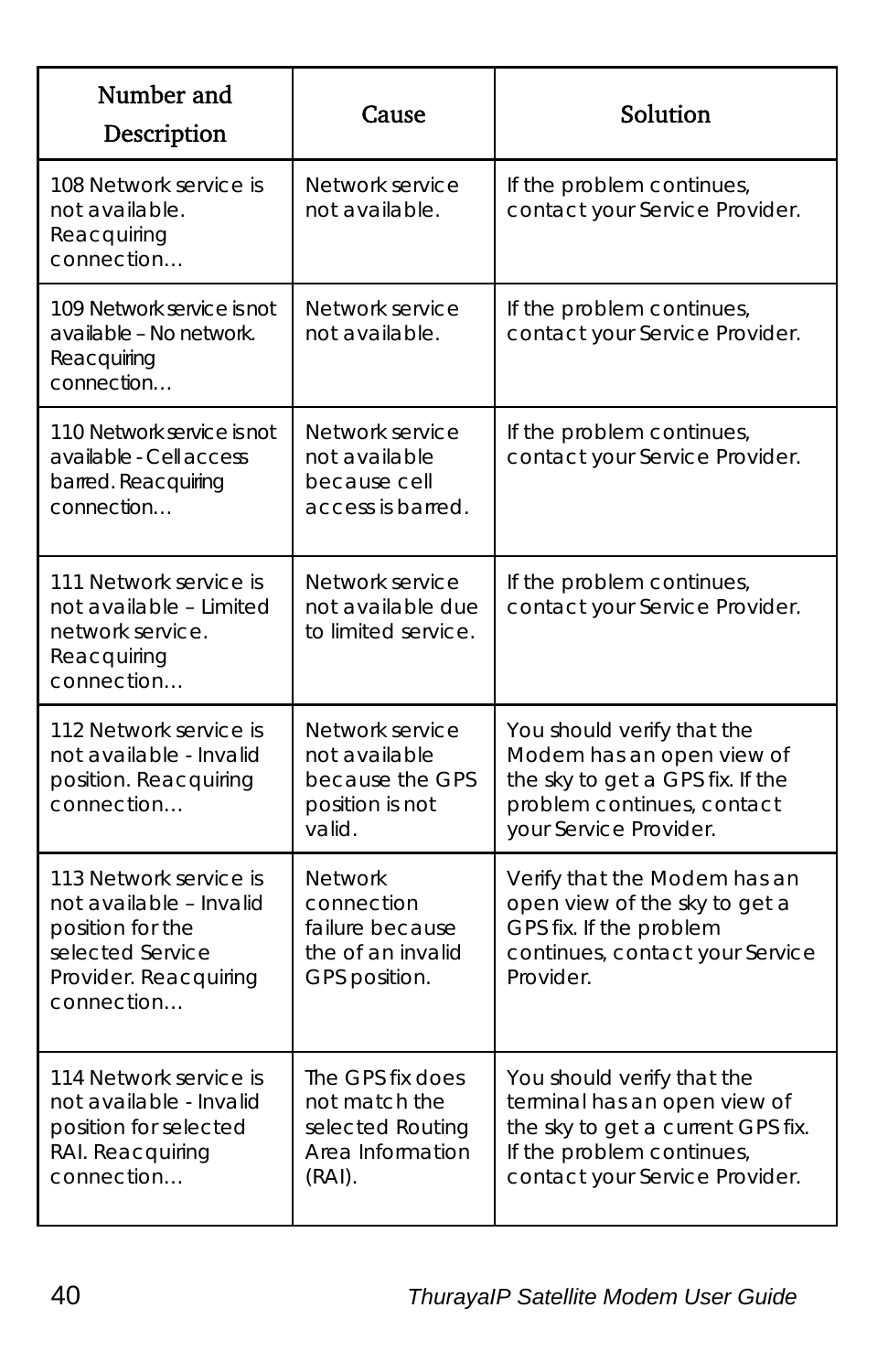| Number and<br>Description                                                                                       | Cause                                                                                                | Solution                                                                                                                                                                                |
|-----------------------------------------------------------------------------------------------------------------|------------------------------------------------------------------------------------------------------|-----------------------------------------------------------------------------------------------------------------------------------------------------------------------------------------|
| 115 Network service is<br>not available -<br>Unknown cause.<br>Reacquiring<br>connection                        | Network service<br>not available -<br>cause unknown.                                                 | If the problem continues,<br>contact your Service Provider.                                                                                                                             |
| 116 Network<br>connection failure -<br>Insufficient resources.<br>Reacquiring<br>connection                     | <b>Network</b><br>connection<br>failure due to<br>insufficient<br>resources.                         | If the problem continues,<br>contact your Service Provider.<br>Network may be down.                                                                                                     |
| 117 Network<br>connection failure -<br>PDP rejected for<br>unspecified reason.<br>Reacquiring<br>connection     | <b>Network</b><br>connection<br>failure – unknown<br>cause.                                          | If the problem continues,<br>contact your Service Provider.<br>Network may be down.                                                                                                     |
| 118 Network<br>connection failure -<br>Service option<br>temporarily out of<br>order. Reacquiring<br>connection | <b>Network</b><br>connection<br>failure because<br>service option is<br>temporarily out of<br>order. | If the problem continues,<br>contact your Service Provider.<br>Network may be down.                                                                                                     |
| 119 Network<br>connection failure -<br>PDP deactivated by<br>network. Reacquiring<br>connection                 | <b>Network</b><br>connection<br>failure.                                                             | If the problem continues,<br>contact your Service Provider.<br>Network may be down.                                                                                                     |
| 120 No network<br>connection - User<br>initiated PDP<br>deactivation.                                           | The Modem was<br>powered down<br>while connected<br>to the network.                                  | You will generally not see this<br>code. In order for you to<br>deactivate the PDP, you must<br>power down the terminal. If the<br>problem continues, contact<br>your Service Provider. |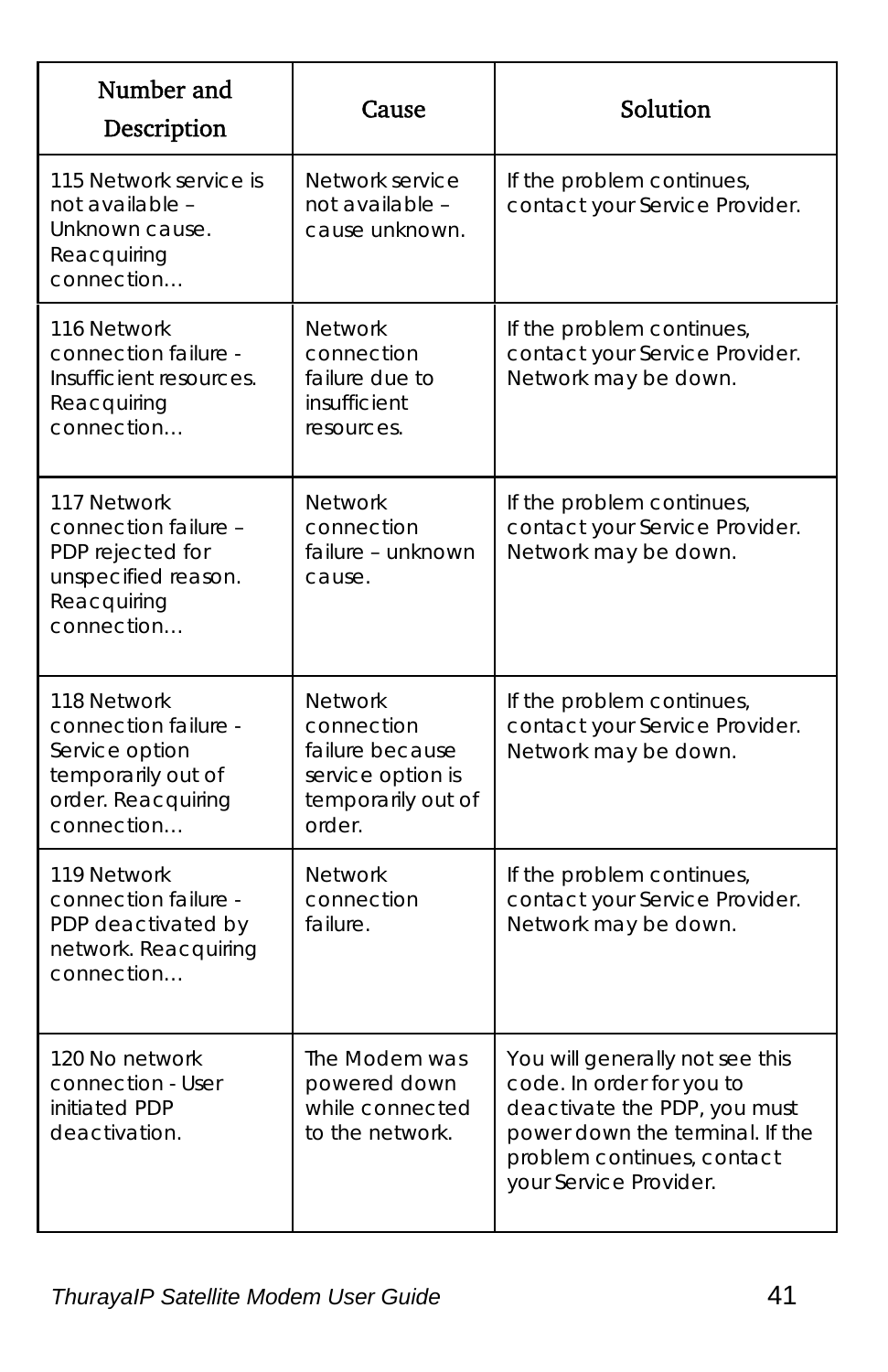| Number and<br>Description                                                                                                     | Cause                                                                                                   | Solution                                                                                                                                                                                                                      |
|-------------------------------------------------------------------------------------------------------------------------------|---------------------------------------------------------------------------------------------------------|-------------------------------------------------------------------------------------------------------------------------------------------------------------------------------------------------------------------------------|
| 121 Network<br>connection failure -<br>Missing or invalid APN.<br>Please provide correct<br>information and try<br>again.     | <b>Network</b><br>connection<br>failure because<br>the APN is missing<br>or invalid.                    | Contact your Service Provider to<br>get the correct network settings.                                                                                                                                                         |
| 122 Network<br>connection failure -<br>Rejected by GGSN.<br>Please re-enter User<br>ID/Password and try<br>again.             | <b>Network</b><br>connection<br>failure due to<br>rejection by the<br>GGSN.                             | Verify that your Service Provider<br>User ID and password are<br>correctly set on the Network<br>Settings screen. If they are<br>correct and the problem<br>continues, contact your Service<br>Provider.                      |
| 123 Network<br>connection failure -<br>Requested QoS<br>rejected by network.<br>Please modify<br>parameters and try<br>again. | <b>Network</b><br>connection<br>failure because<br>the requested<br>QoS was rejected<br>by the Network. | Modify the QoS settings and try<br>again. If the problem continues,<br>set all QoS settings to the<br>default values and try again. If<br>the problem continues with the<br>default values, contact your<br>Service Provider. |
| 124 Network<br>connection failure -<br>Invalid transaction id.<br>Reacquiring<br>connection                                   | Network<br>connection<br>failure due to<br>invalid<br>transaction ID.                                   | If the problem continues,<br>contact your Service Provider.                                                                                                                                                                   |
| 125 Network<br>connection failure -<br>Unknown Session<br>Manager error.<br>Reacquiring<br>connection                         | <b>Network</b><br>connection<br>failure due to<br>unknown session<br>manager error.                     | If the problem continues,<br>contact your Service Provider.                                                                                                                                                                   |
| 126 Network access<br>blocked - ThurayalP will<br>attempt to reacquire<br>connection.                                         | <b>Network</b><br>connection<br>failure because<br>network access is<br>blocked.                        | Network access is blocked. The<br>network will send the Modem a<br>timer value, and the Modem will<br>attempt to connect again<br>when the timer is complete. If<br>the problem continues, contact<br>your Service Provider.  |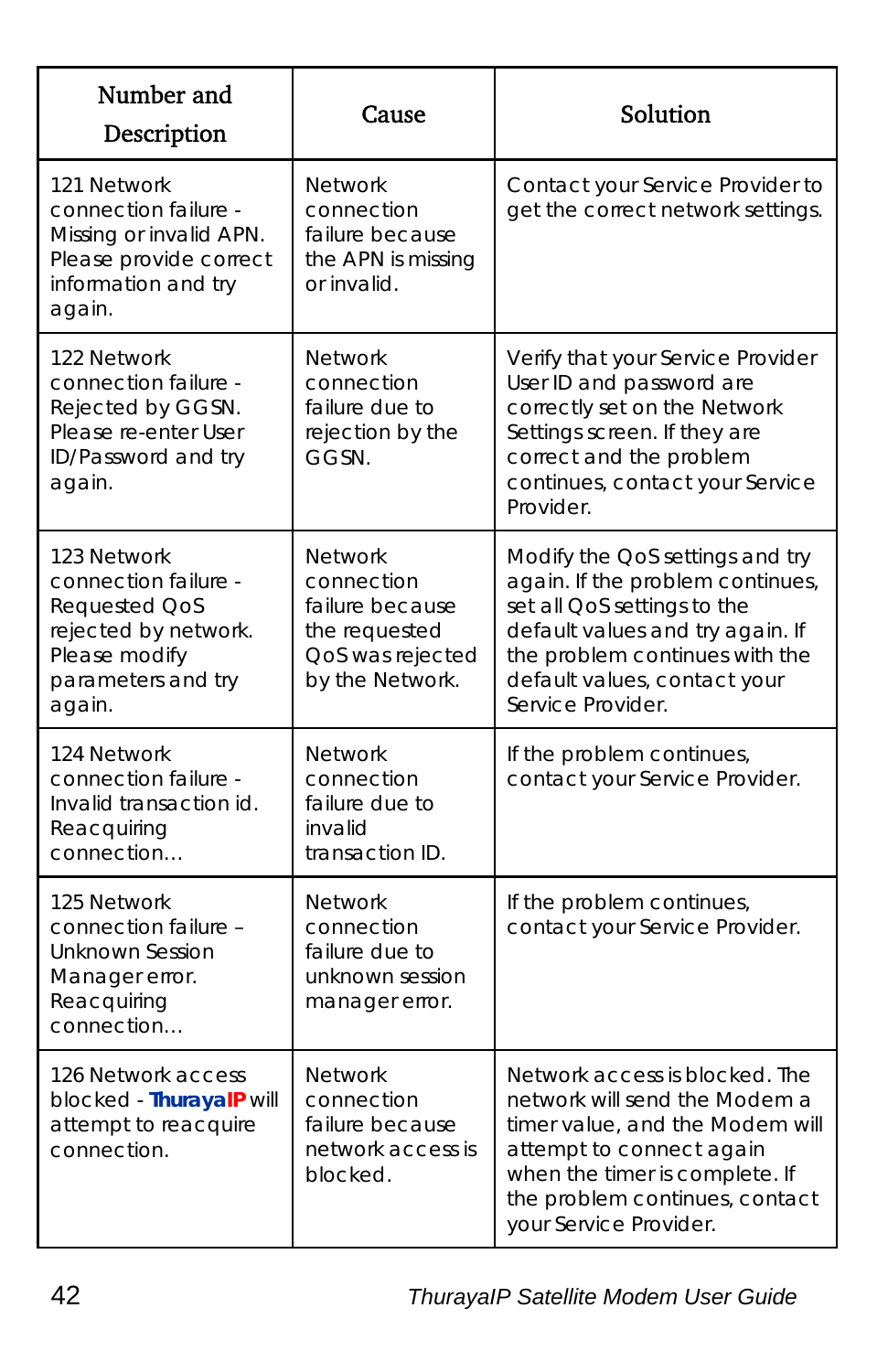| Number and<br>Description                                                                                                               | Cause                                                                               | Solution                                                                                                                                                                                                                                      |
|-----------------------------------------------------------------------------------------------------------------------------------------|-------------------------------------------------------------------------------------|-----------------------------------------------------------------------------------------------------------------------------------------------------------------------------------------------------------------------------------------------|
| 127 Network access<br>blocked - Radio priority<br>is less than threshold.<br>ThurayalP will attempt<br>to reacquire<br>connection.      | Network access is<br>blocked due to<br>the user's priority.                         | You are blocked from Network<br>access due to your network<br>priority. If the problem<br>continues, contact your Service<br>Provider.                                                                                                        |
| 128 GPS fix is too old.<br>Modem will attempt to<br>reacquire connection<br>after receiving a new<br>GPS fix.                           | Notification of a<br>GPS fix during or<br>after Network<br>connection<br>procedure. | A new GPS fix was obtained<br>during the connection process,<br>superseding the old fix. The<br>Modem will reacquire the<br>connection. If the problem<br>continues and a new<br>connection cannot be made,<br>contact your Service Provider. |
| 129 Network access<br>blocked - GPS location<br>may be too old. If<br>condition does not<br>clear, please obtain a<br>new GPS location. | GPS fix may be<br>too old.                                                          | Verify that the Modem has an<br>open view of the sky to get a<br>GPS fix. If the problem<br>continues, contact your Service<br>Provider.                                                                                                      |
| 130 Network access<br>unavailable - GPS<br>location needs<br>updating.                                                                  | GPS fix is too old.                                                                 | The ThurayalP terminal will<br>acquire a new GPS location<br>and connection. Do not power<br>off the terminal.                                                                                                                                |
| 131 Battery<br>temperature too high.                                                                                                    | The battery is too<br>hot.                                                          | Allow the terminal to cool down.                                                                                                                                                                                                              |
| 132 Terminal<br>temperature too high.                                                                                                   | The terminal is too<br>hot.                                                         | Allow the terminal to cool down.                                                                                                                                                                                                              |
| 133 An external-<br>antenna is<br>recommended to<br>achieve the requested<br>data-rates.                                                | The 384kbps<br>streaming data<br>rate requires an<br>external antenna.              | Attach an approved high gain<br>external antenna to the terminal<br>to obtain the highest streaming<br>rate.                                                                                                                                  |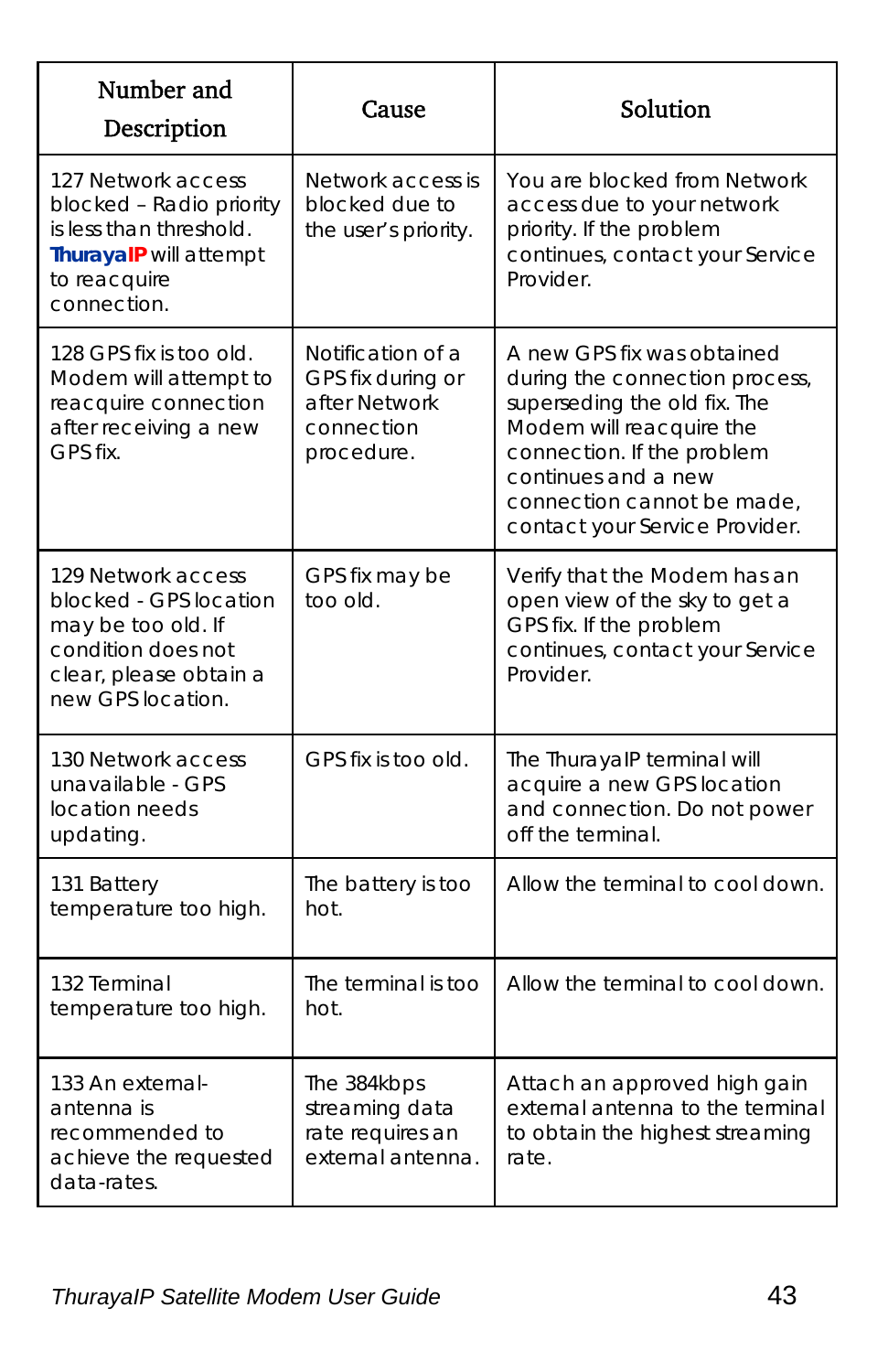# **Glossary**

# **ThurayalP**

- **APN:** Access Point Name. APNs can be assigned to each external network interface to allow communications among multiple Internet Service Providers (ISPs). If use of multiple ISPs is required in your network, on **ThurayaIP** wMMI Network Settings screen you can enable APN and enter the value supplied by your Service Provider.
- **DHCP:** Dynamic Host Configuration Protocol. DHCP is a communications protocol that lets network administrators manage centrally and automate the assignment of IP addresses in an organization's network. With use of the Internet Protocol, each machine that can connect to the Internet needs a unique IP address. You must make sure that the Windows network settings on your PC are set to allow the network to choose IP settings automatically.
- **DNS:** Domain Name Service, a static, hierarchical name service for TCP/IP hosts. The network administrator configures the DNS with a list of host names and IP addresses, allowing users of workstations configured to query the DNS to specify remote systems by host names rather than IP addresses. On **ThurayaIP** wMMI Network Settings screen, a primary and possibly a secondary DNS address supplied by your Service Provider must be assigned.
- **Ethernet**: Ethernet is a local area networking method used widely throughout the computer industry. It is the only communication interface supported by **ThurayaIP**.
- **GGSN**: Gateway GPRS Support Node.
- **GPRS**: General Packet Radio System.
- **GPS**: Global Positioning System. When the GPS receiver in **ThurayaIP** gets a bearing on a GPS satellite, the receiver computes and stores the Modem's location on earth. That location is used in the Pointing Process to obtain your location relative to the Thuraya Satellite.
- **LAI**: Location Area Identity.
- **Normal Operational Mode**: In this mode, **ThurayaIP** is connected to your network, allowing you to perform standard system activities such as Internet browsing. The other mode of Modem operation is **Pointing Mode**.
- **N-SAPI**: Network Service Access Point Identifier.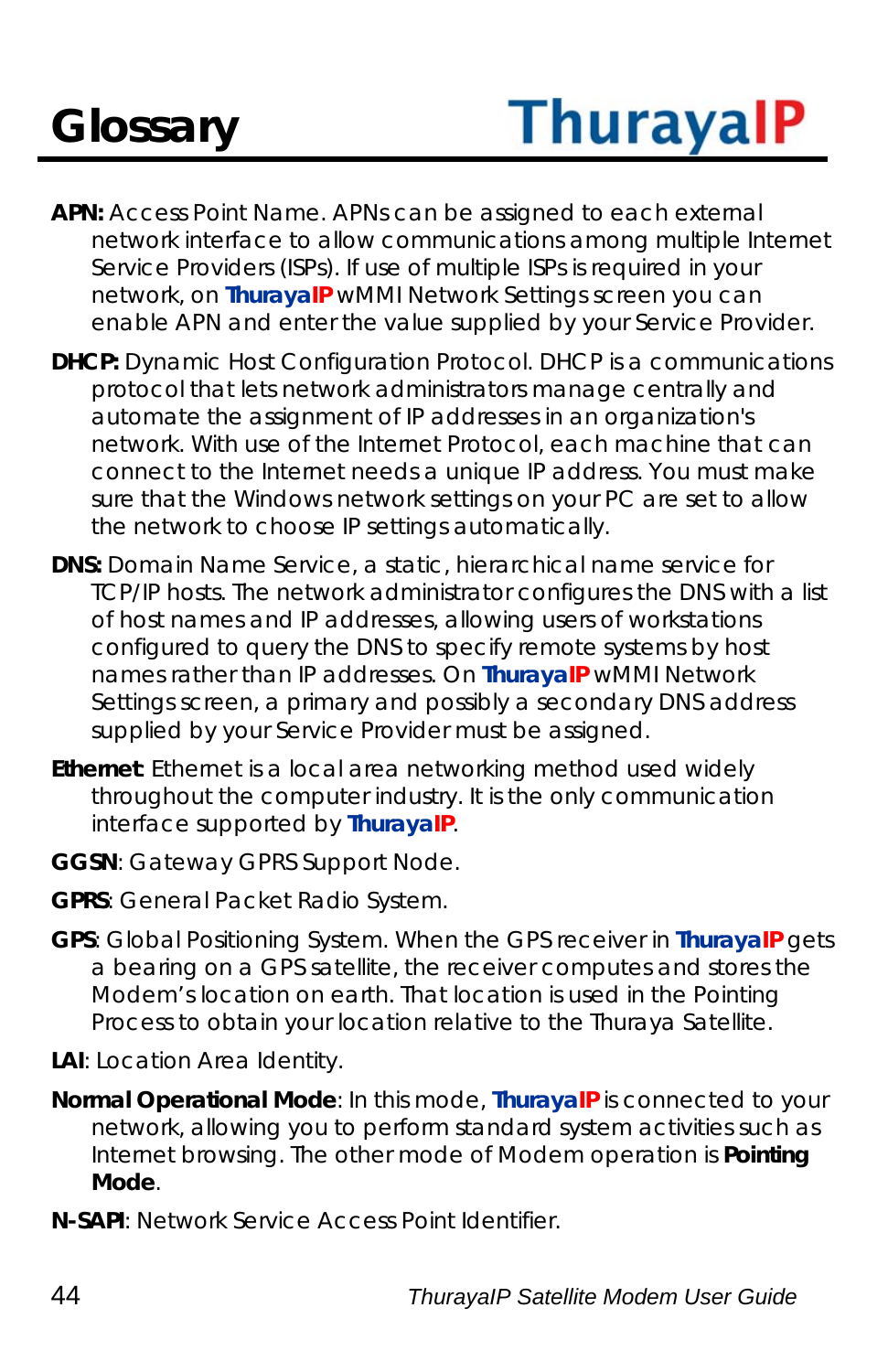**MUX**: Multiplexer.

- **PDP**: Packet Data Protocol.
- **Pointing Mode**: In this mode, using **ThurayaIP** Protractor and Compass, and referencing the Pointing Screen for indications of signal strength, you manipulate the Modem antenna to get the optimum Thuraya Satellite signal strength for your network connection. Pointing is required during Modem set-up or if the Modem has been moved from its previous location. Once you have obtained the best antenna position, you can enter Normal Operational Mode and be ready to perform standard activities.
- **Protractor**: An instrument that measures angles, **ThurayaIP** protractor provides the current angle of the antenna so that you can adjust it to the antenna angle specified on the Pointing Screen.
- **QoS**: Quality of Service.
- **SIM**: Subscriber Identification Module. Your Service Provider issues you a SIM, containing your SIM Personal Identification Number (PIN) and other security-related information. You insert the SIM into **ThurayaIP** SIM holder as part of Modem hardware setup. If you configure the Modem to enable SIM PIN security, each time you invoke the Modem wMMI after turning on the Modem, PIN authorisation is required in order to use the system.
- **SIM PIN:** A Subscriber Identification Module (SIM) Personal Identification Number (PIN) may be supplied by your Service Provider. If SIM PIN entry is enabled on **ThurayaIP** wMMI Security Management screen, a prompt requests you to enter the SIM PIN each time you run the wMMI. This helps prevent unauthorised use of your SIM.
- **SNDCP**: Sub-network Dependent Convergence Protocol.
- **Static IP Address:** A static Internet Protocol (IP) address is a number that is assigned to a computer by an Internet Service Provider (ISP) to be its permanent address on the Internet. Computers use IP addresses to locate and talk to each other on the Internet. If Static IP addressing is enabled on **ThurayaIP** wMMI Network Settings screen, you must enter an IP address supplied by your Service Provider in the Static Public Network IP Address field that follows.
- **Status Code:** A number which uniquely references an event or condition in a hardware or software system. In **ThurayaIP**, if there is a fault detected, the status code and a description are displayed at the bottom of the Modem wMMI Home and Status screens.